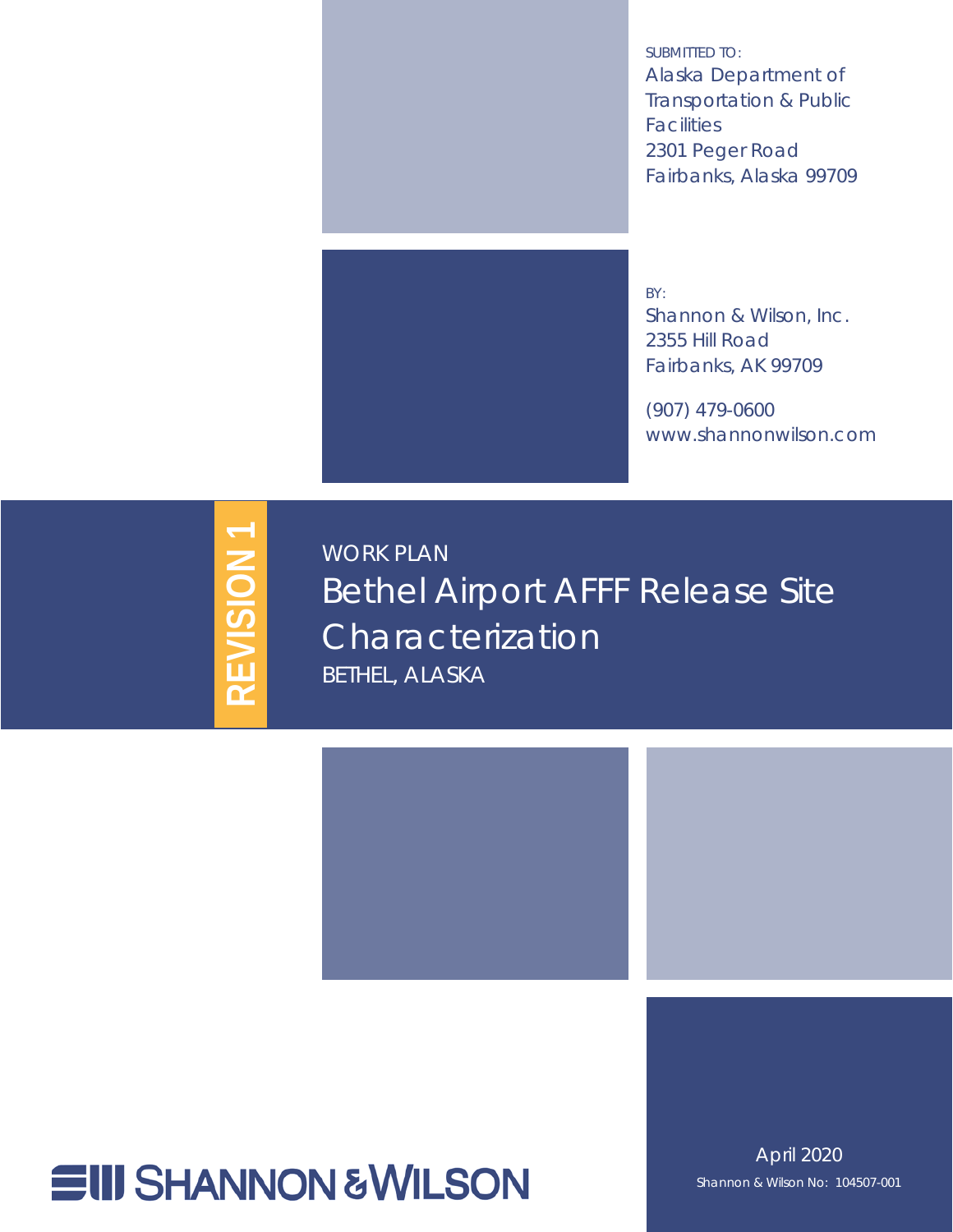## PAGE INTENTIONALLY LEFT BLANK FOR DOUBLE-SIDED PRINTING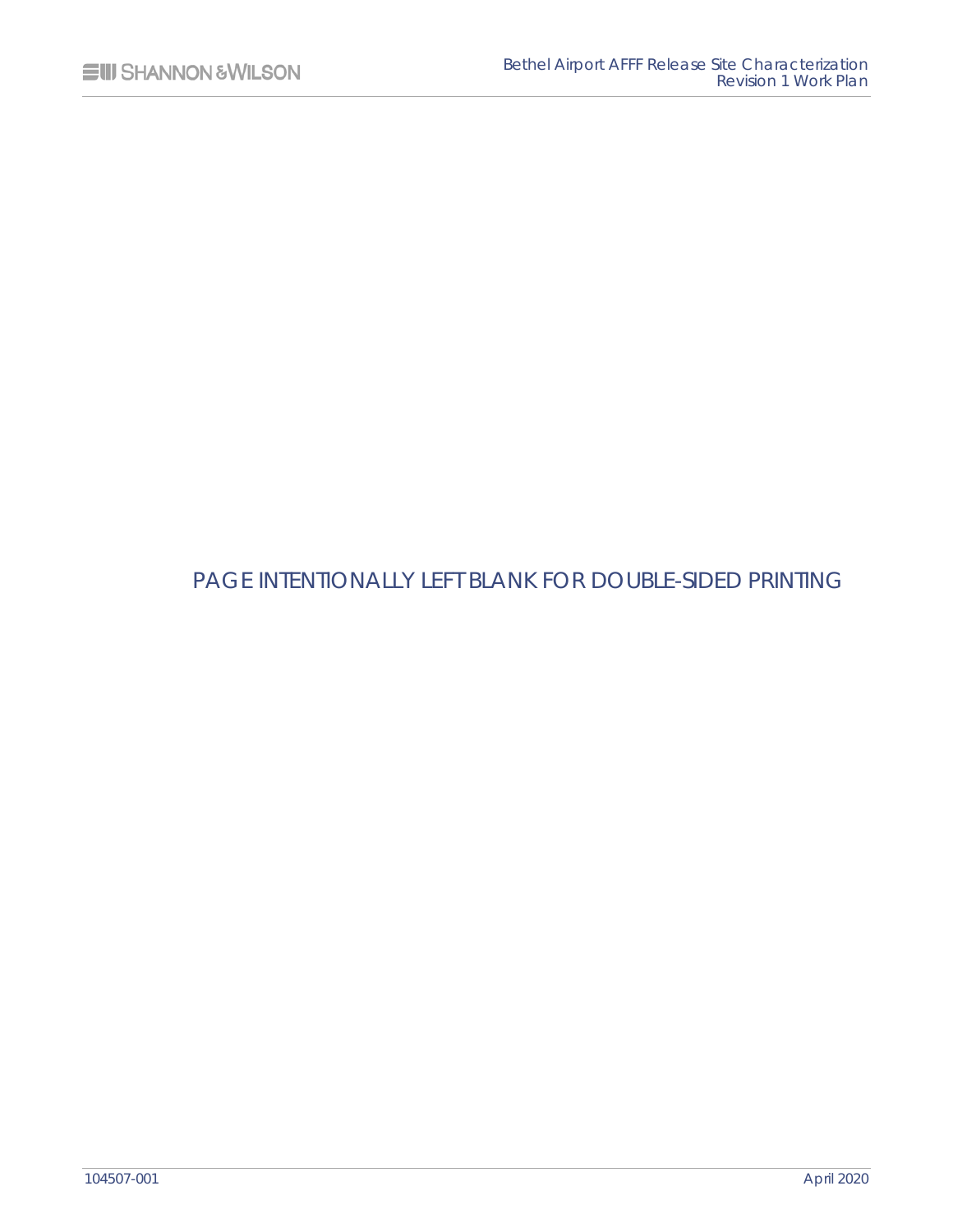#### Submitted To: [Alaska Department of Transportation & Public Facilities](#page-0-4) [2301 Peger Road](#page-0-5) [Fairbanks, Alaska 99709](#page-0-6) Attn: Ms. Samantha Cummings

#### Subject: [REVISION 1](#page-0-1) [WORK PLAN,](#page-0-2) [BETHEL AIRPORT AFFF RELEASE SITE](#page-0-0)  [CHARACTERIZATION,](#page-0-0) [BETHEL, ALASKA](#page-0-7)

The services proposed in this Work Plan will be conducted on behalf of the Alaska Department of Transportation & Public Facilities (DOT&PF). Our scope of services was specified in our proposal dated November 27, 2019 and authorized on December 30, 2019 by DOT&PF under our Professional Services Agreement Number 25-19-1-013 Per- and Polyfluoroalkyl Substance (PFAS) Related Environmental & Engineering Services. Additional funding to implement this Work Plan and prepare a final report will be requested following Alaska Department of Environmental Conservation (DEC) approval.

This Work Plan was prepared and reviewed by:

aryens

Ashley Jaramillo Chemist, Project Manager

Kristen Freiburger Senior Chemist, Associate

Christopher Darrah, CPG, CPESC Vice President, Contract Manager

AMJ:KRF:CBD/amj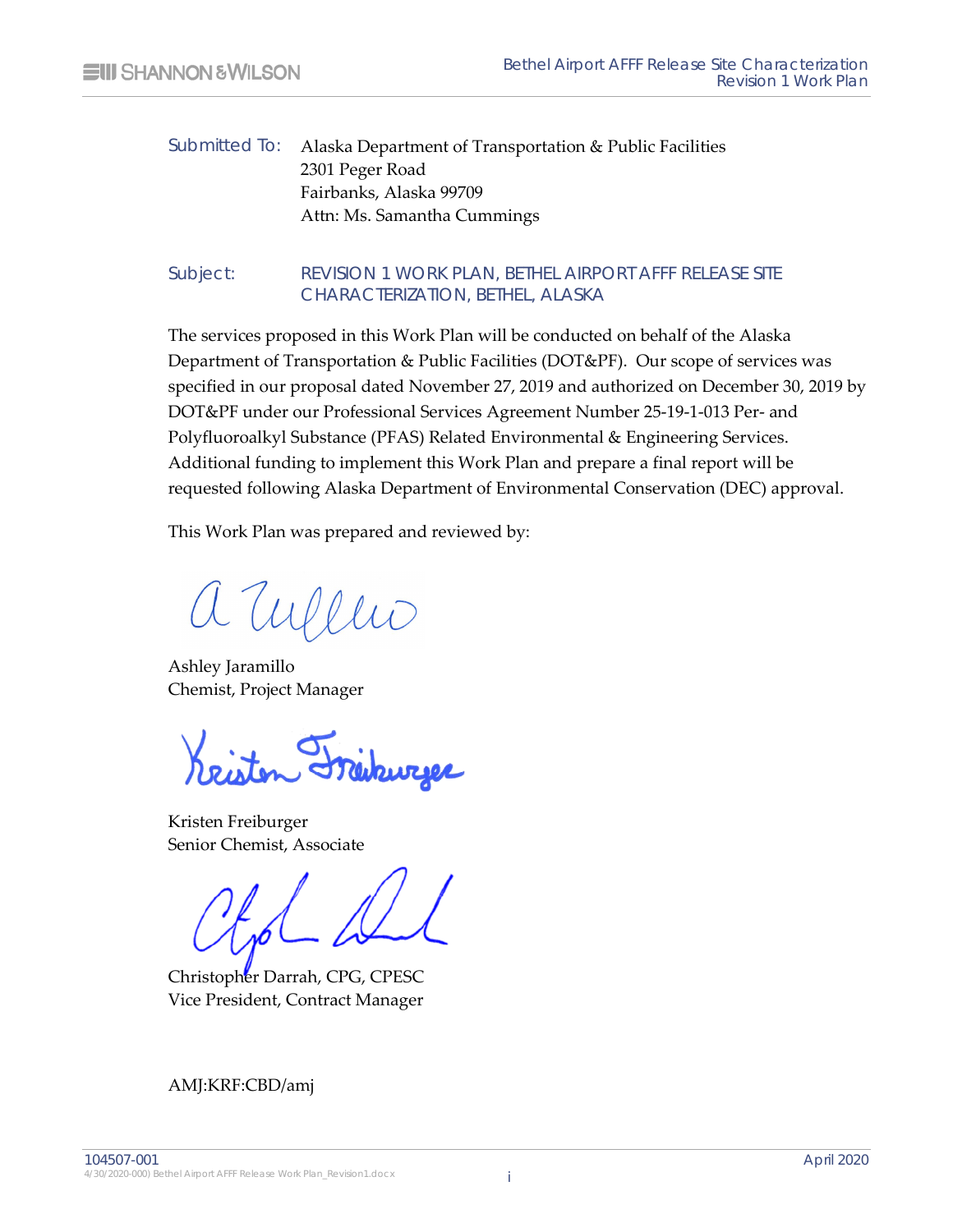| $\mathbf{1}$   |     |       |  |  |  |  |
|----------------|-----|-------|--|--|--|--|
|                | 1.1 |       |  |  |  |  |
|                |     | 1.1.1 |  |  |  |  |
|                |     | 1.1.2 |  |  |  |  |
|                |     | 1.1.3 |  |  |  |  |
|                |     | 1.1.4 |  |  |  |  |
|                |     | 1.1.5 |  |  |  |  |
|                |     | 1.1.6 |  |  |  |  |
|                | 1.2 |       |  |  |  |  |
|                | 1.3 |       |  |  |  |  |
| $\overline{2}$ |     |       |  |  |  |  |
|                | 2.1 |       |  |  |  |  |
|                | 2.2 |       |  |  |  |  |
| 3              |     |       |  |  |  |  |
| 4              |     |       |  |  |  |  |
| 5              |     |       |  |  |  |  |
|                | 5.1 |       |  |  |  |  |
|                | 5.2 |       |  |  |  |  |
|                |     | 5.2.1 |  |  |  |  |
|                | 5.3 |       |  |  |  |  |
|                |     | 5.3.1 |  |  |  |  |
|                |     |       |  |  |  |  |
|                |     | 5.3.3 |  |  |  |  |
|                | 5.4 |       |  |  |  |  |
|                | 5.5 |       |  |  |  |  |
|                | 5.6 |       |  |  |  |  |
|                | 5.7 |       |  |  |  |  |
| 6              |     |       |  |  |  |  |
|                | 6.1 |       |  |  |  |  |
|                | 6.2 |       |  |  |  |  |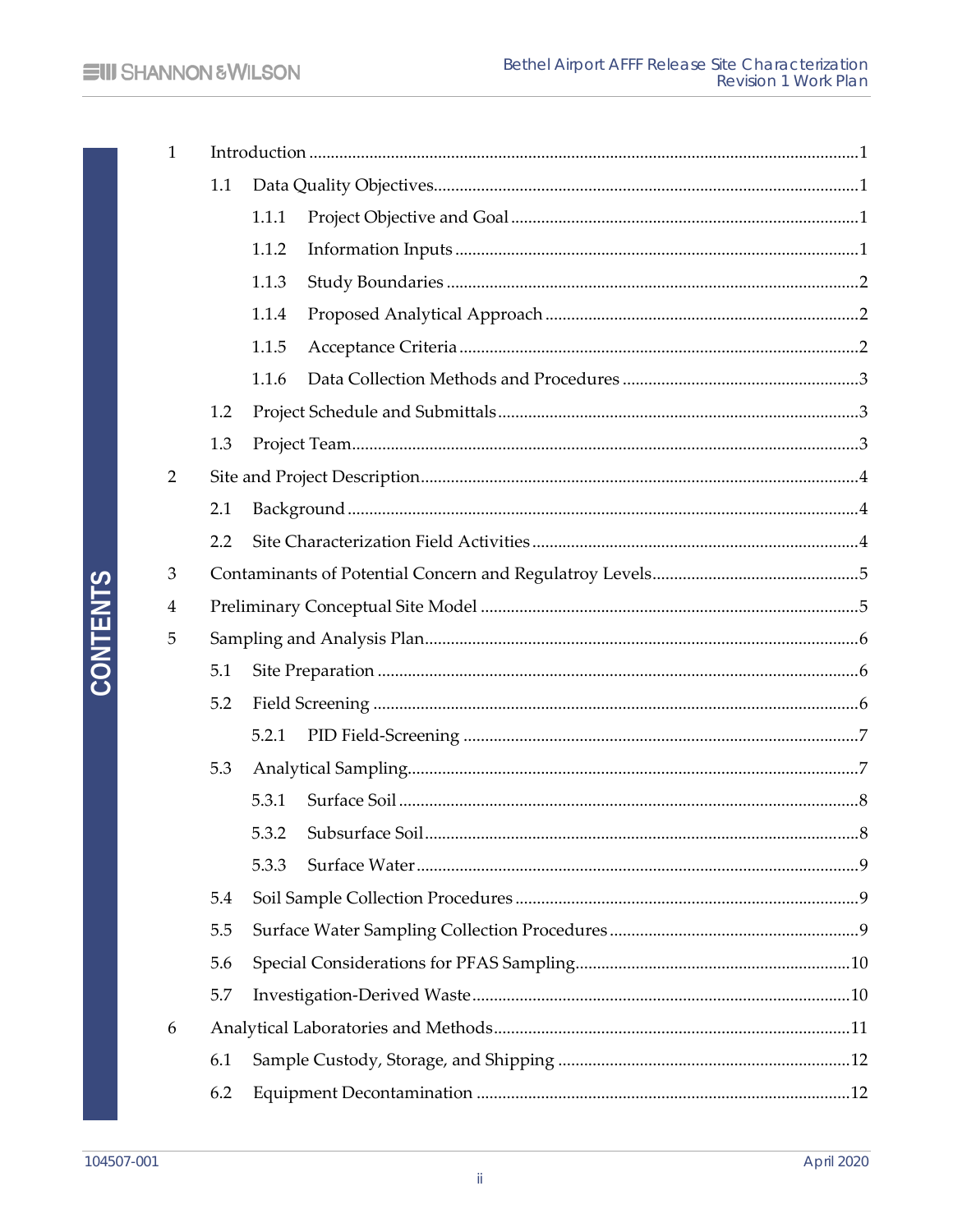|   | 6.3 |       |  |  |  |  |  |  |
|---|-----|-------|--|--|--|--|--|--|
|   | 6.4 |       |  |  |  |  |  |  |
| 7 |     |       |  |  |  |  |  |  |
|   | 7.1 |       |  |  |  |  |  |  |
|   |     | 7.1.1 |  |  |  |  |  |  |
|   |     | 7.1.2 |  |  |  |  |  |  |
|   |     | 7.1.3 |  |  |  |  |  |  |
|   |     | 7.1.4 |  |  |  |  |  |  |
|   |     | 7.1.5 |  |  |  |  |  |  |
|   |     | 7.1.6 |  |  |  |  |  |  |
|   | 7.2 |       |  |  |  |  |  |  |
|   | 7.3 |       |  |  |  |  |  |  |
|   |     | 7.3.1 |  |  |  |  |  |  |
|   | 7.4 |       |  |  |  |  |  |  |
| 8 |     |       |  |  |  |  |  |  |

#### **Exhibits**

| Exhibit 6-1: Sample Containers, Preservation, and Holding Time Requirements11 |  |
|-------------------------------------------------------------------------------|--|
|                                                                               |  |

#### **Figures**

| Figure 1: | Site Vicinity       |
|-----------|---------------------|
| Figure 2: | <b>Project Site</b> |

#### Appendices

[Appendix A: Site Safety and Health Plan](#page-24-0) Appendix B: Preliminary Conceptual Site Model Appendix C: Field Forms Appendix D: DEC Laboratory Data Review Checklist Important Information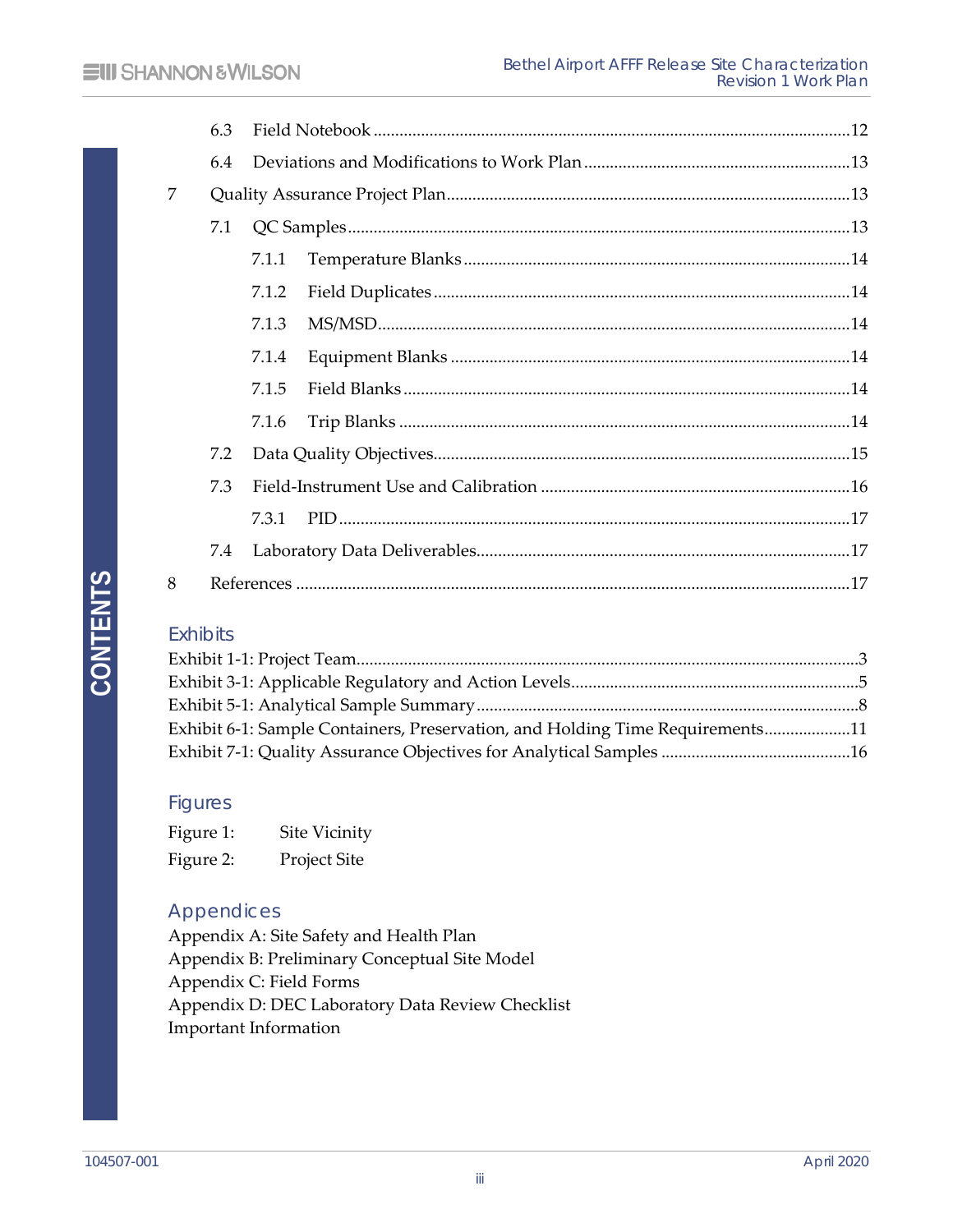| AAC             | Alaska Administrative Code                                |
|-----------------|-----------------------------------------------------------|
| <b>AFFF</b>     | aqueous film-forming foam                                 |
| <b>ARFF</b>     | aircraft rescue fire fighting                             |
| <b>BET</b>      | <b>Bethel Airport</b>                                     |
| $\rm ^{\circ}C$ | degrees Celsius                                           |
| COC             | chain-of-custody                                          |
| COPC            | contaminant of potential concern                          |
| <b>DEC</b>      | Alaska Department of Environmental Conservation           |
| DOT&PF          | Alaska Department of Transportation and Public Facilities |
| <b>DRO</b>      | diesel range organics                                     |
| <b>DQO</b>      | data quality objective                                    |
| <b>EPA</b>      | U.S. Environmental Protection Agency                      |
| eV              | electron volt                                             |
| $\circ$ F       | degrees Fahrenheit                                        |
| <b>GAC</b>      | granular activated carbon                                 |
| <b>GPS</b>      | Global Positioning System                                 |
| <b>GRO</b>      | gasoline range organics                                   |
| <b>HDPE</b>     | high density polyethylene                                 |
| <b>MS</b>       | matrix spike                                              |
| <b>MSD</b>      | matrix spike duplicate                                    |
| $\mu$ g/kg      | micrograms per kilograms                                  |
| mg/kg           | milligrams per kilograms                                  |
| mL              | milliliter                                                |
| <b>OZ</b>       | ounce                                                     |
| <b>PAH</b>      | polycyclic aromatic hydrocarbons                          |
| <b>PFAS</b>     | per- and polyfluoroalkyl substances                       |
| <b>PFOA</b>     | perfluorooctanoic acid                                    |
| PFOS            | perfluorooctane sulfonate                                 |
| PID             | photoionization detector                                  |
| ppm             | part per million                                          |
| <b>RPD</b>      | relative percent difference                               |
| <b>RRO</b>      | residual range organics                                   |
| <b>SSHP</b>     | Site Safety and Health Plan                               |
| QA              | quality assurance                                         |
| QC              | quality control                                           |
| <b>VOA</b>      | volatile organic analysis                                 |
| <b>VOC</b>      | volatile organic compound                                 |

ACRONYMS **ACRONYMS**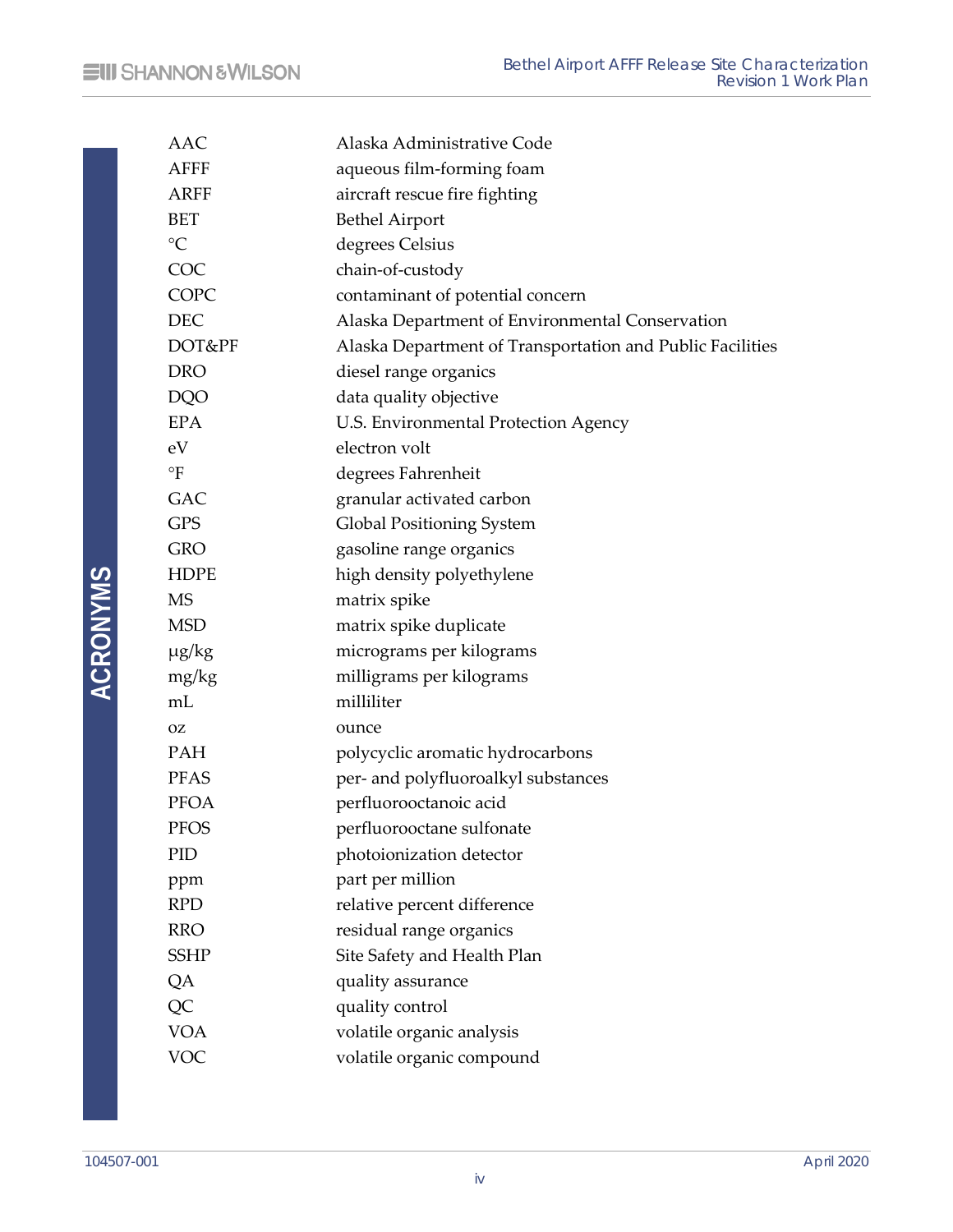# <span id="page-6-0"></span>1 INTRODUCTION

This Work Plan describes the proposed approach for site characterization activities at the Bethel Airport (BET) aqueous film-forming foam (AFFF) release site in Bethel, Alaska (Figure 1). This site is an active Alaska Department of Environmental Conservation (DEC) listed contaminated site due to the release of AFFF, presumed to contain per- and polyfluoroalkyl substances (PFAS), following a Grant Aviation plane crash on July 8, 2019 (File Number 2407.38.030, Hazard ID 27139).

This Work Plan has been prepared in general accordance with DEC's *March 2017 Site Characterization Work Plan and Reporting Guidance for Investigation of Contaminated Sites*. Field activities will be conducted in general accordance with DEC's October 2019 *Field Sampling Guidance*, and our Site Safety and Health Plan (SSHP) presented in Appendix A.

## 1.1 Data Quality Objectives

<span id="page-6-1"></span>The data quality objectives (DQOs) for this project are based on the six-part DQO process presented in DEC's March 2017 *Data Quality Objectives, Checklists, Quality Assurance Requirements for Laboratory Data, and Sample Handling* technical memorandum. The results of sampling will support an informed evaluation of the extent of contamination at the AFFF release site on the BET. Findings from site characterization activities will guide recommendations for additional site investigations or corrective action, as necessary.

#### 1.1.1 Project Objective and Goal

<span id="page-6-2"></span>The objective of this project is to sample surface and subsurface soil and surface water (if present) at the AFFF release site to determine the presence or absence of and the degree of contamination related to the contaminants of potential concern (COPCs) resulting from the Grant Aviation plane crash and subsequent AFFF release on July 8, 2019. The goals of this project are to identify the AFFF release site and location of where the plane came to rest in the field and to delineate, to the extent practicable, contamination in surface and subsurface soil and surface water samples collected within the AFFF release site boundaries (Section 1.1.3).

#### 1.1.2 Information Inputs

<span id="page-6-3"></span>During the site visit, Shannon & Wilson field staff will conduct field screening activities and collect surface soil, subsurface soil, and surface water (if present) samples from the site boundary for analysis by the following methods: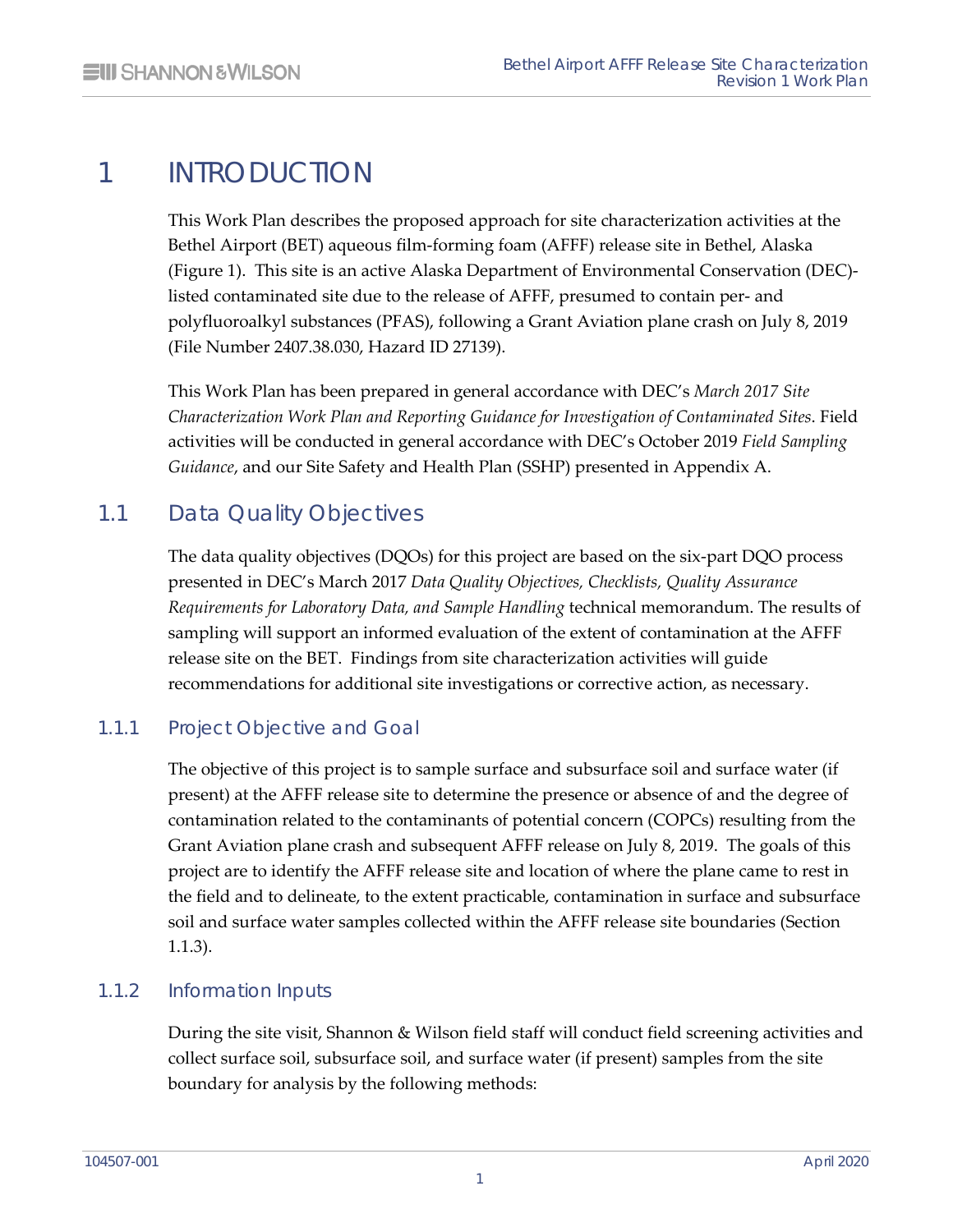- 18 PFAS by U.S Environmental Protection Agency (EPA) method 537M,
- Gasoline range organics (GRO) by method AK101,
- Diesel range organics (DRO) by method AK102,
- Residual range organics (RRO) by method AK103,
- Volatile organic compounds (VOCs)by EPA method 8260D, and
- Polycyclic aromatic hydrocarbons (PAHs) by EPA method 8260D.

<span id="page-7-0"></span>The details of these samples are described in Section 5.0.

#### 1.1.3 Study Boundaries

Based on the current information regarding the July 8, 2019 Grant Aviation plane crash at the BET and resulting AFFF release, the boundary for the proposed services is an approximately 105 feet by 105 feet grassy area located between runways 1L/19R and 1R/19L and southeast of runway 12/30 (Figure 2). Shannon & Wilson field staff will coordinate with BET Alaska Department of Transportation and Public Facilities (DOT&PF) staff to identify the crash location and resulting AFFF release area prior to the start of field activities.

Historical releases of AFFF are presumed to have occurred at the BET. However, at the time this Work Plan was prepared, information was not available regarding other AFFF releases at the BET. Based on the results of this sampling effort at the AFFF release site, the site boundaries may be revised and/or recommendations may be made for further site characterization work at the BET for areas outside of the site boundaries established in this Work Plan.

#### 1.1.4 Proposed Analytical Approach

<span id="page-7-2"></span><span id="page-7-1"></span>Contaminants of potential concern (COPCs) and proposed cleanup levels are outlined in Section 3.0. Analytical methods are presented in Section 6.0.

#### 1.1.5 Acceptance Criteria

For measurement data, the DQO is to verify environmental data are of known and acceptable quality. For analytical data, the DQO is to meet acceptable quality assurance (QA) standards of precision, accuracy, representativeness, comparability, and completeness.

Laboratory and field quality control (QC) measures are outlined in Section 6.0. QA objectives for analytical data and data review procedures are presented in Section 7.0.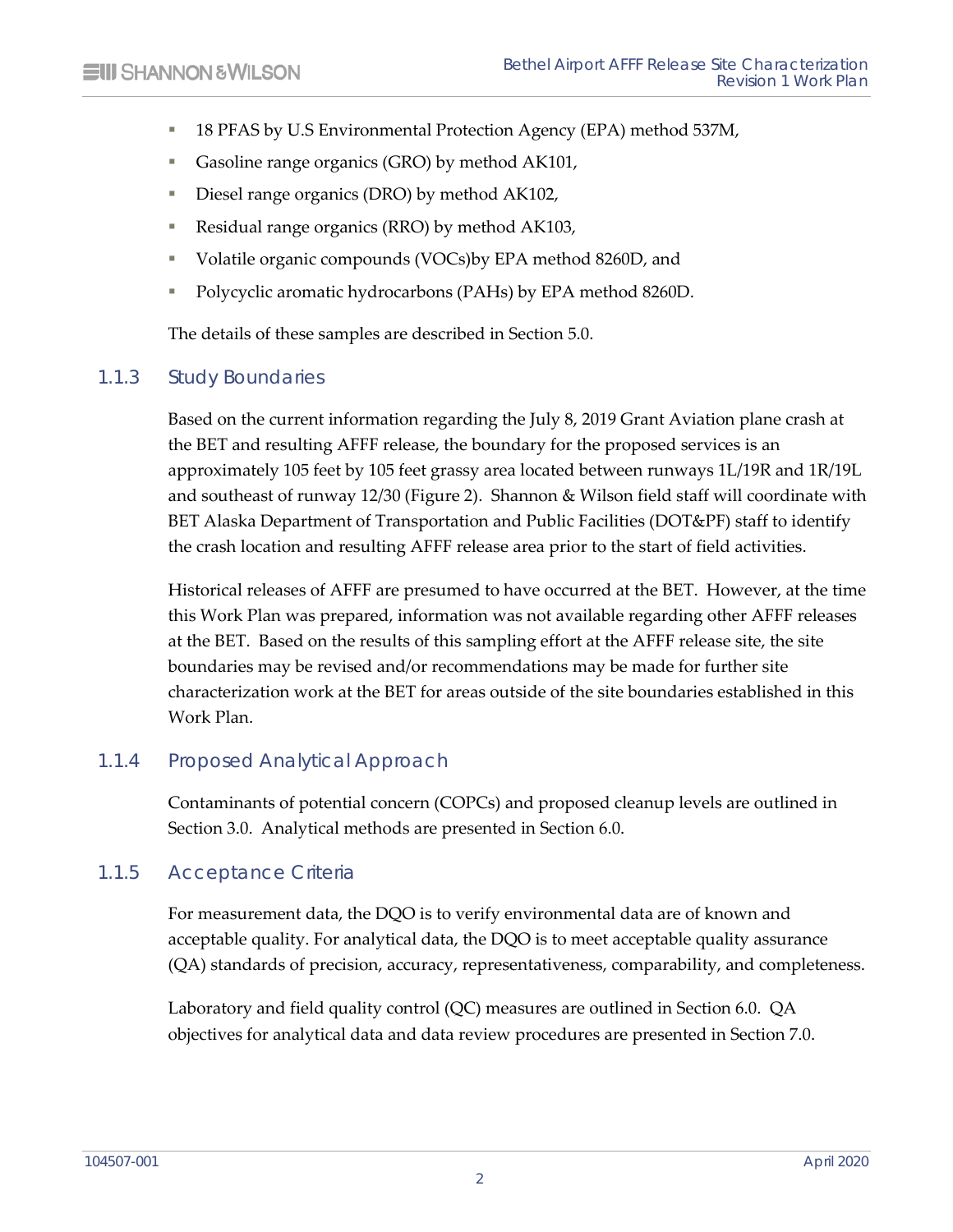#### 1.1.6 Data Collection Methods and Procedures

<span id="page-8-1"></span><span id="page-8-0"></span>Sample collection and handling procedures are outlined in Section 5.0.

## 1.2 Project Schedule and Submittals

Once DEC approval is received for the proposed scope of services outlined in this Work Plan, we will coordinate with DOT&PF staff to collect samples of soil and surface water (if present). Field activities are anticipated to occur during one site visit in summer 2020. Laboratory analysis will be requested on a standard 14-day turn-around time.

After field work is complete, we will prepare a summary report documenting the results of the sampling event. The report will include summarized field observations, Global Positioning System (GPS) points for the plane crash location, analytical results and discussion of data quality, photo documentation, figures showing sample locations, description of deviations from the approved Work Plan, if any, and conclusions and recommendations. The report will also include an updated conceptual site model.

The following is the anticipated schedule:

- Work Plan Implementation (field activities) summer 2020
- Draft Report Submittal within 60 days of receipt of analytical results
- <span id="page-8-2"></span>Final Report Submittal - within 30 days of receiving DEC comments on the Draft Report

#### 1.3 Project Team

Chris Darrah will be Shannon & Wilson's Principal-in-Charge and Ashley Jaramillo will serve as the Project Manager. Shannon & Wilson's project team also includes other State of Alaska Qualified Environmental Professionals to support the various field and reporting tasks required to achieve the project objectives. The project team and their associated responsibilities are summarized in Exhibit 1-1 below.

<span id="page-8-3"></span>

| Exhibit 1-1: Project Team |  |
|---------------------------|--|
|---------------------------|--|

| <b>Member</b>                              | Representative<br><b>Responsibility</b> |                                             | <b>Contact Number</b> |
|--------------------------------------------|-----------------------------------------|---------------------------------------------|-----------------------|
| DOT&PF                                     | Client                                  | Sam Cummings, Statewide PFAS<br>Coordinator | (907) 888-5671        |
| DEC.                                       | Regulator                               | Erin Gleason, Project Manager               | (907) 269-7556        |
| Shannon & Wilson, Inc.                     | Principal-in-Charge                     | Chris Darrah, Principal-in-Charge           | (907) 458-3143        |
|                                            | Project Manager                         | Ashley Jaramillo, Project Manager           | (907) 458-3118        |
| Eurofins TestAmerica<br>Laboratories, Inc. | Analytical laboratory<br>services       | David Alltucker, Project Manager            | $(916)$ 374-4383      |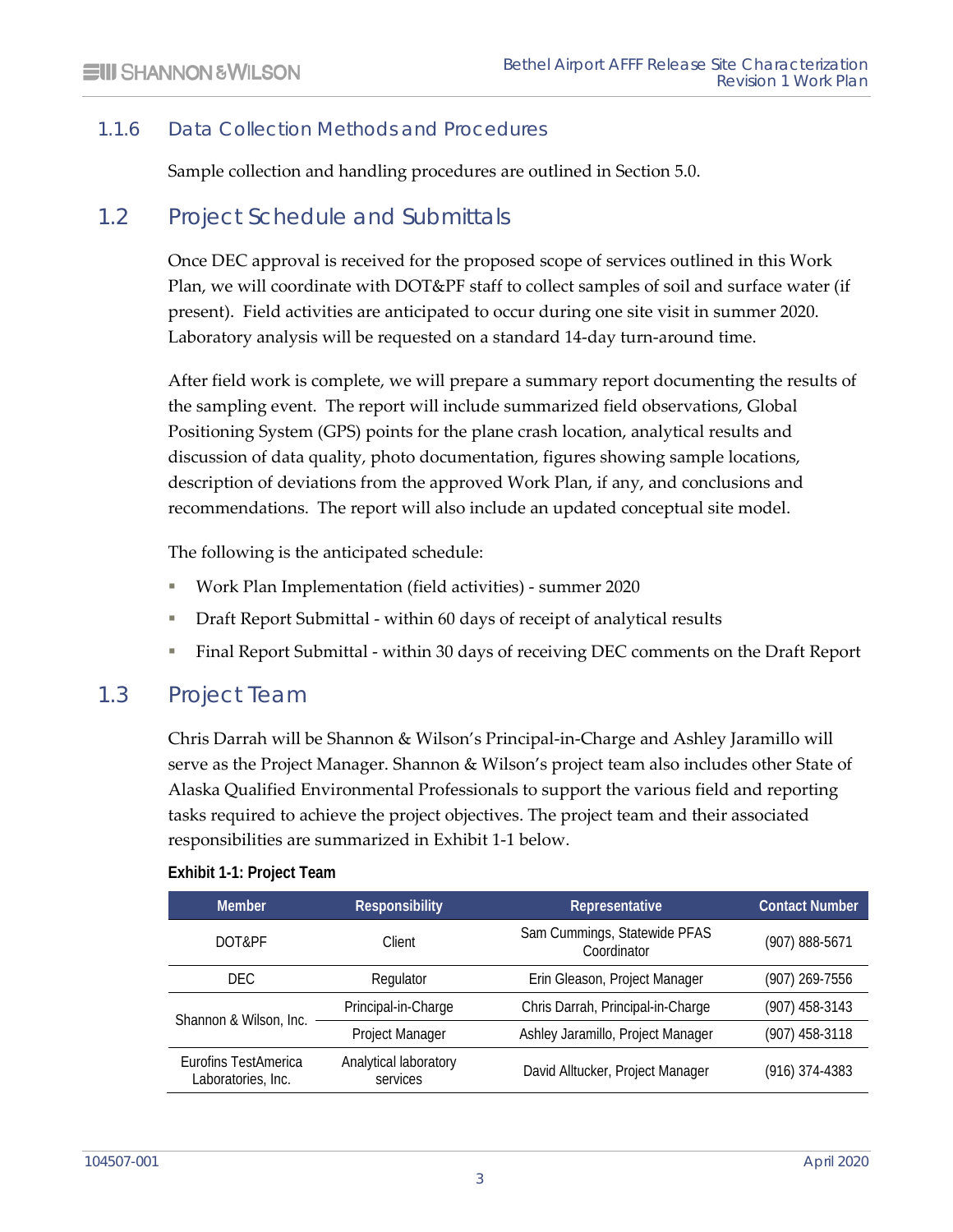# <span id="page-9-0"></span>2 SITE AND PROJECT DESCRIPTION

## 2.1 Background

<span id="page-9-1"></span>On July 8, 2019, a Grant Aviation aircraft caught fire after a crash landing at the BET in Bethel, Alaska. The plane came to rest in a grassy area located between runways 1L/19R and 1R/19L and southeast of runway 12/30 (Figure 2). BET DOT&PF aircraft rescue and fire fighting (ARFF) staff responded and released approximately 80 gallons of 3% Ansulite brand AFFF to extinguish the fire. The approximate geographic coordinates of the crash site are latitude: 60.7759, longitude: -160.8374.

AFFF is known to contain PFAS, a category of persistent organic compounds considered emerging contaminants. Perfluorooctane sulfonate (PFOS) and perfluorooctanoic acid (PFOA) are two PFAS commonly found at sites where AFFF was used. Due to their persistence, toxicity, and bioaccumulative potential, these compounds are of increasing concern to environmental and health agencies.

On September 20, 2019, DEC issued DOT&PF two letters regarding the release of AFFF following the Grant Aviation plane crash at the BET. The first letter, a notification of hazardous substance liability, assigned the crash site a DEC contaminated sites file number of 2407.38.030. The second letter requested, at a minimum, characterization of the site to determine if any unacceptable risks to human health or the environment exist from PFAS assumed to be present in the AFFF used at the site.

The field activities proposed in this Work Plan revolve around DEC's request for site characterization of the AFFF release site. Historical releases of AFFF are presumed to have occurred at the BET; however, the work proposed in this Work Plan does not address other releases of AFFF at the BET.

## 2.2 Site Characterization Field Activities

<span id="page-9-2"></span>Site characterization activities will be performed in general accordance with the conditions of the *DOT&PF Professional Services Agreement Number 25-19-1-013 Per- and Polyfluoroalkyl Substance (PFAS) Related Environmental & Engineering Services, 18 Alaska Administrative Code (AAC) 75, and the DEC Field Sampling Guidance*. Sample locations were selected based on publicly available information and documentation provided by DOT&PF regarding the July 8, 2019 Grant Aviation plane crash and the resulting AFFF release.

This Work Plan will guide the following:

field screening;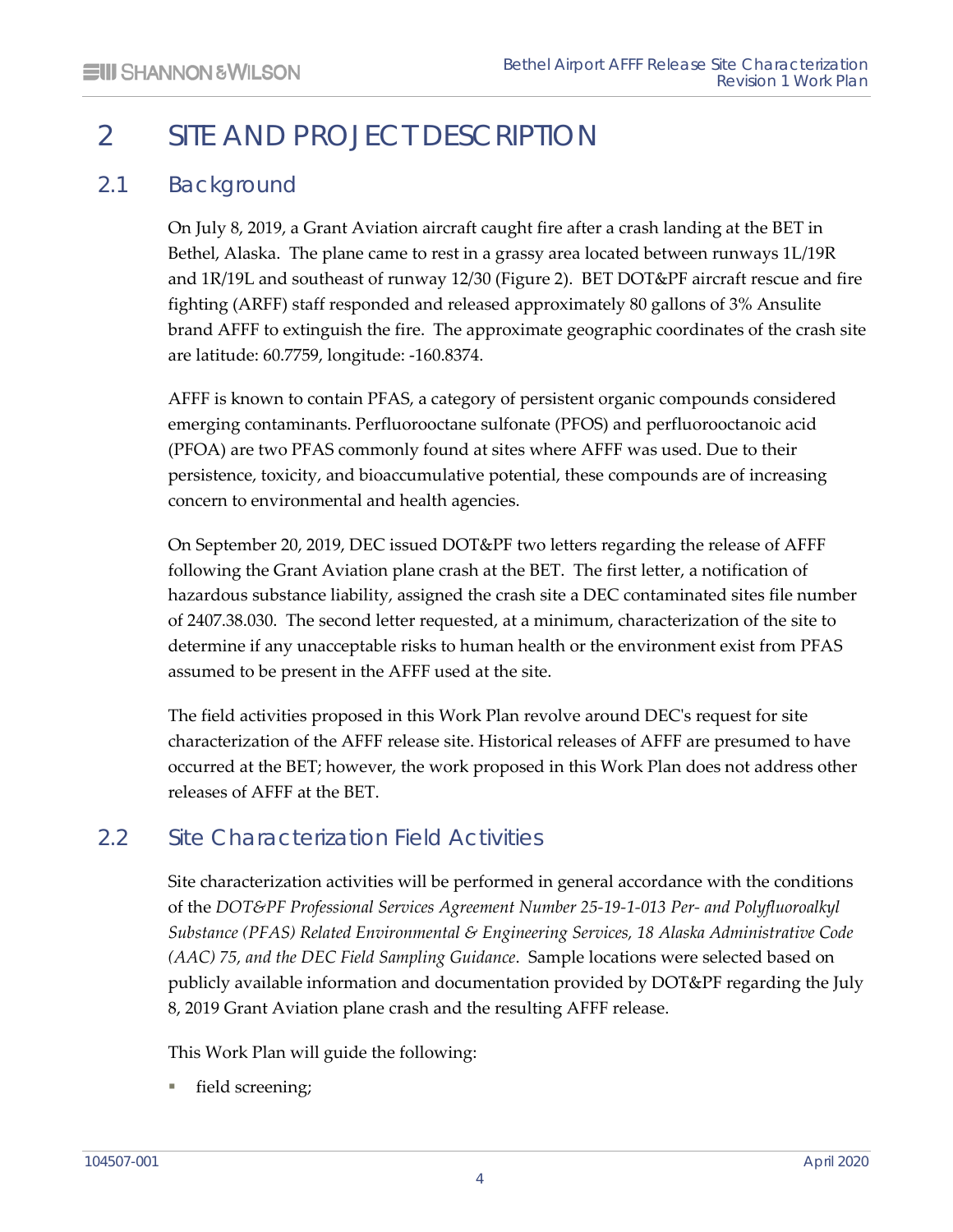- surface and subsurface soil sample collection;
- surface water (if present) sample collection;
- **I** laboratory analysis; and
- evaluation and reporting of the analytical data.

<span id="page-10-0"></span>The details of these tasks are described in Section 5.0. Analytical laboratories and methods are described in Section 6.0.

# 3 CONTAMINANTS OF POTENTIAL CONCERN AND REGULATROY LEVELS

The primary COPCs are PFAS, specifically PFOS and PFOA. However, Appendix F of DEC's *Field Sampling Guidance* identifies the following additional COPCs for sites associated with fire training facilities, fires, and facilities where AFFF was used: GRO, DRO, RRO, VOCs, and PAHs. We will request 18 PFAS analytes be analyzed; however, only PFOS and PFOA are currently regulated with established cleanup levels. To evaluate analytical data, results be will compared to Alaska's 18 AAC 75.341 *Tables B1 Method Two – Migration to Groundwater and B2, Method Two – Under 40-Inch Zone Migration to Groundwater*. The current soil cleanup levels for the site COPCs are summarized below in Exhibit 3-1.

| Agency     | <b>Media</b> | <b>Compound</b> | Level                          |
|------------|--------------|-----------------|--------------------------------|
| <b>DEC</b> | Soil         | GRO             | 300 mg/kg1                     |
| <b>DEC</b> | Soil         | <b>DRO</b>      | 250 mg/kg1                     |
| <b>DEC</b> | Soil         | <b>RRO</b>      | 11,000 mg/kg <sup>1</sup>      |
| DEC        | Soil         | <b>VOCs</b>     | Analyte dependent <sup>2</sup> |
| <b>DEC</b> | Soil         | <b>PAHS</b>     | Analyte dependent <sup>2</sup> |
| <b>DEC</b> | Soil         | <b>PFOS</b>     | $3.0 \mu g/kg2$                |
| <b>DEC</b> | Soil         | <b>PFOA</b>     | $1.7 \mu g/kg2$                |

#### <span id="page-10-2"></span>**Exhibit 3-1: Applicable Regulatory and Action Levels**

NOTES:

DEC migration-to-groundwater soil-cleanup levels are reported in 18 AAC 75.341, Table B2.  $\mathbf{1}$ 

DEC migration-to-groundwater soil-cleanup levels are reported in 18 AAC 75.341, Table B1. 2

<span id="page-10-1"></span>µg/kg = micrograms per kilogram, mg/kg = milligrams per kilogram

# 4 PRELIMINARY CONCEPTUAL SITE MODEL

A CSM describes potential pathways between a contaminant source and possible receptors (i.e., people, animals, and plants) and is used to determine who may be at risk of exposure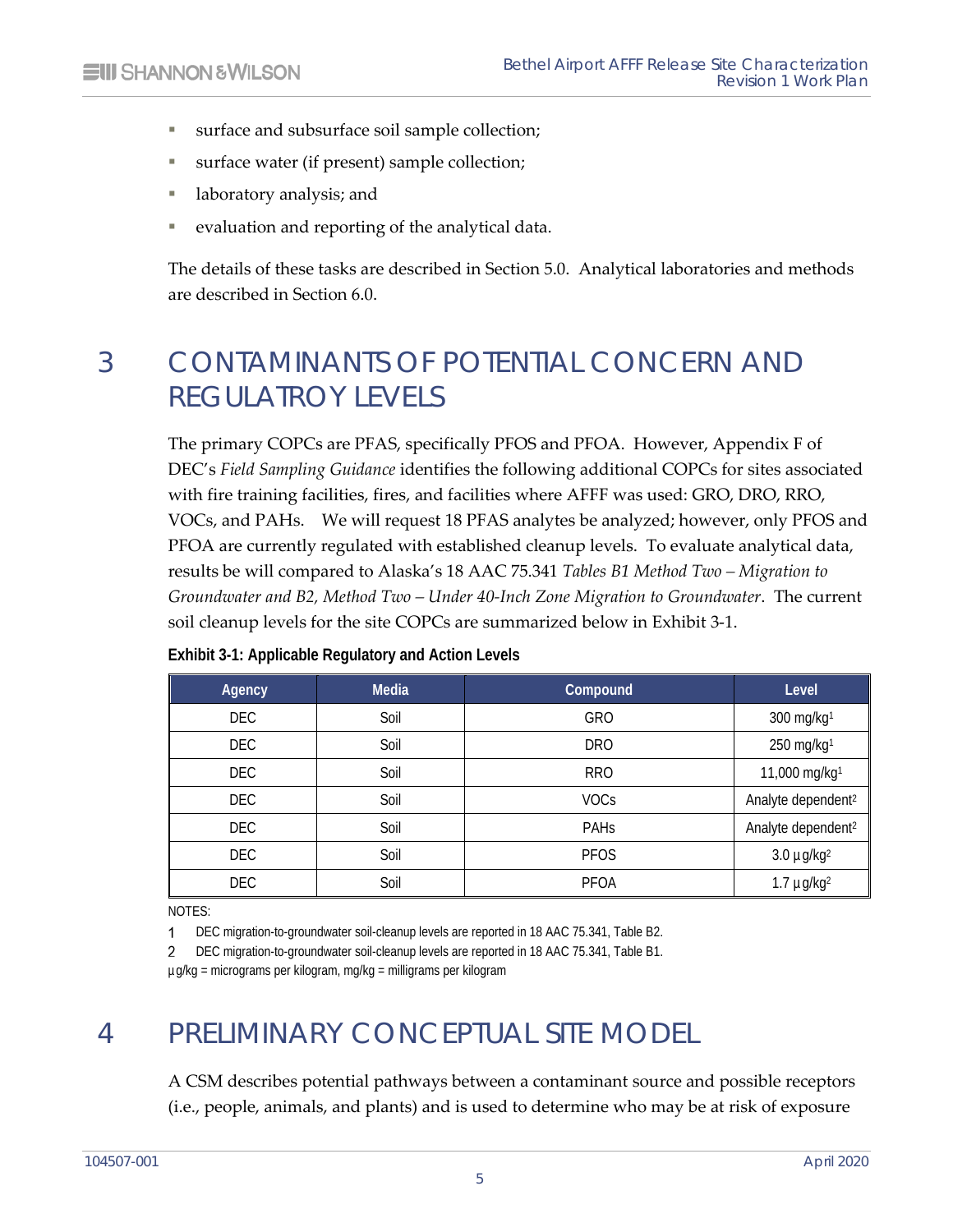to those contaminants. This information is summarized on the *Human Health Conceptual Site Model Graphic Form* in Appendix B; both the scoping and graphic forms are provided.

Based on the current understanding of the AFFF release site conditions potentially contaminated media include soil (both surface and subsurface), groundwater, surface water, outdoor air, sediment, and biota.

Potential receptors include construction workers, commercial or industrial workers, site visitors, and trespassers. Potential exposure routes include incidental soil ingestion, dermal absorption of contaminants from soil, ingestion of groundwater, dermal absorption of contaminants in groundwater, inhalation of outdoor air, and dermal absorption of contaminants in surface water.

# <span id="page-11-0"></span>5 SAMPLING AND ANALYSIS PLAN

This section describes the analytical sampling approach to investigate the presence of PFAS and petroleum contamination at the AFFF release site. A DEC-qualified sampler will collect and handle the samples for this project and collect required QC samples in accordance with *18 AAC 75* and the DEC's *Field Sampling Guidance*. Field personnel will document field activities with field notes and photographs, in accordance with Section 6.3 of this Work Plan. Analytical samples collected as a part of this site assessment will be submitted to Eurofins TestAmerica West Sacramento, a DEC-approved analytical laboratory, for analysis, as outlined in Section 5.3.

## 5.1 Site Preparation

<span id="page-11-1"></span>Shannon & Wilson field staff will coordinate with BET DOT&PF staff to identify the crash location and resulting AFFF release area prior to the start field activities. The approximate 105 feet by 105 feet site boundary will be marked in the field. The site will then be divided into 49 grid units of 15 feet by 15 feet. Additionally, the plane crash location (where the plane came to rest) will be marked in the field, if possible and for the purposes of this work plan is assumed to encompass three grid units.

## 5.2 Field Screening

<span id="page-11-2"></span>Table 2B, Surface/Excavation Base and Excavation Sidewall Soil Sample Collection Guide in the DEC *Field Sampling Guidance* was reviewed to determine the frequency of field screening. Three field screening samples will be collected from each of the 49 grid units for a total of 147 field screening samples across the site.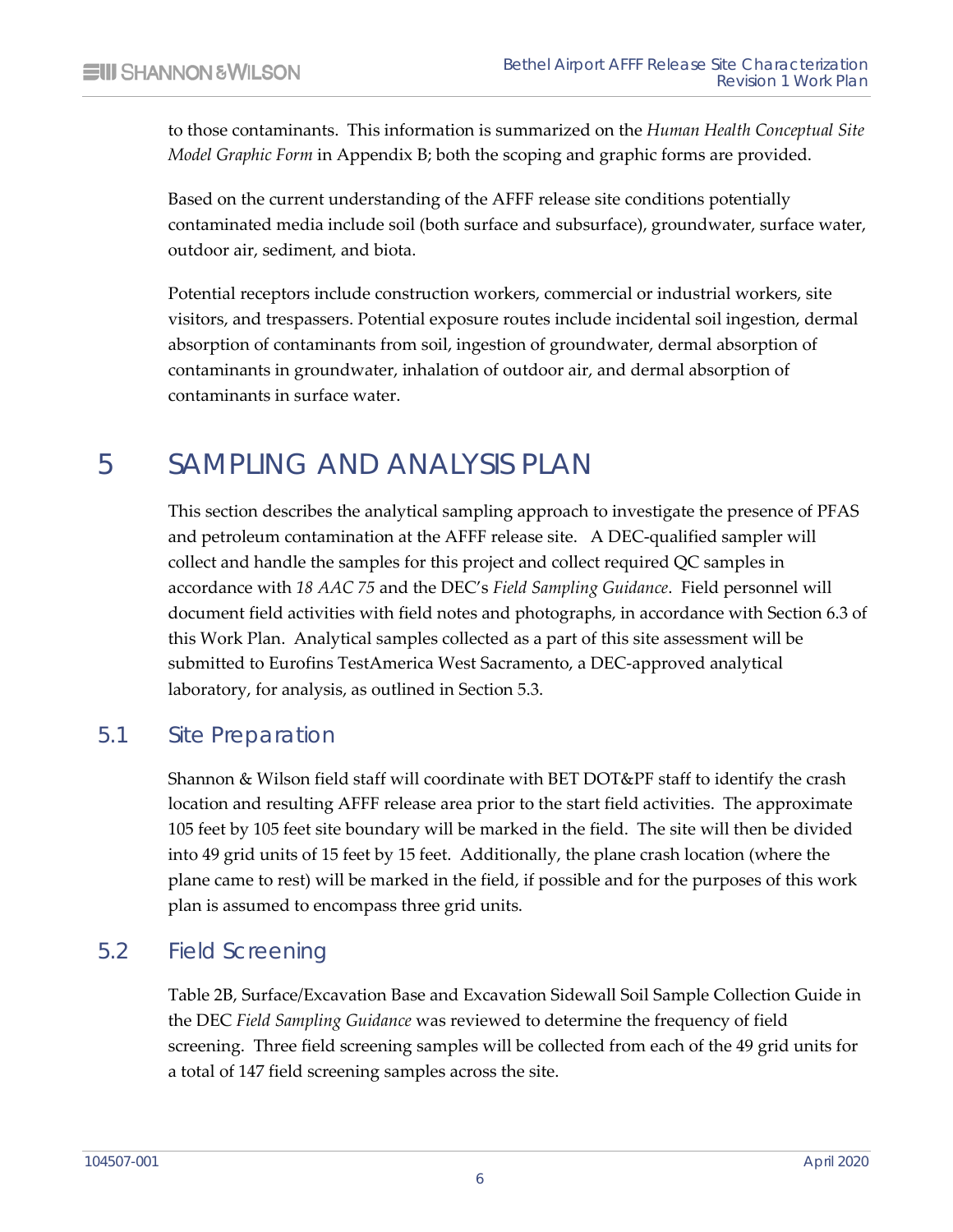<span id="page-12-0"></span>Field-screening samples will be collected using the methods outlined in the following section.

#### 5.2.1 PID Field-Screening

Surface soil samples will be screened using a photoionization detector (PID) equipped with a 10.6 electron-Volt (eV) lamp to estimate the relative concentration of volatile organic compounds (VOCs). The PID will be a hand-held MiniRae 2000 Portable VOC Monitor manufactured by Rae Systems, Inc. The PID measures total volatile compounds present as vapors as a semi-quantitative indication of hydrocarbons present. The MiniRae provides a three second response time up to 10,000 parts per million (ppm). The PID will be calibrated daily, or more often as needed, to a 100-ppm isobutylene-in-air standard in accordance with the manufacturer's instructions. Field-screening samples will be collected from within the site boundary from freshly uncovered material at approximately 2-6 inches below the soil surface for volatile samples. Field-screening samples will be collected from freshly uncovered soil using a clean, stainless-steel spoon and place the soil in a clean, sealable plastic bag, filling it one-third to one-half full, quickly sealing it closed.

Potential vapors will be allowed to develop in the headspace (unfilled portion of the bag) by warming it up to at least 40 degrees Fahrenheit (°F) for 10 minutes to one hour, shaking for 15 seconds at the beginning and end of the period to assist volatilization. The bag will be opened just enough to allow insertion of the PID probe about one-half the headspace depth, taking care to avoid uptake of water droplets and soil particles. The maximum PID reading obtained will be recorded, noting any erratic meter response at high-organic vapor concentrations or conditions of elevated headspace moisture. Samples with a PID reading above 20 ppm will be considered contaminated.

Following screening, the soil samples will be emptied from the bags onto the ground surface. Field observations (i.e., location of permanent features), PID results, and the approximate locations of field-screening samples will be recorded in the field notebook. A table and associated map of field-screening results and locations will be prepared and included with the field report.

## 5.3 Analytical Sampling

<span id="page-12-1"></span>We reviewed Table 2B, Surface/Excavation Base and Excavation Sidewall Soil Sample Collection Guide in the DEC *Field Sampling Guidance* to determine the frequency of analytical sample collection and are proposing an alternative sampling frequency described in the following sections.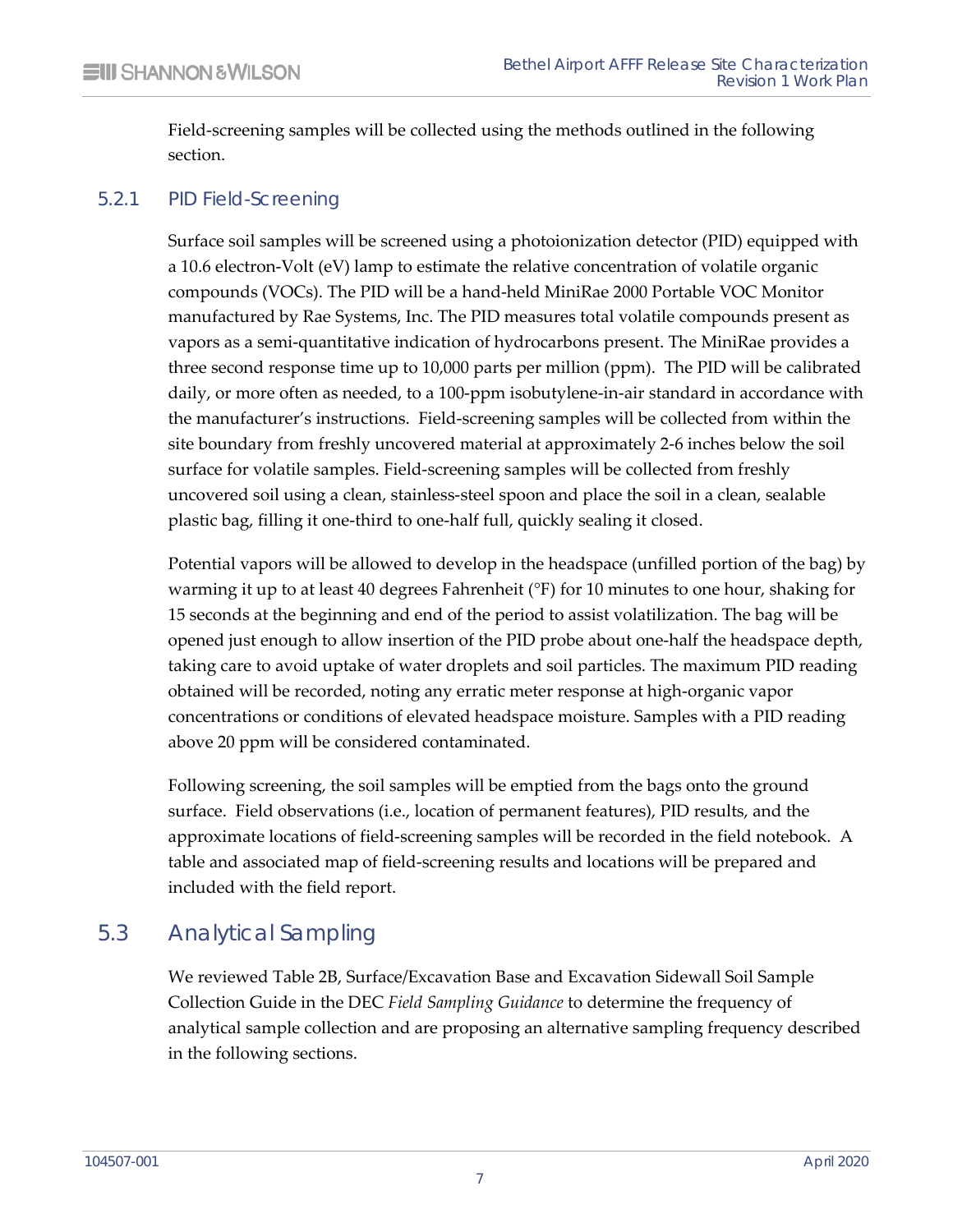We will ship the analytical samples Eurofins TestAmerica in West Sacramento, California to be analyzed as presented in Exhibit 5-1 below.

|              | <b>Matrix</b>                   | <b>PFAS</b><br>(EPA 537.1) | <b>GRO</b><br>(AK101) | <b>DRO</b><br>(AK102) | <b>RRO</b><br>(AK103) | VOC<br>(EPA 8260D) | <b>PAH</b><br>(EPA 8270D) |
|--------------|---------------------------------|----------------------------|-----------------------|-----------------------|-----------------------|--------------------|---------------------------|
| Number of    | Surface<br>Water <sup>1</sup>   | $2 + 1$ QC                 | $2 + 1$ QC            | $2 + 1$ QC            | $2 + 1$ OC            | $2 + 1$ OC         | $2 + 1$ QC                |
| Samples4,5,6 | Surface<br>$S$ oil <sup>2</sup> | $49 + 7$ QC                | $49 + 5$ QC           | $49 + 5$ QC           | $49 + 5$ QC           | $49 + 5$ QC        | $49 + 5$ QC               |
|              | Subsurface<br>Soil <sup>3</sup> | $3 + 3$ QC                 | $3 + 1$ QC            | $3 + 1$ OC            | $3 + 1$ OC            | $3 + 1$ QC         | $3 + 1$ QC                |

#### <span id="page-13-2"></span>**Exhibit 5-1: Analytical Sample Summary**

NOTES:

- $\mathbf{1}$ Surface water samples will only be collected if surface water is present within the project boundary at the time of the sampling event. A maximum of two surface water samples will be collected, if present.
- $\mathbf{2}$ Surface soil samples for petroleum parameters (GRO, DRO, RRO, VOCs, and PAHs) will be collected where field screening results are greater than 20 ppm. Where applicable, a maximum of one petroleum sample will be collected per grid unit. If field screening results are not greater than 20 ppm, a single surface soil sample and field duplicate will be collected for petroleum parameters from the highest initial PID reading.
- Subsurface soil samples will be collected if groundwater is not encountered at the time of sampling. Subsurface soil samples will be collected from the three grid units identified as where the crashed plane came to rest, unless PID readings indicate otherwise. Petroleum samples will be collected if initial field screening results showed readings above 20 ppm. Where applicable, a maximum of one petroleum sample will be collected from each of the three grid units for a total of three. If field screening results are not greater than 20 ppm, a single subsurface soil sample and field duplicate will be collected for petroleum parameters from the highest initial PID reading. We understand if elevated PID readings are observed in the initial subsurface sample that deeper samples will need to be collected until clean soil is documented, or the zone of saturation is reached. We will collect samples to the extent practicable and within the limitations of the field sampling equipment brought to the site. Additional sampling events may be required to reach clean limits or establish that contamination has reached the zone of saturation.
- 4 OC samples included in this table are field duplicates and MS/MSD samples (PFAS). Other QC samples to be collected as a part of this project include trip blanks (if applicable), field blanks, and equipment blanks.
- <span id="page-13-0"></span>Number of samples presented in this table represent the maximum number of samples that could be collected. The actual number  $5$ of samples to be collected for each parameter will be dictated by field conditions and field screening results.

#### 5.3.1 Surface Soil

Surface soil samples will be collected between 0 and 2 feet below ground surface. One PFAS surface soil sample will be collected from each of the 49 grid units. Petroleum samples (GRO, DRO, RRO, VOC, and PAH parameters) will be limited to grid units where field screening results are greater than 20 ppm, with a maximum of one petroleum sample per grid unit. Where applicable, the petroleum sample will be collected from the location with the highest PID result above 20 ppm. If field screening results are not greater than 20 ppm, a single surface soil sample will be collected for petroleum parameters from the location with the highest overall surface soil PID reading.

#### 5.3.2 Subsurface Soil

<span id="page-13-1"></span>Subsurface soil samples will be collected between 2 and 6 feet below ground surface from the grid units where the crashed plane came to rest, which is presumed to equal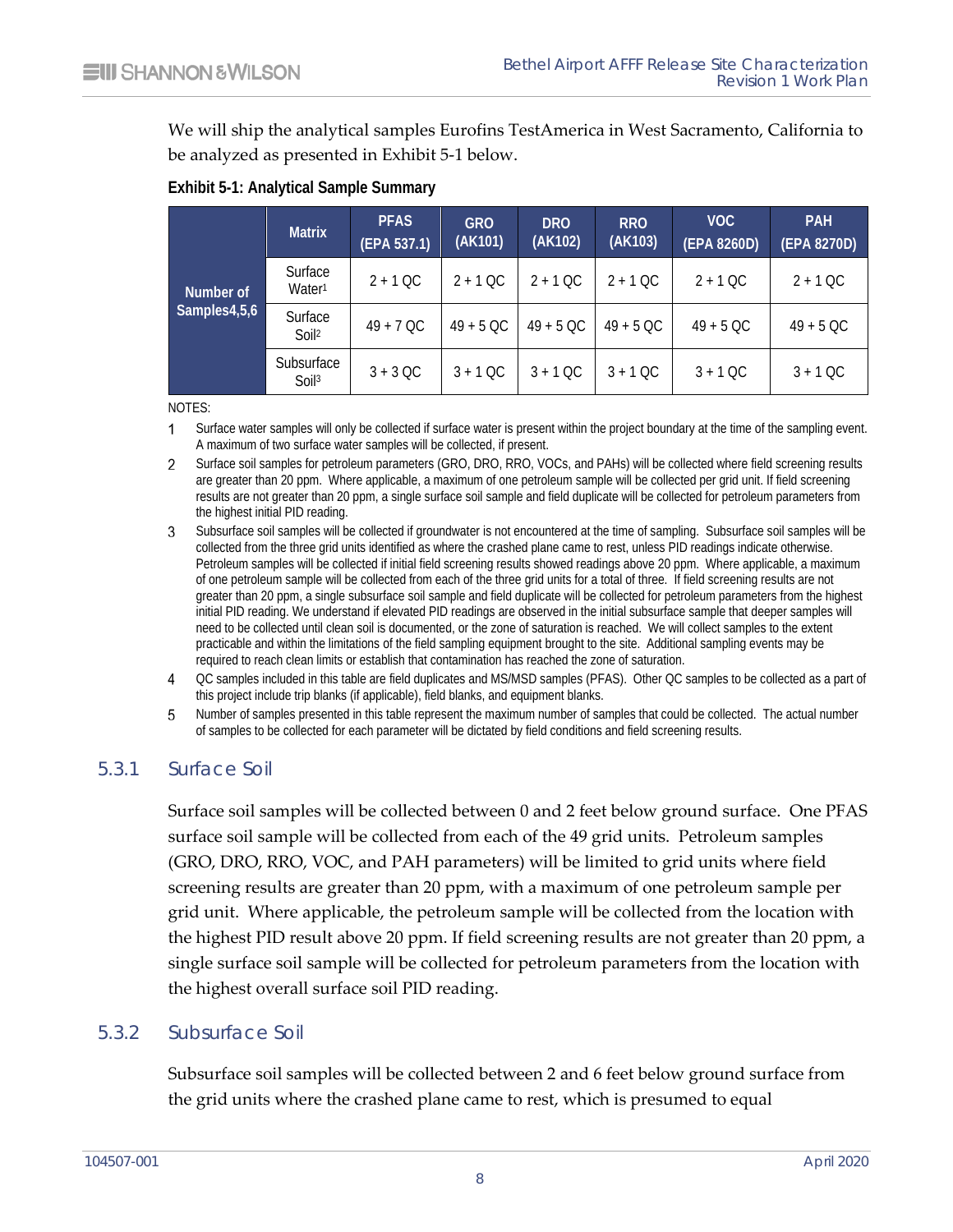approximately three grid units. The location the crashed plane came to rest will be based on conversations with local DOT&PF staff, unless surface-soil field screening indicates otherwise. One PFAS subsurface soil sample will be collected from each of the three grid units. One petroleum subsurface soil sample will be collected from each of the three grid units from where the plane came to rest if PID results above 20 ppm were observed during initial field screening. Where applicable, the petroleum sample will be collected from the location with the highest initial field screening PID result (above 20 ppm). If field screening results are not greater than 20 ppm, a single subsurface soil sample will be collected for petroleum parameters from the location with the highest PID reading. Subsurface soil samples will be collected unless groundwater is encountered in the subsurface; we do not have reliable information on the potential for groundwater contamination at the BET not related to the AFFF release site.

We understand that if elevated PID readings are observed in the initial subsurface sample, deeper samples will need to be collected until clean soil is documented, or the zone of saturation is reached. We will collect samples to the extent practicable and within the limitations of the field sampling equipment brought to the site (hand tools and augers). Additional sampling events may be required to reach clean limits or establish contamination has reached the zone of saturation.

#### 5.3.3 Surface Water

<span id="page-14-1"></span><span id="page-14-0"></span>One PFAS and petroleum sample will be collected from surface water bodies located within the project area, where present, with a maximum of two total samples collected.

## 5.4 Soil Sample Collection Procedures

New, clean, stainless-steel spoons will be used for the collection of each sample. Surface soil samples will be collected just below vegetation and the subsurface soil samples will be collected at least 2 feet below ground surface, using a hand auger. The samples will be placed in an appropriate laboratory-supplied container. Field personnel will change nitrile gloves before collecting each sample to prevent cross-contamination and exposure.

## 5.5 Surface Water Sampling Collection Procedures

<span id="page-14-2"></span>The proposed water-sampling activities include collecting two surface water samples from the AFFF release site, if surface water is present. Surface water samples will be collected at least 72 hours after a rain event, if possible, to prevent potential dilution effects from the rain event. Samples will be collected using hand-held laboratory provided bottle. Samples will be collected as close to the center of water body cross section as possible. Our samplers may enter shallow water bodies to collect the samples. Prior to entering a water body, our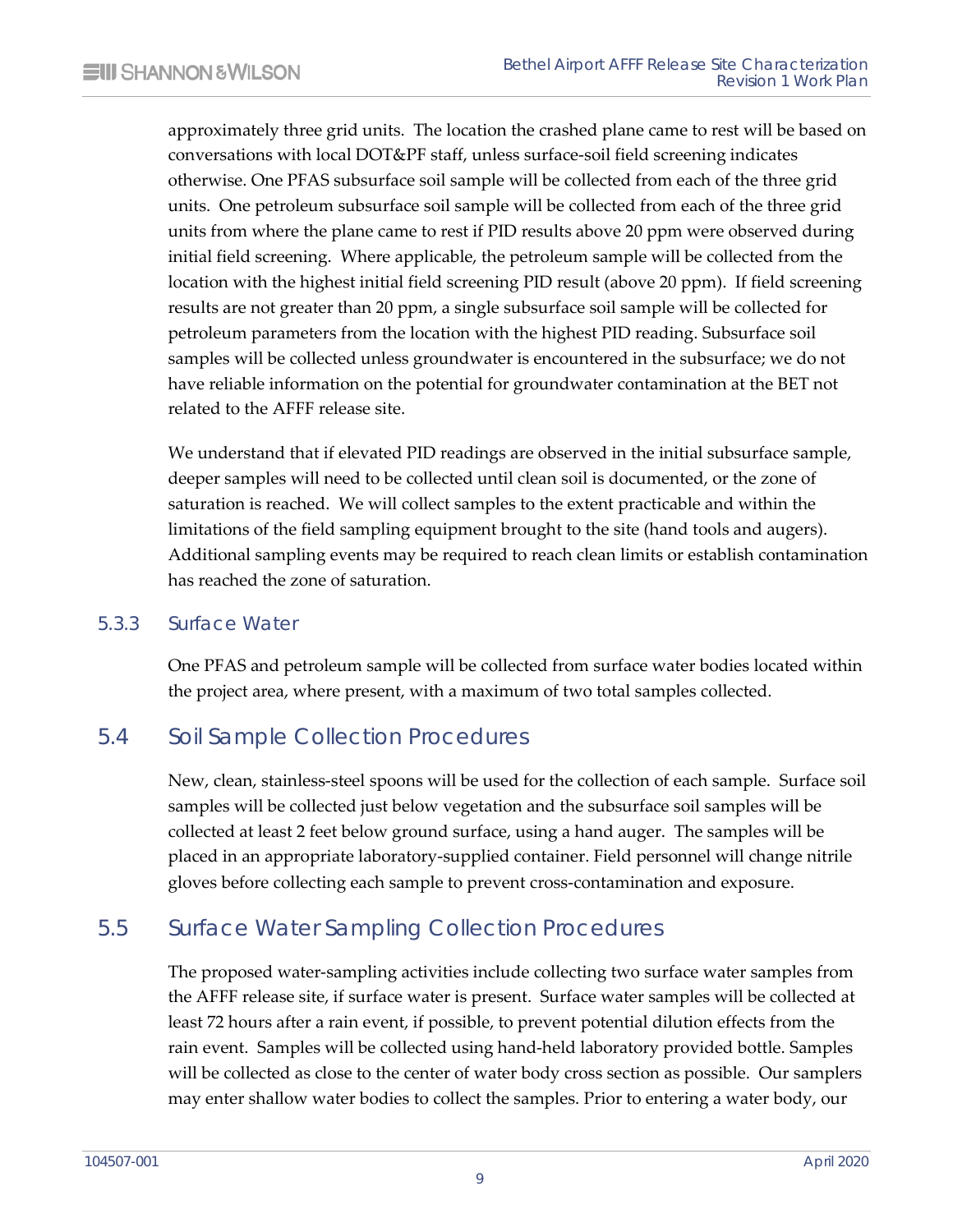samplers will verify they are not wearing PFAS-containing clothing or gear. Care will be taken to prevent disturbance of the sediment below; samples will be collected once disturbed solids have settled to the bottom or have moved down stream. Sample containers will be labeled with a unique identifier, date, and time, and placed immediately in a cooler with ice-substitute.

## 5.6 Special Considerations for PFAS Sampling

<span id="page-15-0"></span>Because PFOS and PFOA are found in numerous everyday items, the following special precautions will be taken during sampling activities:

- No use of Teflon®-containing materials (e.g., Teflon® tubing, bailers, tape, sample container lid liners, or plumbing paste).
- No Tyvek® clothing will be worn on-site.
- Clothes treated with stain-, flame-, or rain-resistant coatings will be avoided or go through several washings prior to use on-site.
- No Post-It<sup>®</sup> notes will be brought on-site.
- No fast food wrappers, disposable cups, or microwave popcorn will be brought on-site.
- After handling the above items, field personnel will wash their hands thoroughly with soap and water prior to sampling activities.
- No use of foil.
- No use of chemical (blue) ice packs.
- Change nitrile gloves between each sample location.
- No preservative, other than chilling is required for PFAS analysis.
- <span id="page-15-1"></span>■ Label jars using permanent, waterproof ink.

## 5.7 Investigation-Derived Waste

We do not anticipate there will be excess soil generated during sampling. We will return soils collected for field-screening purposes back to the location they originated. Decontamination fluids will be treated through granular activated carbon (GAC) and disposed of to the ground surface on-site. An effluent sample will be collected following the completion of the project. Other investigation-derived waste will include non-reusable equipment such as nitrile gloves and sample tubing and will be disposed of in the Bethel landfill.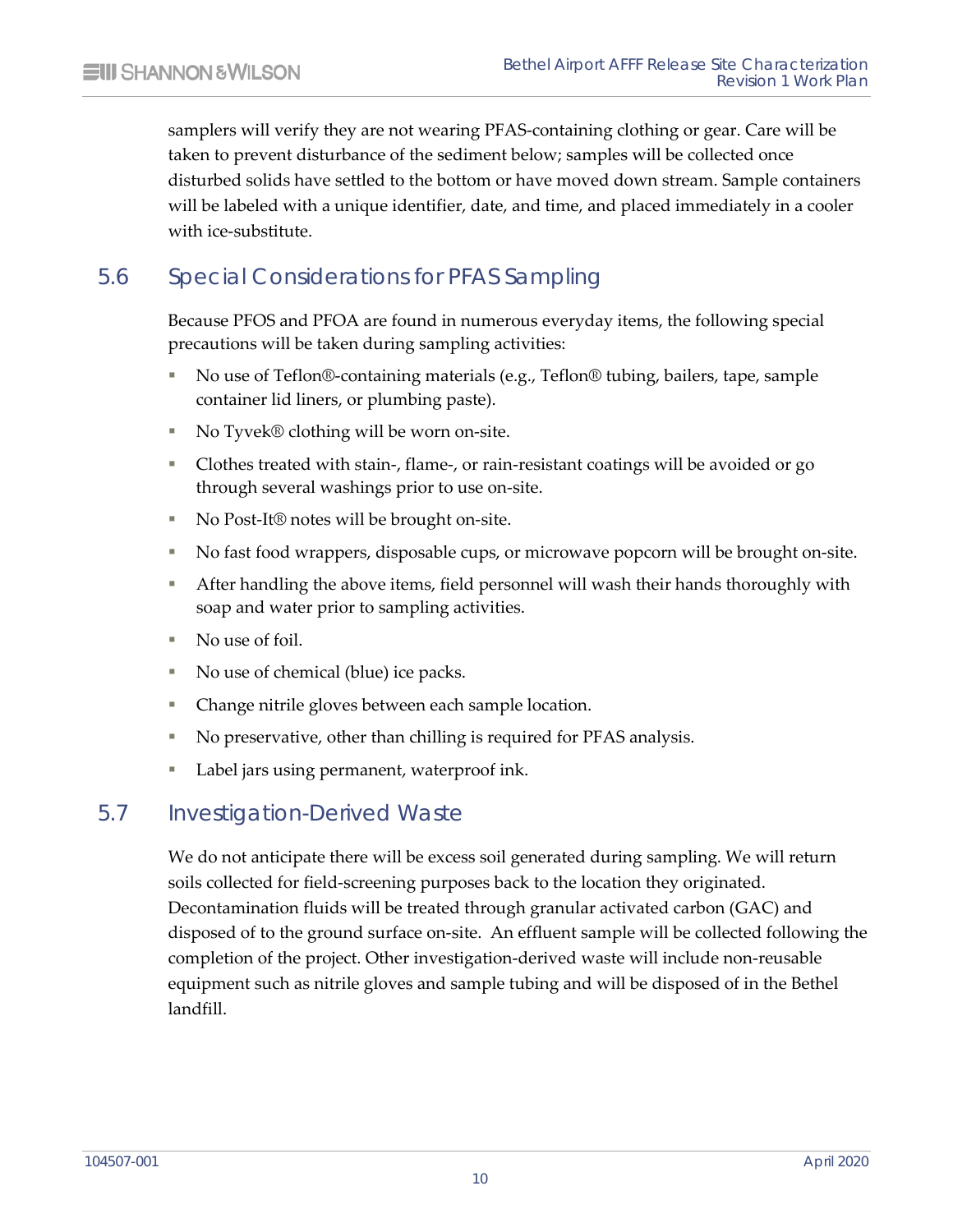# 6 ANALYTICAL LABORATORIES AND METHODS

<span id="page-16-0"></span>Samples will be shipped for analysis via air courier to Eurofins TestAmerica in West Sacramento, California. Upon receipt of the samples, authorized laboratory personnel will store and prepare the samples for analysis, taking into consideration sample holding times for each analysis. A summary of laboratory methods, preservation methods, and holding times is presented in Exhibit 6-1. Analytical deliverables will be provided as described in Section 7.4.

| Analyte     | Method                        | Media | <b>Container and Sample Volume</b>                 | Preservation                   | <b>Holding Time</b>                                                |                                                                   |
|-------------|-------------------------------|-------|----------------------------------------------------|--------------------------------|--------------------------------------------------------------------|-------------------------------------------------------------------|
|             | EPA                           | Water | 2 x 250-mL HDPE bottles                            |                                | 14 days to extraction,                                             |                                                                   |
| <b>PFAS</b> | 537M                          | Soil  | 4-ounce amber glass jar filled to<br>near capacity | 0 °C to 6 °C                   | analyzed within 40 days of<br>extraction                           |                                                                   |
|             |                               | Water | 3 x 40-mL VOA vials (no<br>headspace)              | HCl to $<$ 4<br>0°C to 6 °C    | 14 days to extraction,                                             |                                                                   |
| <b>GRO</b>  | AK101                         | Soil  | Pre-weighed 4-oz<br>amber glass jar with septa     | 25mL MeOH<br>0 °C to 6 °C      | analyzed within 40<br>days of extraction                           |                                                                   |
|             | AK102                         | Water | 2 x 250-mL amber glass                             | $HCl$ to $<$ 4<br>0°C to 6 °C  | 7 days to extraction,<br>analyzed within 40<br>days of extraction  |                                                                   |
| <b>DRO</b>  |                               | Soil  | 4-oz amber glass<br>jar                            | 0 °C to 6 °C                   | 14 days to extraction,<br>analyzed within 40<br>days of extraction |                                                                   |
| <b>RRO</b>  | AK103                         | Water |                                                    | 2 x 250-mL amber glass         | HCl to $<$ 4<br>0°C to 6 °C                                        | 7 days to extraction,<br>analyzed within 40<br>days of extraction |
|             |                               | Soil  | 4-oz amber glass<br>jar                            | 0 °C to 6 °C                   | 14 days to extraction,<br>analyzed within 40<br>days of extraction |                                                                   |
|             | EPA                           | Water | 3 x 40-mL VOA vials (no<br>headspace)              | $HCl$ to $<$ 4<br>0 °C to 6 °C |                                                                    |                                                                   |
| <b>VOCs</b> | 8260D                         | Soil  | Pre-weighed 4-oz<br>amber glass jar with septa     | 25mL MeOH<br>0°C to 6 °C       | 14 days                                                            |                                                                   |
| PAHs        | Water<br>EPA<br>8270D<br>Soil |       | 2 x 250-mL amber glass                             | 0 °C to 6 °C                   | 7 days to extraction,<br>analyzed within 40<br>days of extraction  |                                                                   |
|             |                               |       | 4-oz amber glass<br>jar                            |                                | 14 days to extraction,<br>analyzed within 40<br>days of extraction |                                                                   |

#### <span id="page-16-1"></span>**Exhibit 6-1: Sample Containers, Preservation, and Holding Time Requirements**

°C = degrees Celsius, HDPE = high density polyethylene, mL = milliliter, oz = ounce, VOA = volatile organic analysis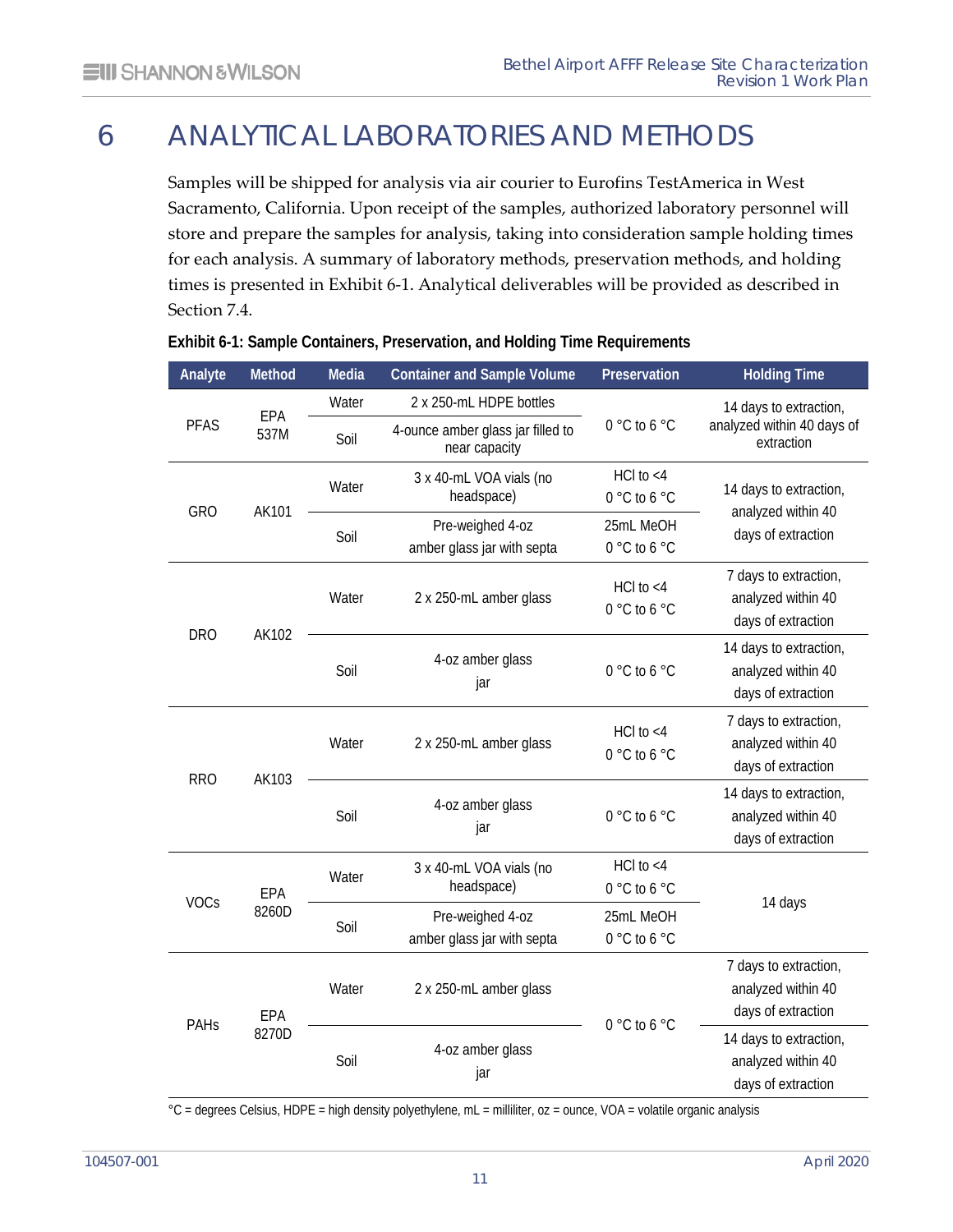## 6.1 Sample Custody, Storage, and Shipping

<span id="page-17-0"></span>Prior to the delivery to the laboratory, the samples will be in the custody of Shannon  $\&$ Wilson personnel. During field activities, samples will be stored in a cooler with adequate quantities of ice substitute to maintain samples between 0° C to 6° C.

The field representative will complete chain-of-custody (COC) records to document sample possession from the point of collection to the time of receipt by the laboratory's samplecontrol center. Shannon & Wilson personnel will keep a copy of the COC record to document sample accountability between field and laboratory.

We will ship the samples to the analytical laboratory with sufficient time to allow for the laboratory to extract the sample within the applicable holding time requirements. The field representative will pack the samples in a hard-plastic cooler with bubble wrap and enough ice substitute to maintain samples between  $0^{\circ}$  C to  $6^{\circ}$  C during travel. They will pack a "temperature blank" with the samples in each cooler, carefully tape the cooler shut, and affix dated and signed custody seals across the front of the hinged cooler lid.

## 6.2 Equipment Decontamination

<span id="page-17-1"></span>All reusable equipment introduced into sample collection must be decontaminated prior to use and reuse. Decontamination procedures will be as follows:

- non-phosphate detergent wash;
- tap water rinse;
- distilled-water rinse; and
- <span id="page-17-2"></span>PFAS-free water rinse.

## 6.3 Field Notebook

Shannon & Wilson will maintain a bound field notebook throughout the project to document our field activities, procedures, and observations. The field notebook will have consecutively numbered pages. The field representative will sign and date each page on the day he or she makes entries. Entries in the notebook will be in waterproof ink, and include the following:

- Name of field screening and sampling personnel;
- Names and affiliations of pertinent field contacts;
- Date and time(s) of sampling along with sample locations;
- A summary of field measurements and observations;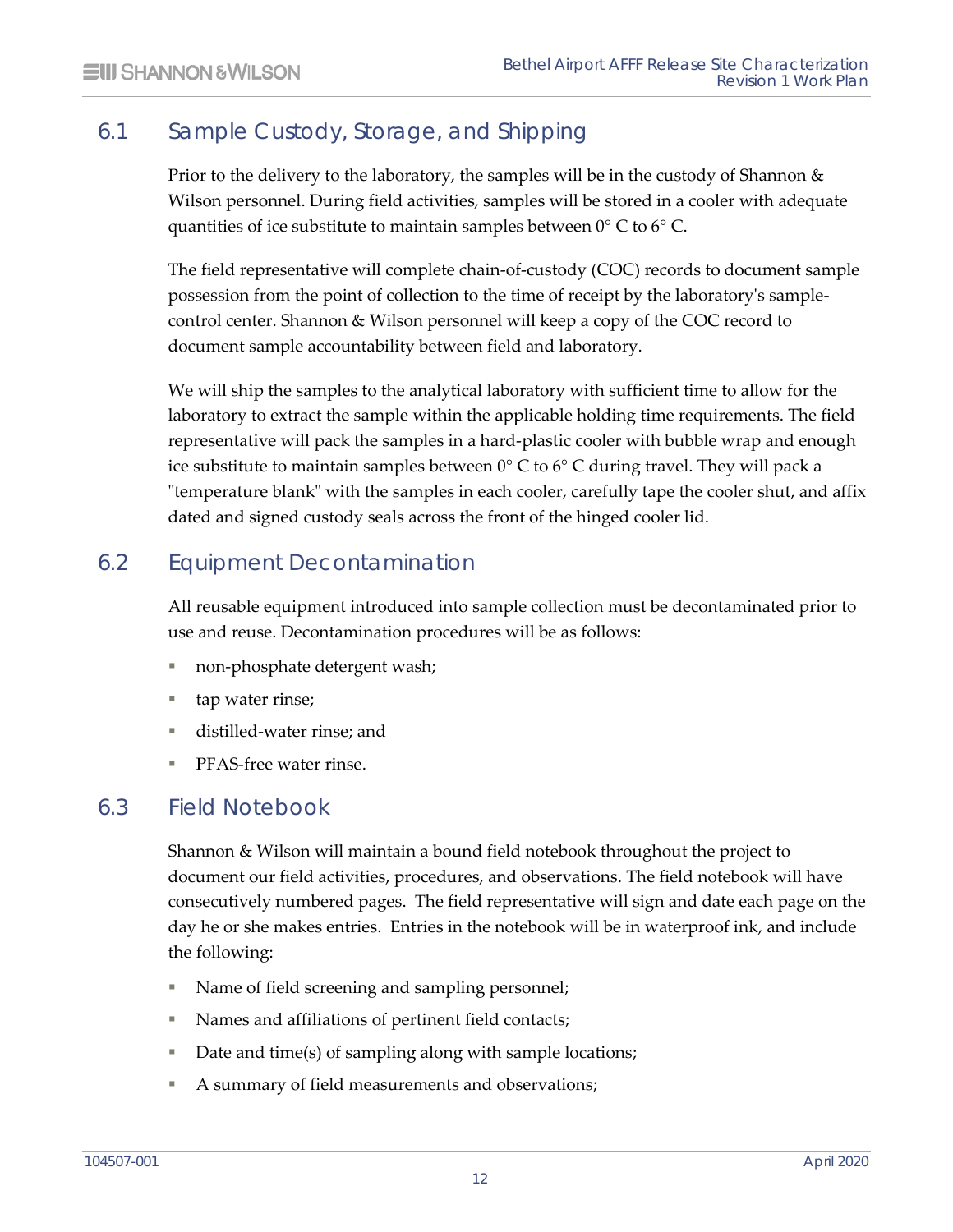- GPS points for the plan crash location;
- Unusual/unexpected problems, including observations of leaks, releases, signs of soil contamination, or other unusual items;
- Photographic data (contact number, date/time, location, photographer, photograph number, description, and direction of view);
- Calibration records, if applicable; and
- Weather conditions.
- <span id="page-18-0"></span> We will also utilize sampling forms to document our activities. These forms are located in Appendix C.

## 6.4 Deviations and Modifications to Work Plan

Deviations from the procedures discussed in this document may be required due to circumstances that may arise during a given sampling event. Deviations from the specified program and the purpose for the deviation will be clearly documented in field logs and reported to the project manager.

<span id="page-18-1"></span>The project report will include a separate section discussing deviations from the procedures outlined in this Work Plan. Modifications to this Work Plan may be made in the form of an addenda.

# 7 QUALITY ASSURANCE PROJECT PLAN

QA and QC are important components of an environmental site investigation. QA is the integrated program for measuring the reliability of data. QC is the routine use of specific procedures set forth to meet defined standards for sampling and analysis. This QA/QC plan describes specific procedures to be followed so the sampling, documentation, and laboratory data are effective and do not detract from the quality and reliability of the results. Services performed on this project will be in general accordance with the DEC Field Sampling Guidance. This section of the Work Plan describes our project-specific details.

## 7.1 QC Samples

<span id="page-18-2"></span>QA and QC are important components of an environmental site investigation. QA is the integrated program for measuring the reliability of data. QC is the routine use of specific procedures set forth to meet defined standards for sampling and analysis.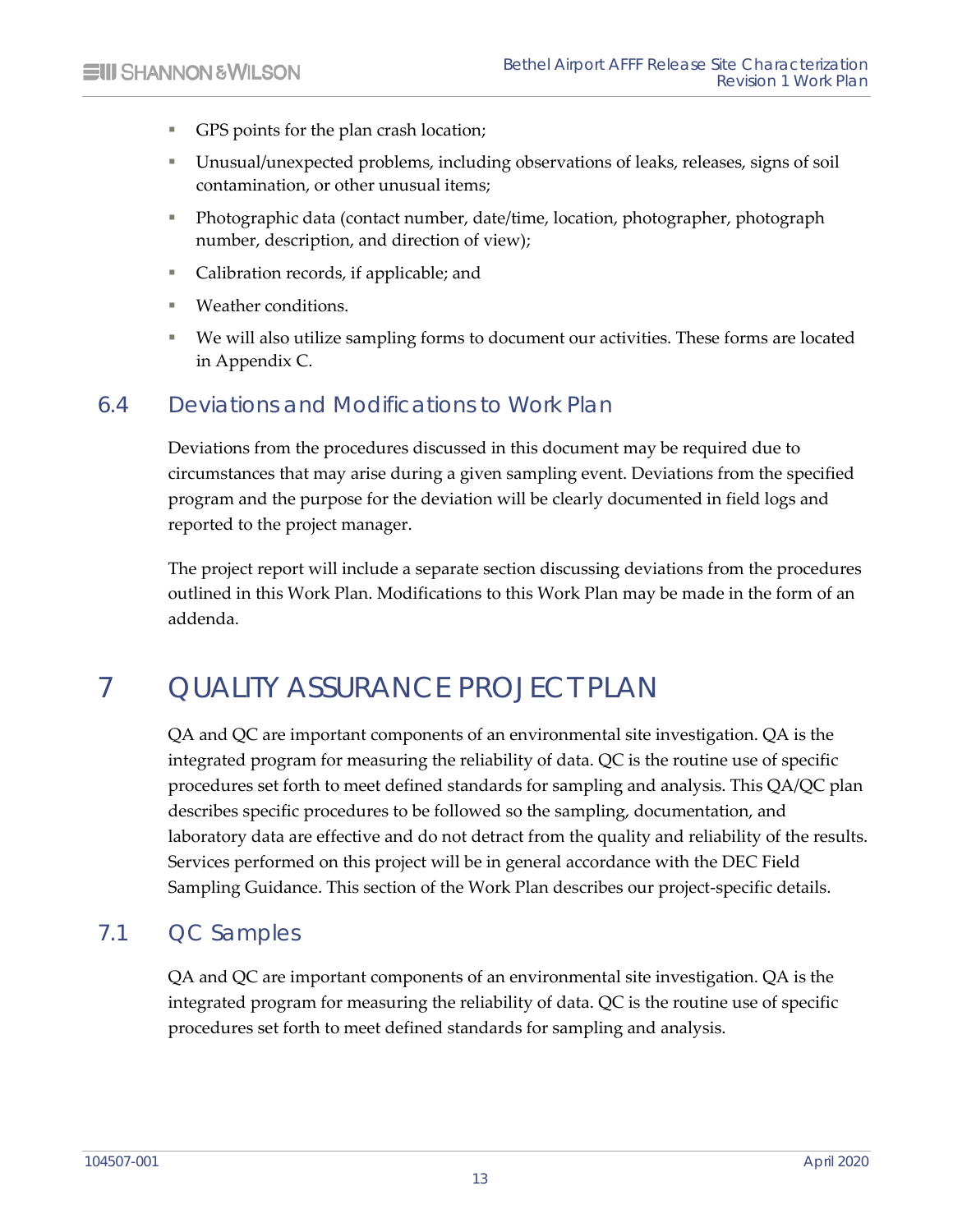#### 7.1.1 Temperature Blanks

<span id="page-19-0"></span>Each sample cooler will contain a temperature blank. We will add artificial ice as necessary to maintain an interior cooler temperature within the range of  $0^{\circ}C$  to 6  $^{\circ}C$ . Temperature blanks will consist of a jar filled with water and packed with the samples in each cooler. The water temperature in the blank will be measured at the laboratory. The laboratory will document sample and cooler conditions, including temperature.

#### 7.1.2 Field Duplicates

<span id="page-19-1"></span>We will collect duplicate samples at a minimum of 10 percent of the overall project samples for each sample matrix. We will collect field-duplicate samples by filling an additional, complete set of sample containers. Duplicates will be analyzed using the same analytical method used for the primary sample. If possible, we will collect duplicate samples from locations suspected to be contaminated, as calculation of duplicate precision is not possible for samples with contaminants below detection limits. We will assign a separate sample number to duplicates and submit them "blind" to the laboratory. We will use duplicatesample results to test the comparability of analytical data.

#### 7.1.3 MS/MSD

<span id="page-19-3"></span><span id="page-19-2"></span>We will collect matrix spike/matrix spike duplicate (MS/MSD) samples for laboratory analysis at a minimum of 5 percent for soil samples for PFAS analysis only.

#### 7.1.4 Equipment Blanks

An equipment blank will be collected daily from reusable soil-sampling equipment. Following decontamination of the hand trowel used for the soil samples, the equipment blank will be collected by pouring certified PFAS-free water down the length of the trowel and collecting the rinsate in a sample jar.

#### 7.1.5 Field Blanks

<span id="page-19-4"></span>Field blanks are used to assess whether airborne, particulate PFAS may be contaminating samples during collection. We will collect a field blank daily. We will collect the field blank after collecting a soil sample, without changing gloves, by pouring PFAS-free water into a sample jar.

#### 7.1.6 Trip Blanks

<span id="page-19-5"></span>We will use trip blanks to detect and quantify potential volatile analyte cross-contamination between samples or contamination originating from an outside source. The laboratory will create one trip-blank set for each matrix (soil and surface water) and sample cooler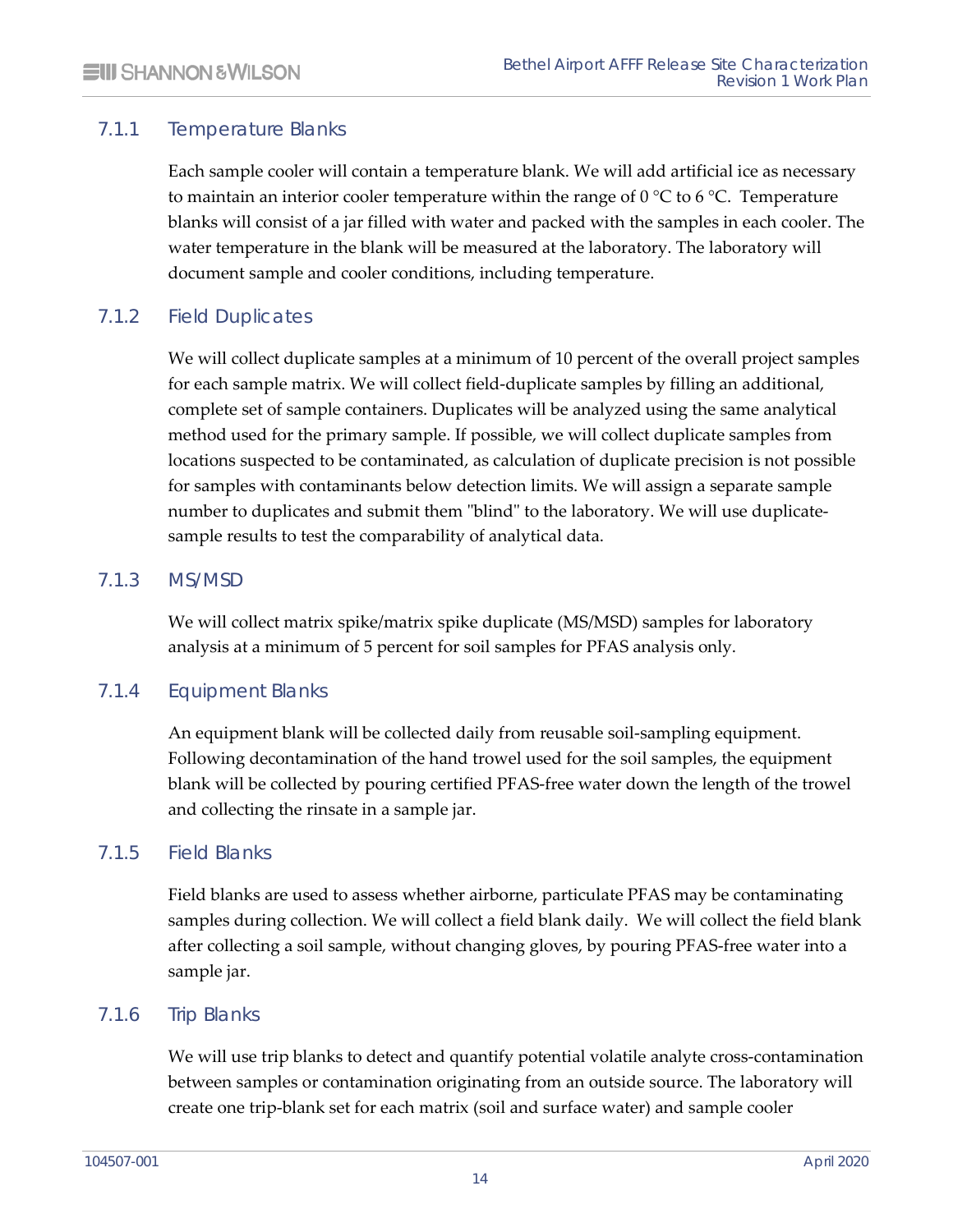containing volatile samples. Field personnel will transport trip blanks to the sampling location and return them to the laboratory in the same cooler as their associated project samples. The laboratory will analyze the trip blank for volatile parameters using the same analytical method as the project samples. The concentration of any volatile artifacts found in the trip blank will be noted and compared to the project-sample results.

## 7.2 Data Quality Objectives

<span id="page-20-0"></span>The laboratory supervisor or other responsible party will validate the laboratory tests and include evaluation for precision and accuracy of the data set. The laboratory QC officer or other responsible party will review and sign analytical data before release. Data reporting will be included in the laboratory reports submitted to Shannon & Wilson. Individual laboratory reports and completed DEC laboratory data review checklists (Appendix D) will be included with our final report.

The QA objective for measurement data is to verify environmental monitoring data are of known and acceptable quality. Due to the heterogeneous nature of soils, exact duplication of soil samples is often not possible. In addition, matrix interference in soil samples can adversely affect comparability of duplicate laboratory results. For analytical data, the objective is to meet acceptable QA standards of precision, accuracy, representativeness, comparability, and completeness. These terms are defined below. Analytical data may be rejected due to gross QA/QC failures that bring into question the reliability of the results. In these extreme cases, the analytical results are considered unusable and are qualified with an 'R'-flag. These data will not be used in statistical data evaluations.

- **Precision: is a measure of agreement among replicate or duplicate results of the same** analyte. The laboratory objective for precision is to equal or exceed the precision demonstrated for similar samples and shall be within the established control limits for the methods as published by the EPA. Precision will be measured as the relative percent difference (RPD) between project and duplicate samples. Our goal is not to exceed the DEC precision limits of  $\pm 30$  percent for water samples and  $\pm 50$  percent for soil samples.
- Accuracy: is a measure of bias in a measurement system. Accuracy will be expressed as the percent recovery of an analyte from a surrogate or MS sample, or a standard reference material. The laboratory objective for accuracy is to equal or exceed accuracy demonstrated for these analytical methods on similar samples and shall be within the established control limits for the methods as published by the EPA.
- Representativeness: is a quality characteristic attributable to the type and number of samples to be taken to be representative of the medium/environment (e.g., soil or water). Sample locations will be selected in the field to be representative of the soils or water at that location, within the constraints of sample-location guidelines in the regulations.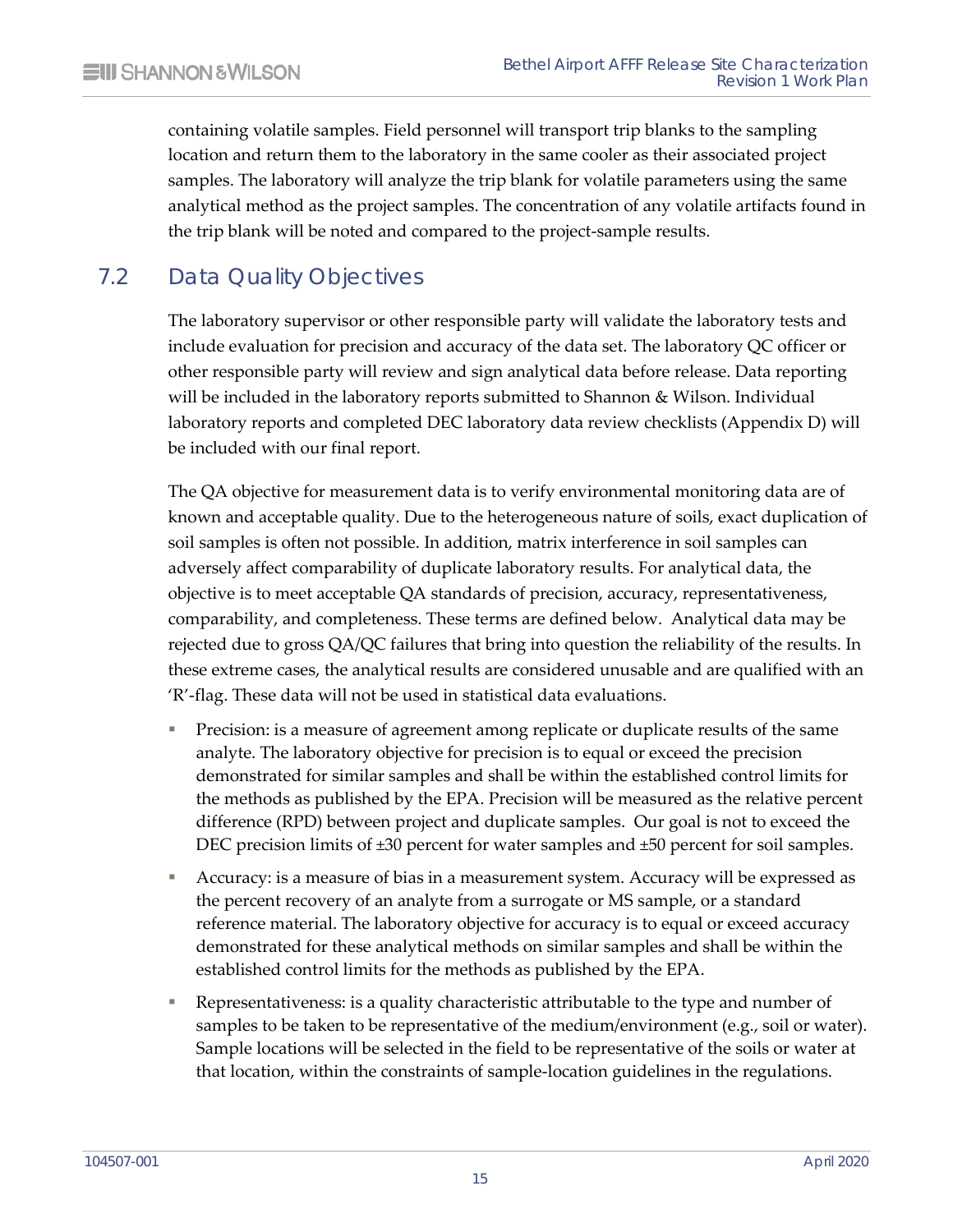- Comparability: is a qualitative parameter expressing the confidence with which one data set can be compared to another. The sampling method employed, methods used for the transfer of samples to the analytical laboratory, and analytical techniques implemented at the laboratory shall be performed in a uniform manner.
- Completeness: is a measure of the number of valid measurements obtained in relation to the total number of measurements planned. Results qualified as rejected negatively influence completeness. The objective of completeness is to generate an adequate database to successfully achieve the goals of the investigation. Our goal is to exceed the DEC completeness limit of 85 percent for project samples.

DQOs will meet DEC limits and are presented in Exhibit 7-1 below; reporting limit goals for this project will be below DEC cleanup levels. The laboratory will be asked to flag analytes detected below the reporting limit but above the method detection limit as estimated values (J-flags).

| Analyte     | <b>Method</b>   | <b>Matrix</b> | Precision  | Accuracy            | <b>Completeness</b> |
|-------------|-----------------|---------------|------------|---------------------|---------------------|
| PFOS &      | <b>EPA 537M</b> | Water         | $±30\%$    | (analyte dependent) | 85%                 |
| PFOA        |                 | Soil          | $±50\%$    | (analyte dependent) | 85%                 |
| <b>GRO</b>  | AK101           | Water         | $±30\%$    | 60-120%             | 85%                 |
|             |                 | Soil          | ±50%       | 60-120%             | 85%                 |
| <b>DRO</b>  |                 | Water         | ±30%       | 60-120%             | 85%                 |
|             | AK102           | Soil          | $±50\%$    | 60-120%             | 85%                 |
| <b>RRO</b>  | AK103           | Water         | $\pm 30\%$ | 60-120%             | 85%                 |
|             |                 | Soil          | ±50%       | 60-120%             | 85%                 |
|             |                 | Water         | $±30\%$    | (analyte dependent) | 85%                 |
| <b>VOCs</b> | 8260D           | Soil          | ±50%       | (analyte dependent) | 85%                 |
|             |                 | Water         | $±30\%$    | (analyte dependent) | 85%                 |
| PAHS        | 8270D           | Soil          | ±50%       | (analyte dependent) | 85%                 |

#### <span id="page-21-1"></span>**Exhibit 7-1: Quality Assurance Objectives for Analytical Samples**

Analytical data will be evaluated against the QA/QC objectives outlined above. Data is accepted when it meets project QA/QC objectives. Analytical data may be rejected due to gross QA/QC failures that bring into question the reliability of the results. In these extreme cases, the analytical results are considered unusable and are qualified with an 'R'-flag. These data will not be used in statistical data evaluations.

## 7.3 Field-Instrument Use and Calibration

<span id="page-21-0"></span>Equipment and instrument calibration allows for accurate and reliable measurements to be obtained.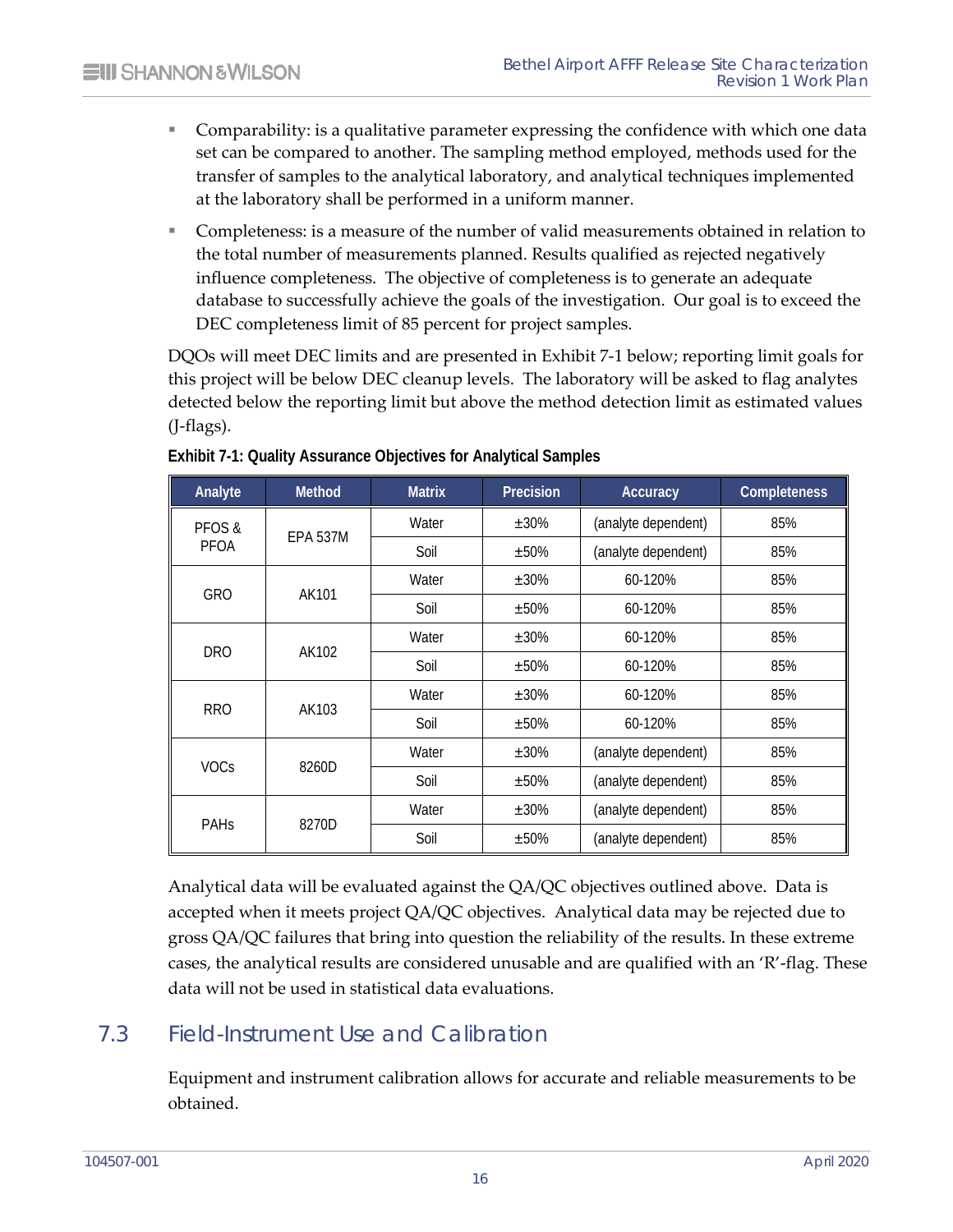#### 7.3.1 PID

<span id="page-22-0"></span>Calibration checks will be completed once per day, or more often as necessary. The calibration results, as well as any instrument maintenance and error messages, will be recorded in a designated logbook kept with the instrument. The PID battery will be charged prior to use, the detector lamp will be cleaned; the inlet filter will be replaced regularly, in accordance with the manufacturer's instructions.

According to the manufacturer's information, the measurement accuracy of the MiniRae 2000 PID is  $\pm 10$  percent of a reading or  $\pm 2$  ppm, whichever is greater, between 0 and 2,000 ppm. The accuracy is ±20 percent of a reading above 2,000 ppm. The precision is 1 percent of calibration (calibrated with 100 ppm isobutylene).

## 7.4 Laboratory Data Deliverables

<span id="page-22-1"></span>Shannon & Wilson will request standard DEC-Level II Data Deliverables from the analytical laboratory for transmittal with the summary report. An internal QA assessment will be included, and a copy of the completed DEC laboratory data review checklist will be submitted (Appendix D).

## <span id="page-22-2"></span>8 REFERENCES

- Alaska Department of Environmental Conservation (DEC), 2019, 18 AAC 75: Oil and other hazardous substances pollution control: Juneau, Alaska, July, available: [http://dec.alaska.gov/commish/regulations/.](http://dec.alaska.gov/commish/regulations/)
- Alaska Department of Environmental Conservation (DEC), 2019, 18 AAC 75.341 Table B1, Method Two – Migration to Groundwater.
- Alaska Department of Environmental Conservation (DEC), 2019, 18 AAC 75.341 Table B2, Method Two – Under 40-inch Zone Migration to Groundwater.
- Alaska Department of Environmental Conservation (DEC), 2017, Data Quality Objectives, Checklists, Quality Assurance Requirements for Laboratory Data, and Sample Handling: Juneau, Alaska, DEC Division of Spill Prevention and Response, Contaminated Sites Program, March.
- Alaska Department of Environmental Conservation (DEC), 2017, Guidance on Developing Conceptual Site Models.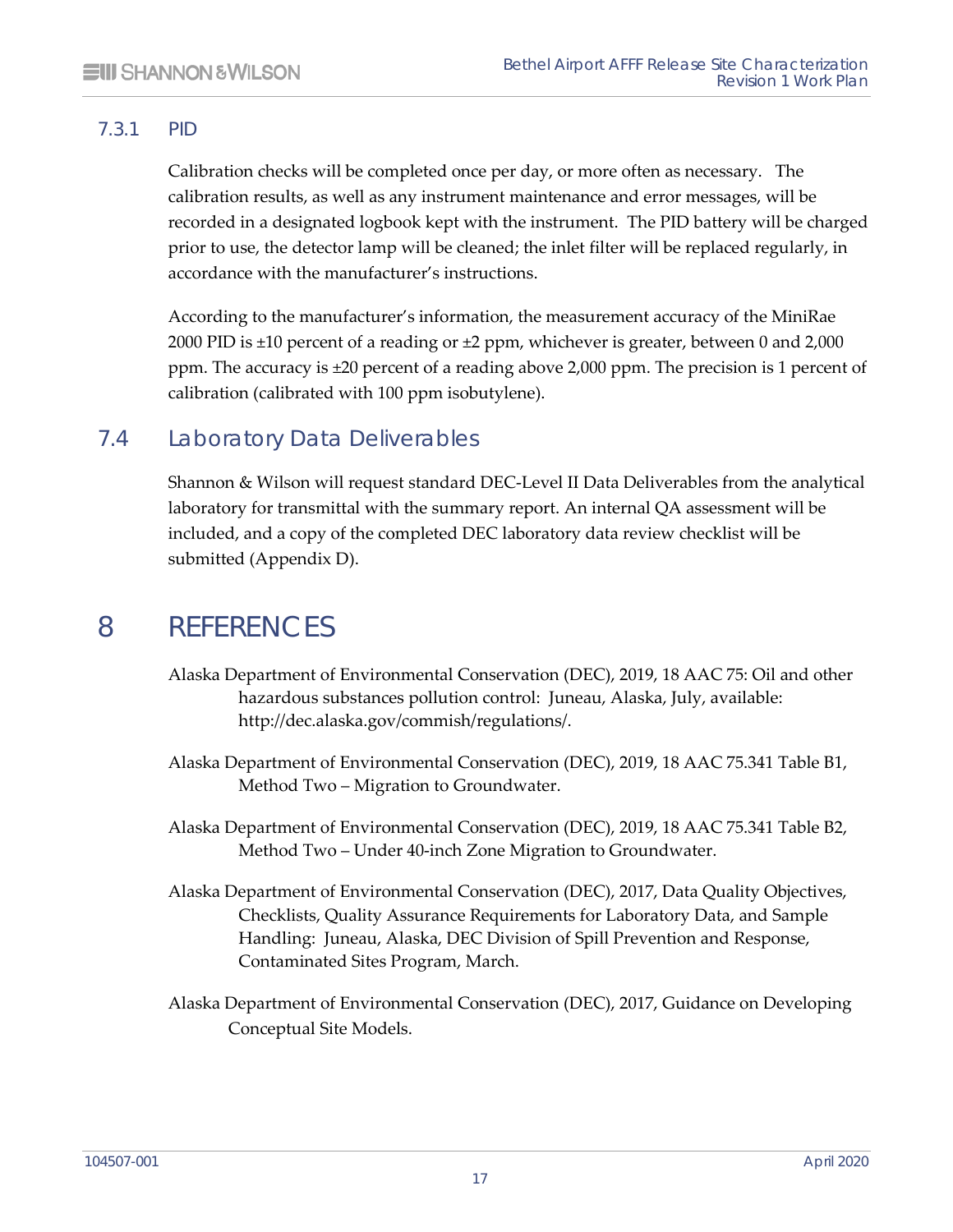- Alaska Department of Environmental Conservation (DEC), 2017, Site Characterization Work Plan and Reporting Guidance for Investigation of Contaminated Sites: Juneau, Alaska, DEC Division of Spill Prevention and Response, Contaminated Sites Program, March, available: [http://dec.alaska.gov/spar/csp/guidance\\_forms/csguidance.htm.](http://dec.alaska.gov/spar/csp/guidance_forms/csguidance.htm)
- Alaska Department of Environmental Conservation (DEC), 2019, Field Sampling Guidance: Juneau, Alaska, DEC Division of Spill Prevention and Response, Contaminated Sites Program, October, available: [http://dec.alaska.gov/spar/csp/guidance\\_forms/csguidance.htm.](http://dec.alaska.gov/spar/csp/guidance_forms/csguidance.htm)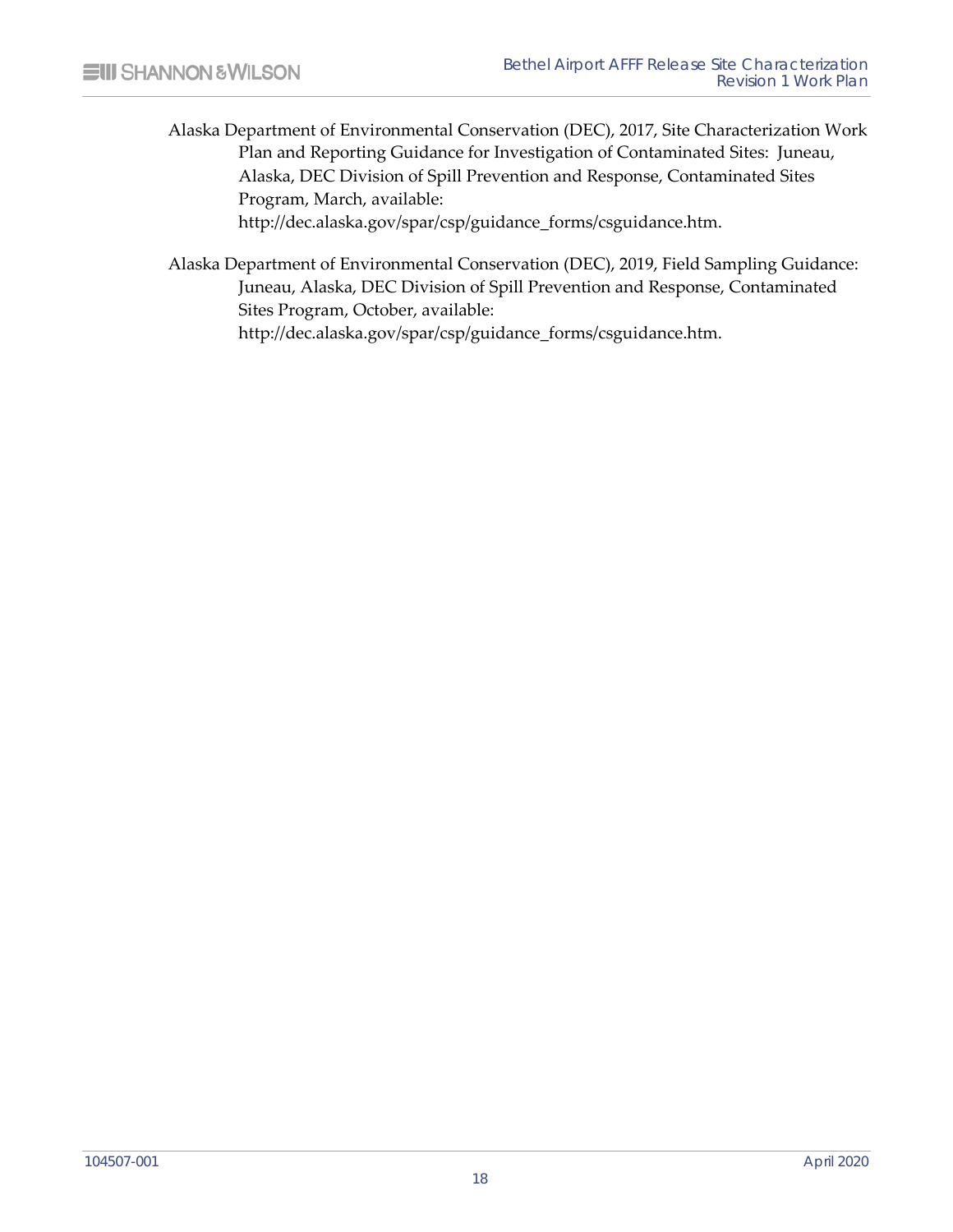# <span id="page-24-0"></span>Appendix A Site Safety and Health Plan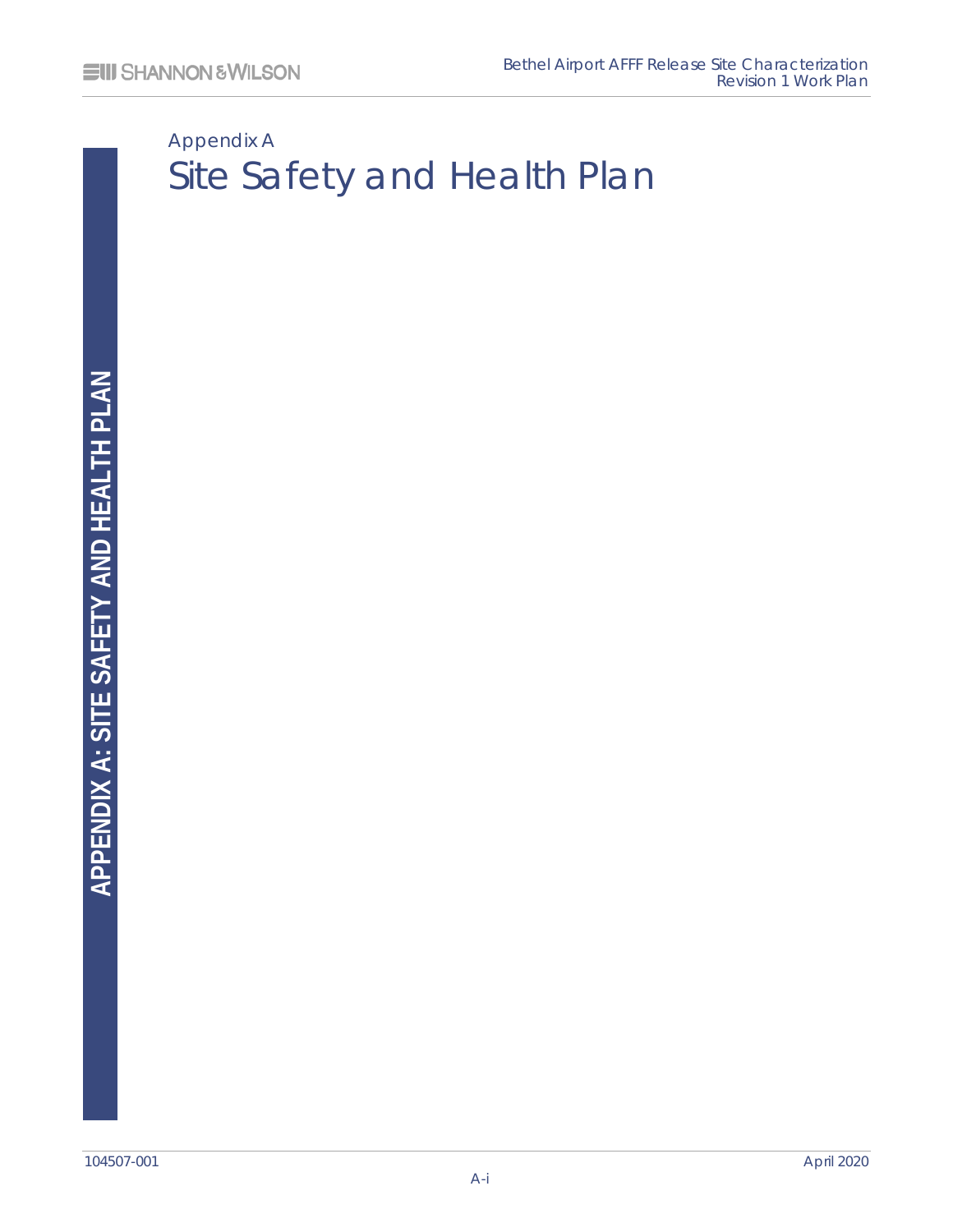#### **1.0 SITE SAFETY AND HEALTH PLAN**

#### **1.1 Applicability and Purpose**

Shannon & Wilson prepared this Site Safety and Health Plan (SSHP) for site characterization activities at the Bethel Airport, in the vicinity of an aqueous film forming foam (AFFF) release site. The purpose of this SSHP is to protect the health and safety of field personnel from physical and chemical hazards associated with work at this site.

The provisions of this plan apply to Shannon & Wilson personnel who will potentially be exposed to safety and/or health hazards during this investigation. Shannon & Wilson employees are covered under our Corporate Safety and Health Program. General safety and health requirements described in that program will be met. Each Shannon & Wilson employee on the site will complete the personal acknowledgement form documenting they have read and understand this SSHP and agree to abide by its requirements. A copy of this SSHP will be kept on-site throughout the duration of sampling operations.

#### **1.2 Site Hazard Analysis**

There are two categories of hazards that may occur during the field work: potential chemical exposure hazards and physical hazards associated with site characterization activities. These hazards are discussed below.

#### **1.2.1 Chemical-Exposure Hazards**

Contaminated soil and water may be encountered during site exploration activities. Perfluoroalkyl-substances (PFAS), gasoline range organics (GRO, diesel range organics (DRO), residual range organics (RRO), benzene, toluene, ethylbenzene, and xylenes (BTEX), and polycyclic aromatic hydrocarbons (PAHs) are believed to be the primary contaminants of potential concern and may be encountered in soils and water at unknown concentrations.

Shannon & Wilson personnel will implement skin protection when they are to contact potentially contaminated soil or water. Field personnel will wear work gloves or nitrile gloves as needed, and Level D personal protective equipment. Field personnel will not require respiratory protection based on our current understanding of site conditions and scope of services.

#### **1.2.2 Physical Hazards**

Primary physical hazards associated with site characterization activities include: drilling equipment; temperature stress; lifting, slipping, tripping, falling; and risk of eye injuries. In addition, wildlife may be a hazard in areas around the airport and the area of concern is an active runway. The best means of protection against accidents related to physical hazards are careful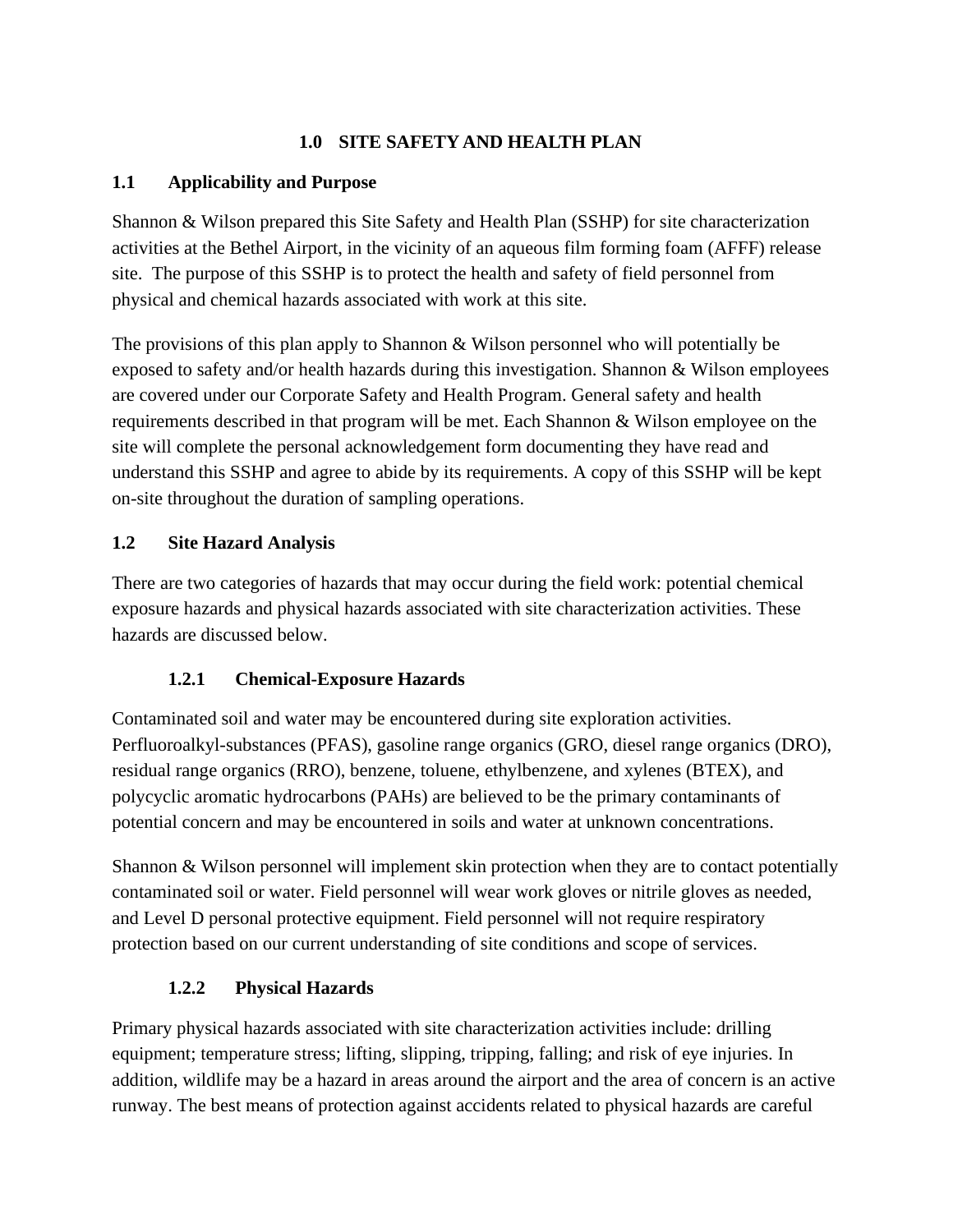control of equipment activities in the planned work area and use of experienced and safety- and health-trained field personnel.

Field personnel will not enter confined spaces for site characterization activities, nor will they enter trenches or excavations greater than four feet in depth.

#### **1.2.2.1 Slips, Trips, and Falls**

The most common hazards on a job site are typically slips, trips, and falls. These hazards will be reduced through the following practices:

- Personnel will stay alert.
- All access-ways will be kept free of materials, supplies, and obstructions at all times.
- Tools and other materials will be located so as not to cause tripping or other hazards.
- Personnel should be aware of potential tripping hazards associated with vegetation, debris, and uneven ground.
- Personnel should be aware of limitations imposed by work clothing and PPE.

The project site may be inherently hazardous due to the potential presence of rain, snow, and ice, which can alter the character of the ground surface. The risk for slips, trips, and falls by site workers is increased due to wet or icy surfaces; therefore, workers will use caution when walking at the site.

#### **1.2.2.2 Insects and Animals**

During the summer months in Interior Alaska, mosquitoes and other insects are common in areas predominantly covered with vegetation. Wearing PPE should be sufficient to protect site workers. Animals such as moose and bears are also commonly seen in coastal Alaska. If a large animal approaches the site, workers should keep their distance or seek shelter in their vehicles.

#### **1.2.2.3 Temperature Stress**

Wearing PPE may put a worker at risk of developing heat stress; however, since the field screening activities will be conducted in Level D PPE the risk of heat stress is considered low. Cold stress or injury due to hypothermia will be guarded against by wearing appropriate clothing, having warm shelter available, scheduling rest periods, adequate hydration, and selfmonitoring physical and mental conditions.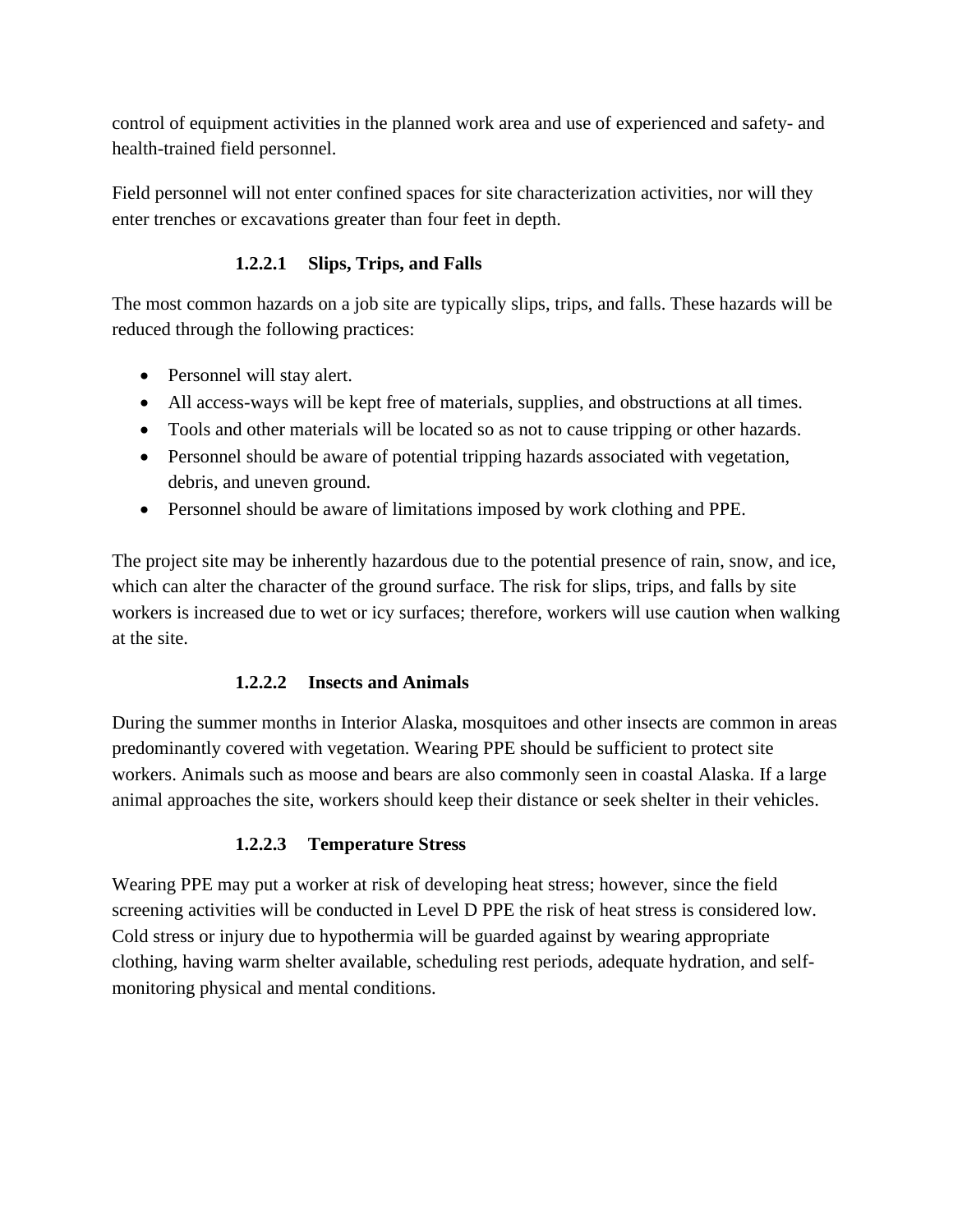#### **1.2.2.4 Lifting Hazards**

Moving coolers of samples or other heavy objects presents a lifting hazard. Personnel will use proper lifting techniques and obtain assistance when lifting objects weighing more than 40 pounds.

#### **1.2.2.5 Congested Area**

The site investigation may at times require field personnel to work adjacent to or in the runway, taxiways, and airport roads. Field personnel will observe the speed and frequency of traffic proximal to the work site. We will use appropriate cones, barricades, or signs to secure the work area as required by airport security. We will work with airport operations to alert aircraft pilots to our presence, inform us of safe times to work on or near the runway, and provide an escort to secured areas as necessary.

#### **1.2.3 Other Hazards**

Underground utilities are present at the site. We will request utility locates prior to conducting any ground penetrating work.

Biological or ionizing radiation hazards are not expected to be present.

#### **1.3 Personnel Responsibilities, Training, and Medical Surveillance**

#### **1.3.1 Assignment of Responsibilities**

We are responsible for understanding and complying with the requirements of this SSHP. Following is a list of responsibilities of all Shannon & Wilson personnel working on the site:

- Review and follow this SSHP.
- Attend and participate in safety meetings.
- Take appropriate action as described in this SSHP regarding accidents, fires, or other emergency situations.
- Take all reasonable precautions to prevent injury to themselves and their fellow workers.
- Perform only those tasks they believe they can do safely, and immediately report any accidents or unsafe conditions to Shannon & Wilson's Project Manager or Office Health and Safety Manager.
- Halt work, by themselves or by others, when they observe an unsafe act or potentially unsafe working condition.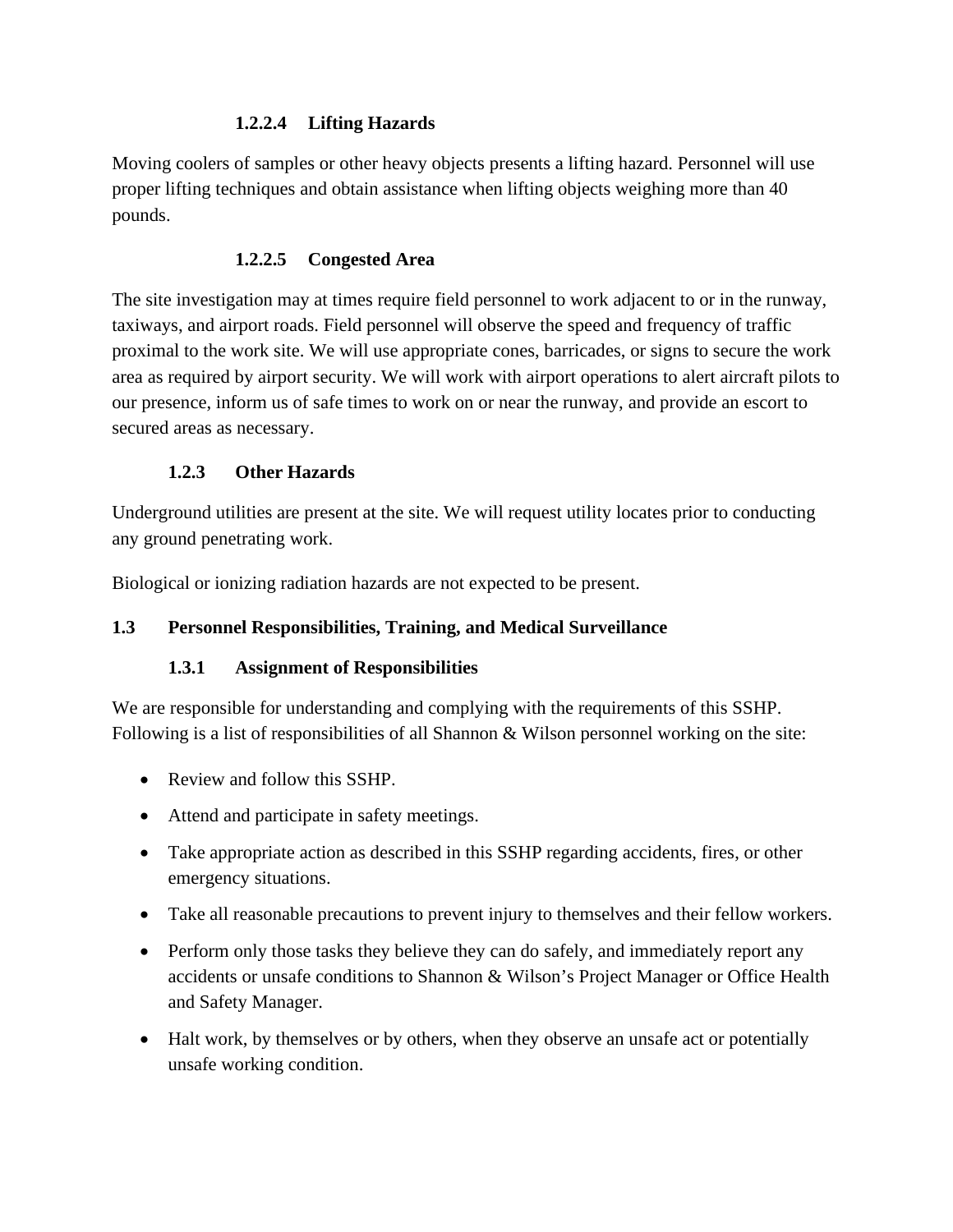• Report accidents, illnesses, and near-misses to the local contact and to Shannon  $\&$ Wilson's Fairbanks office Health and Safety Manager.

#### **1.3.2 Personnel Training**

Shannon & Wilson personnel performing activities on this site and under this plan have completed the appropriate training requirements specified in 29 CFR 1910.120(e). Each individual has completed an annual eight-hour refresher-training course and/or initial 40-hour training course within the last year.

A personal acknowledgement form will be completed by field personnel prior to commencing field activities. This acknowledgment form will document that they have read and understand this SSHP.

#### **1.3.3 Medical Surveillance Program**

All field personnel performing activities on this site covered by this SSHP have undergone baseline and annual physical/medical examinations as part of Shannon & Wilson's Corporate Health and Safety Program. All field personnel are active participants in Shannon & Wilson's Medical Monitoring Program or in a similar program, which complies with 29 CFR 1910.120(f).

#### **1.4 Personal Protective Equipment**

PPE will be required during the course of the field work. PPE selection will be based primarily on work-task requirements and potential exposure. Field personnel will use Level D protective equipment during normal work activities. Personnel are trained in the use of PPE that is, or may be, required. All personnel shall wear Level D PPE as a minimum:

- standard work clothes or cotton overalls;
- reflective, high-visibility safety vest;
- safety-toe boots;
- safety glasses:
- hearing protection;
- gloves; and,
- hard hat.

Disposable nitrile gloves will be worn during any activity that may require dermal contact with potentially contaminated media.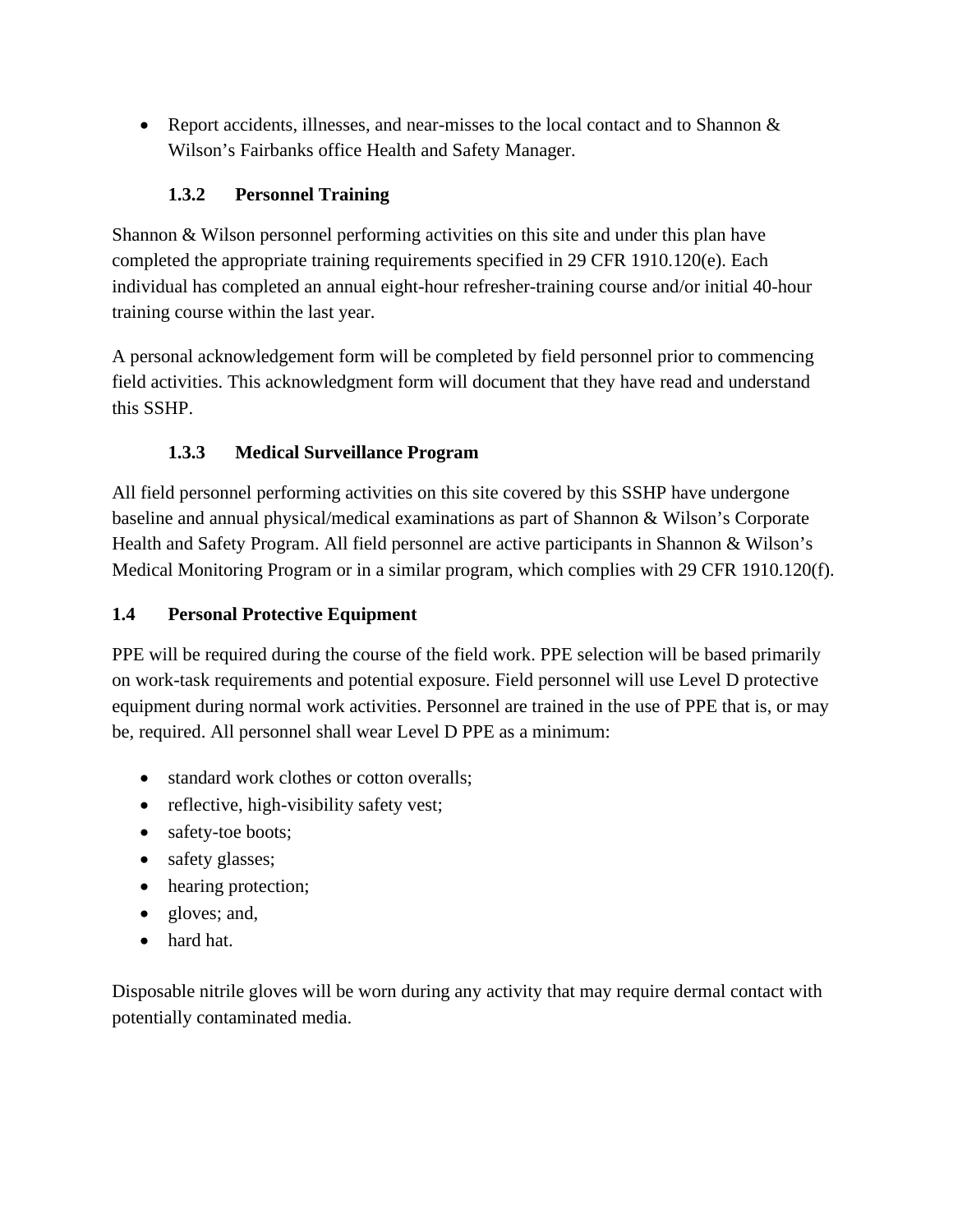#### **1.5 Decontamination Procedures**

Equipment decontamination procedures are necessary for any reusable equipment that comes into contact with contaminated soil and/or water. Decontamination procedures will consist of a rinse with non-phosphate-based detergent, a second rinse with plain tap water, and a final rinse with certified PFAS-free water. Sampling equipment and PPE that is expendable will be disposed of at the site or in a landfill off-site.

Shannon & Wilson will conduct all site characterization activities in Level D PPE. For this reason, personnel will not be decontaminated when leaving the work site unless gross visual contamination of protective clothing is present.

When decontamination is necessary, it will consist of the following:

- A decontamination station, just outside the work site, will be placed where personnel routinely enter/exit the work site. When exiting the work site, personnel will remove over boots, chemical resistant boots, coveralls, and outer gloves at the specified decontamination area.
- Personnel shall be instructed in proper decontamination technique. This entails removal of protective equipment in an "inside-out" manner. Removal of contaminants from protective clothing or equipment by blowing, shaking, or other means that may disperse material into the air is prohibited.
- Personnel protective clothing that has been removed shall remain at the decontamination station pending personnel re-donning the clothing. At the conclusion of site work each day, PPE will be placed in trash bags for off-site disposal.
- Personnel will not exit the work site until contaminated clothing and equipment have been removed and employees have washed their hands and face with soap and water. A washtub with soap and water will be available to personnel as they exit the work site.
- Employees will wash their hands and face with soap and water before eating, drinking, smoking, or applying cosmetics. These activities will be restricted to designated rest area(s).
- Decontaminated items will be visually inspected for residual contamination to determine if decontamination procedures are effective.

#### **1.6 Accidents and Emergencies**

Shannon & Wilson field personnel are current in first aid and cardiopulmonary resuscitation (CPR) training. At a minimum, the following site safety equipment and first aid supplies shall be available in the field: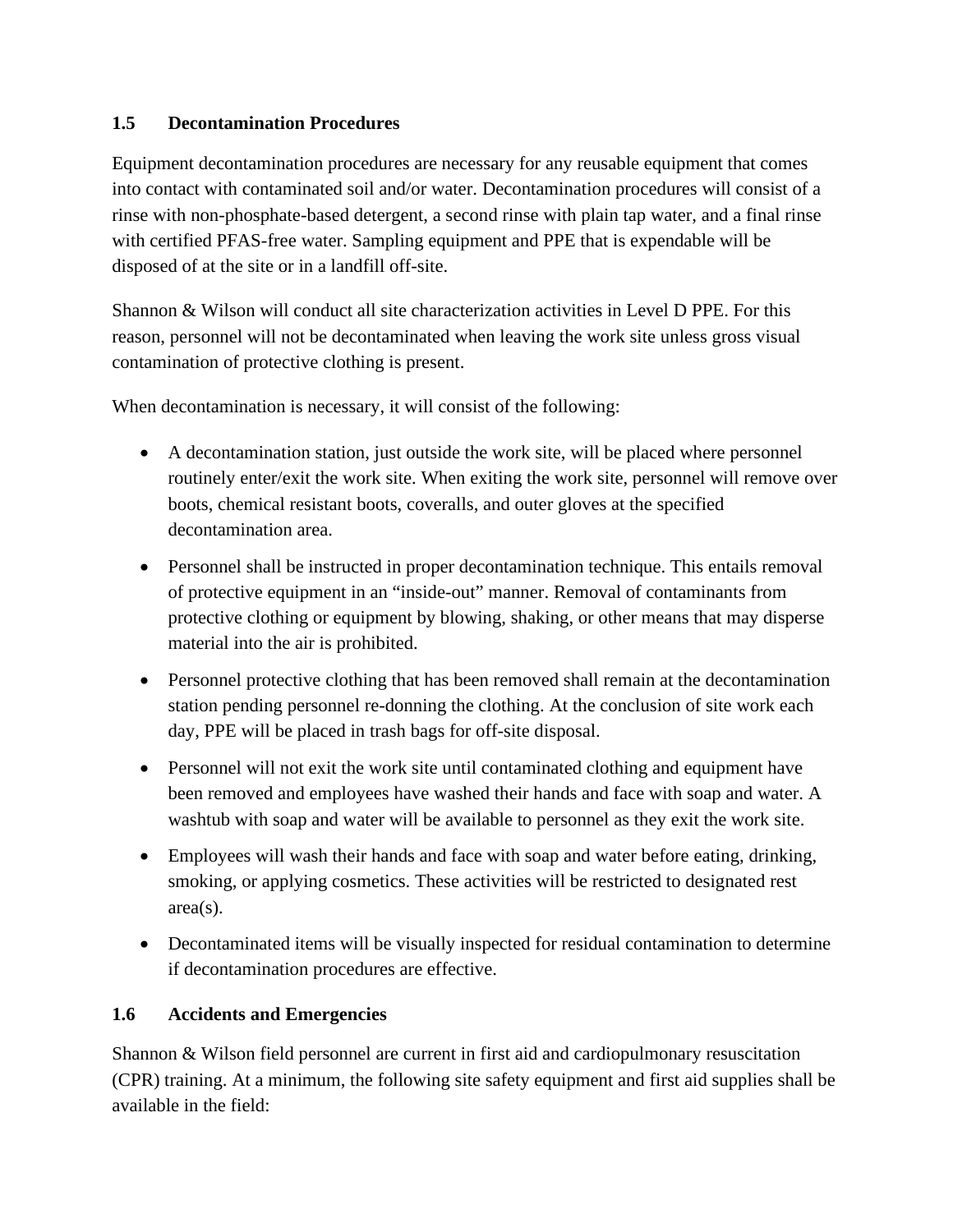- PPE and clothing specialized for known site hazards;
- first aid kit, including first aid booklet;
- portable eye wash;
- clean water in portable containers; and
- other decontamination supplies.

The primary emphasis of any health and safety plan is accident prevention. If an injury or illness occurs during the course of field work, the severity of the problem will dictate the level of response. Minor injuries or illness will be addressed with basic first aid measures as recommended by a registered nurse through our corporate Medcor service (1-800-775-5866). More serious injuries will require assistance from the medical staff at Bethel PHS Hospital, 700 Eddie Hoffman Hwy, Bethel, AK 99559. The telephone number for the clinic is (907) 543-6300. We will keep field phones easily accessible in the case of an emergency.

#### *Exhibit 1-1: Directions to Bethel PHS Hospital*



Shannon & Wilson's Corporate Health and Safety Program requires accident reporting when there is a site-related accident, near-miss incident, or medical emergency. If an employee is treated by medical personnel, the medical attendant will complete an Incident Medical Treatment Documentation form. Completion of an Alaska Department of Labor Report of Occupational Injury or Illness is also required within 10 days for any work-related injury or illness.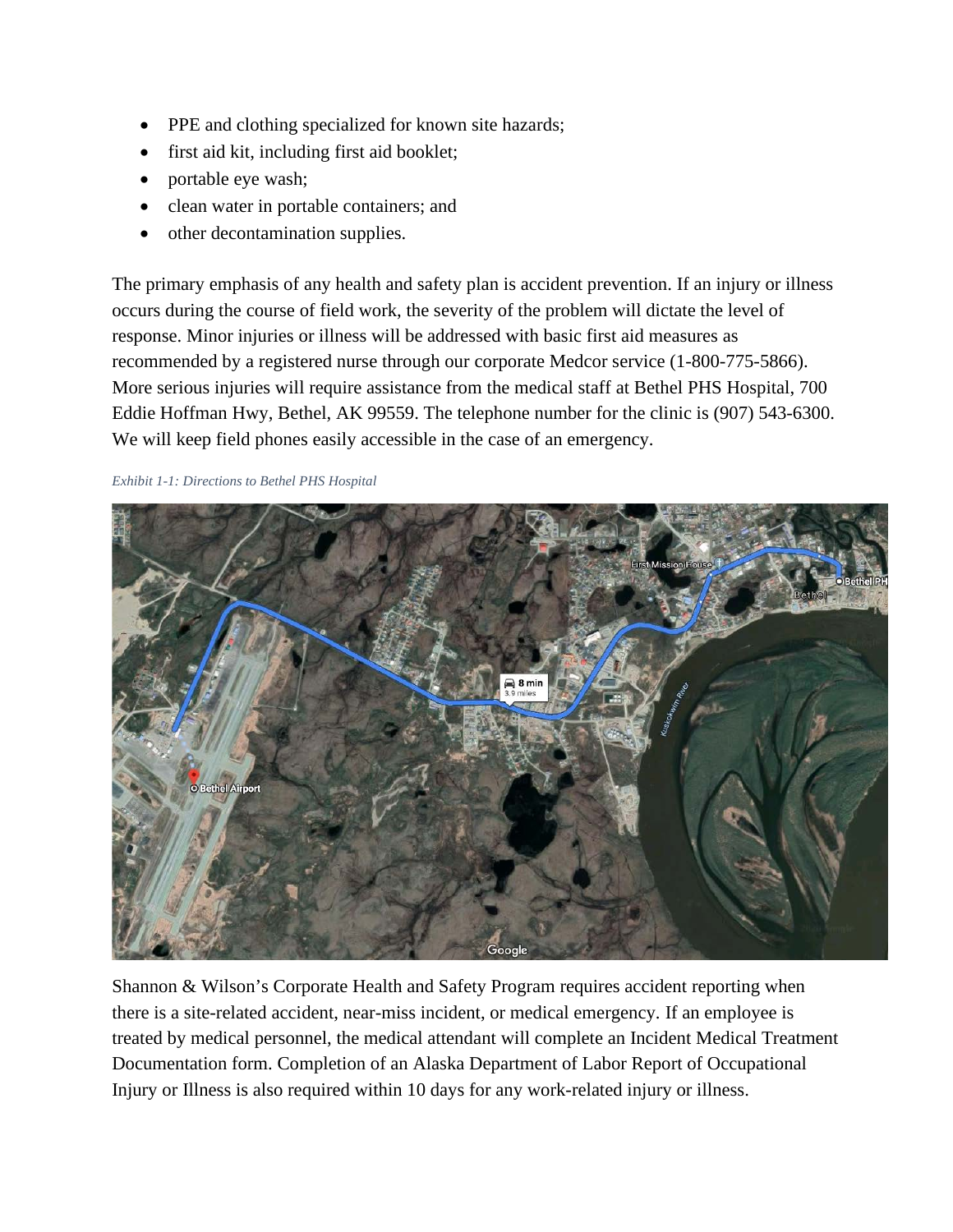#### **1.7 General Site Safety Requirements**

The following measures are designed to augment the specific health and safety guidelines provided in this plan:

- Field personnel will refrain from smoking, eating, drinking, or chewing tobacco while in work zones or a potentially contaminated area.
- Field personnel should avoid contact with potentially contaminated surfaces such as: walking through puddles or pools of liquid; kneeling on the ground; or leaning, sitting, or placing equipment on contaminated soil or containers.
- Field personnel will be familiar with procedures for initiating an emergency response.
- Hazard assessment is a continual process; personnel must be aware of their surroundings and any chemical/physical hazards present.
- Personnel in the exclusion area shall be the minimum number necessary to perform work tasks in a safe and efficient manner.
- The use of contact lenses is prohibited; soft lenses may absorb irritants, and all lenses concentrate irritants.
- Equipment contacting potentially contaminated soil or water must be decontaminated or properly discarded before leaving the site.

Field personnel will be familiar with the physical characteristics of the work site including wind direction, site access, and location of communication devices and safety equipment.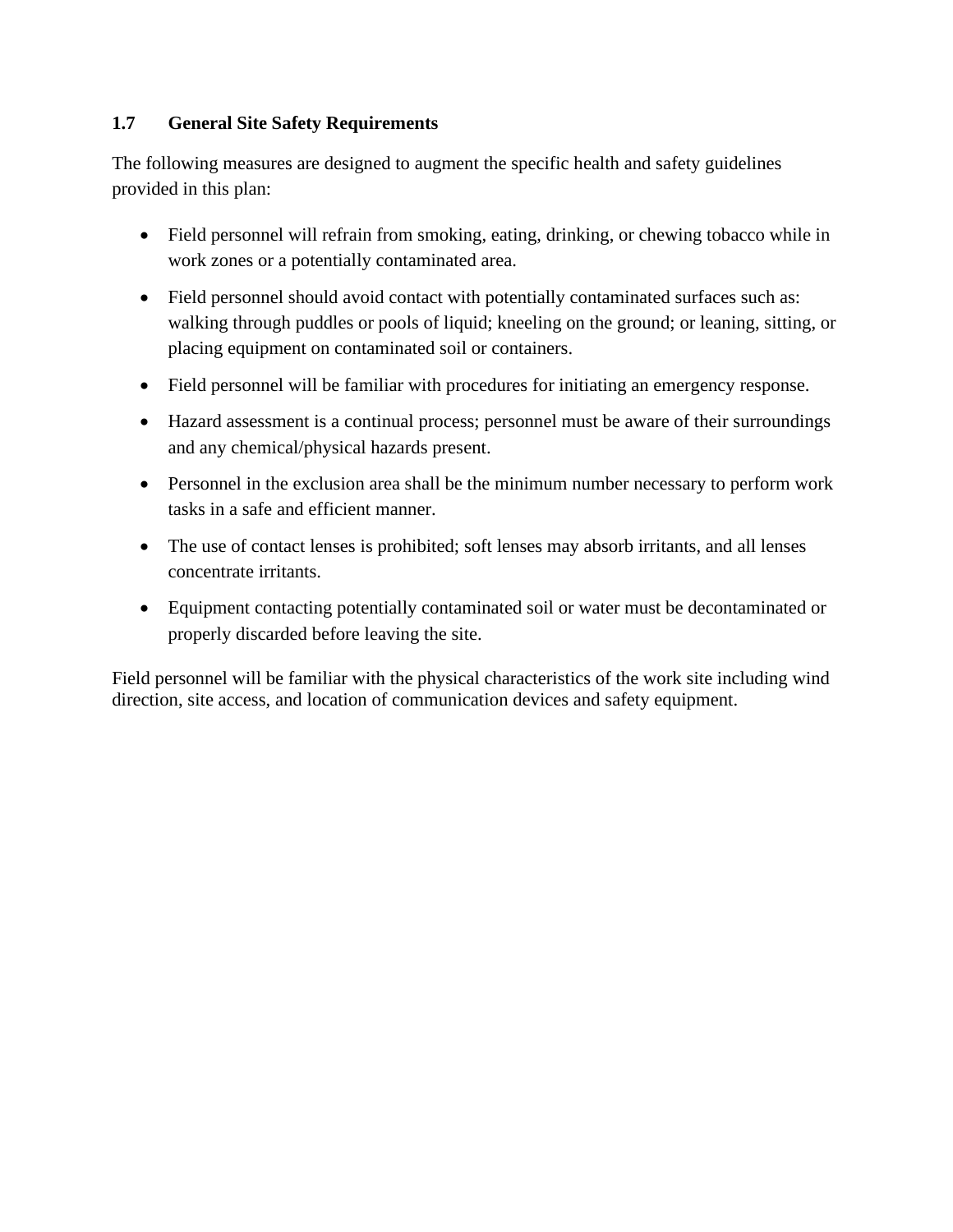## **SITE SAFETY AND HEALTH PLAN PERSONAL ACKNOWLEDGMENT FORM**

## **BETHEL AIRPORT PFAS SITE CHARACTERIZATION BETHEL, AK**

I have reviewed this document and understand its contents and requirements. A copy of the abovereferenced document has been made available to me. I agree to abide by the requirements of this Site Safety and Health Plan.

\_\_\_\_\_\_\_\_\_\_\_\_\_\_\_\_\_\_\_\_\_\_\_\_\_\_\_\_\_\_\_\_\_\_ \_\_\_\_\_\_\_\_\_\_\_\_\_\_\_\_\_\_\_\_\_\_\_\_\_\_\_\_\_\_\_\_\_\_ Signature Name (printed)

\_\_\_\_\_\_\_\_\_\_\_\_\_\_\_\_\_\_\_\_\_\_\_\_\_\_\_\_\_\_\_\_\_\_ \_\_\_\_\_\_\_\_\_\_\_\_\_\_\_\_\_\_\_\_\_\_\_\_\_\_\_\_\_\_\_\_\_\_ Date Representing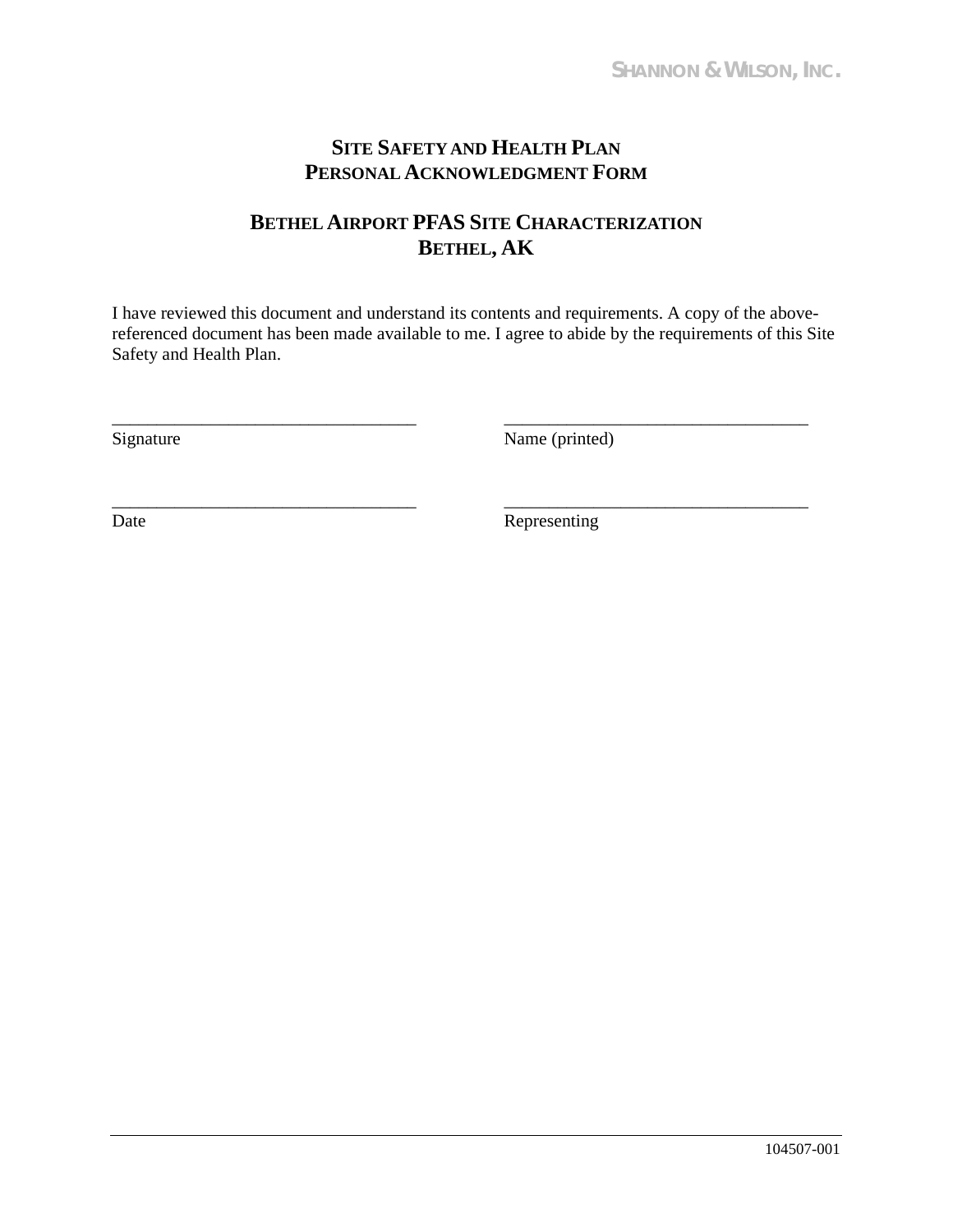# Appendix B Preliminary Conceptual Site Model

#### **CONTENTS**

- Scoping Form
- Graphic Form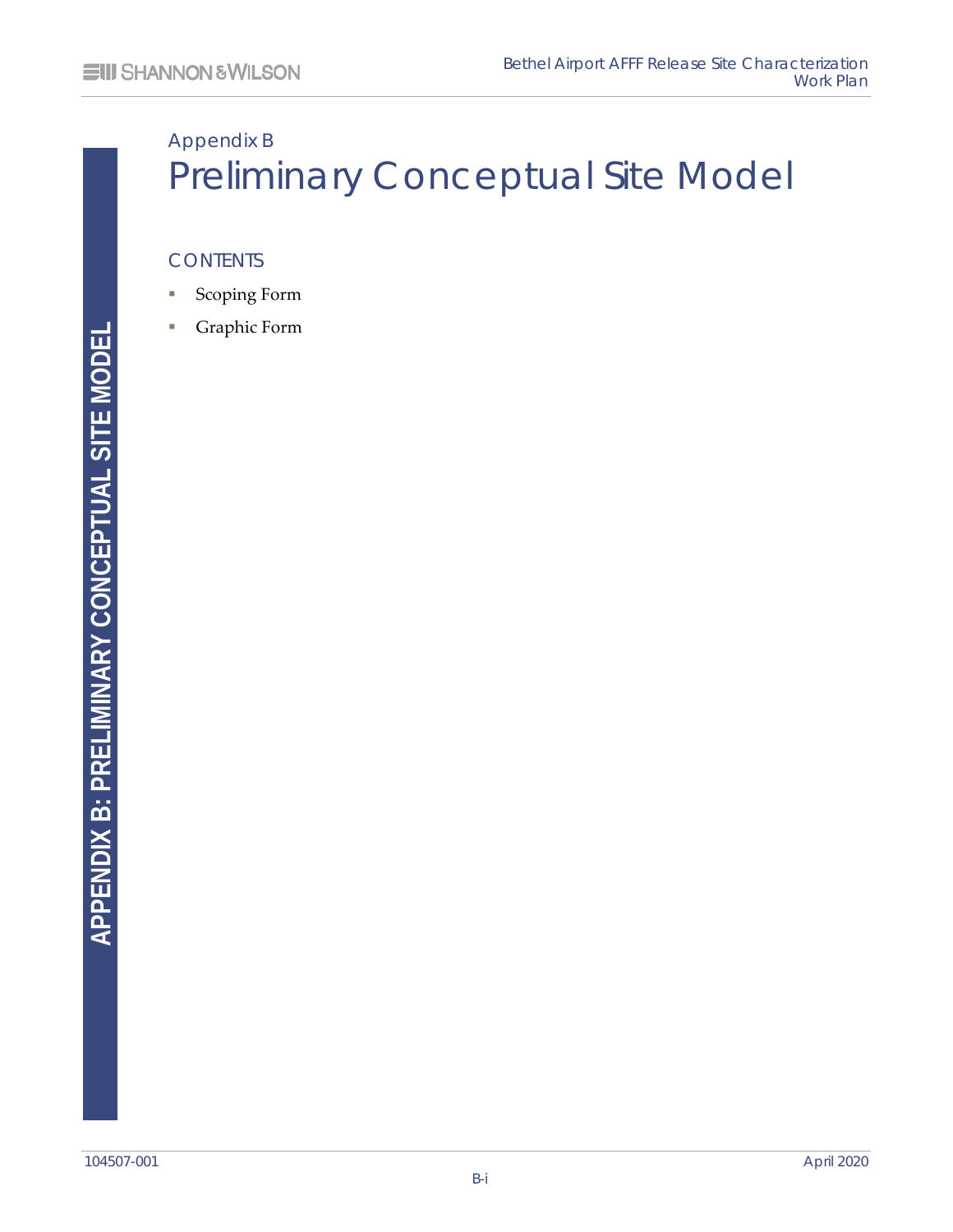#### **Appendix A** - **Human Health Conceptual Site Model Scoping Form and Standardized Graphic**

| <b>Site Name:</b>               | Bethel Airport PFAS Site Characterization                  |
|---------------------------------|------------------------------------------------------------|
| <b>File Number:</b> 2407.38.030 |                                                            |
|                                 | <b>Completed by:</b> Amber Masters; Shannon & Wilson, Inc. |

#### **Introduction**

The form should be used to reach agreement with the Alaska Department of Environmental Conservation (DEC) about which exposure pathways should be further investigated during site characterization. From this information, summary text about the CSM and a graphic depicting exposure pathways should be submitted with the site characterization work plan and updated as needed in later reports.

#### *General Instructions: Follow the italicized instructions in each section below.*

#### **1. General Information:**

**Sources** *(check potential sources at the site)*

| $\Box$ USTs                                                                         | Vehicles                                       |                                                                       |
|-------------------------------------------------------------------------------------|------------------------------------------------|-----------------------------------------------------------------------|
| $\Box$ ASTs                                                                         | Landfills                                      |                                                                       |
| $\Box$ Dispensers/fuel loading racks                                                | Transformers                                   |                                                                       |
| $\Box$ Drums                                                                        |                                                | $ \overline{\times} $ Other: Aqueous Film Forming Foam (AFFF) release |
|                                                                                     |                                                |                                                                       |
| <b>Release Mechanisms</b> ( <i>check potential release mechanisms at the site</i> ) |                                                |                                                                       |
| $\Box$ Spills                                                                       | $\vert\overline{\times}\vert$ Direct discharge |                                                                       |
| $\Box$ Leaks                                                                        | $\Box$ Burning                                 |                                                                       |
|                                                                                     | Other:                                         |                                                                       |

#### **Impacted Media** *(check potentially-impacted media at the site)*

| $\overline{\times}$ Surface soil (0-2 feet bgs*)   | $\vert\overline{\times}\vert$ Groundwater   |
|----------------------------------------------------|---------------------------------------------|
| $\vert \nabla \vert$ Subsurface soil (>2 feet bgs) | $\vert\overline{\times}\vert$ Surface water |
| $\Box$ Air                                         | $\boxtimes$ Biota                           |
| $\boxtimes$ Sediment                               | Other:                                      |
|                                                    |                                             |

**Receptors** *(check receptors that could be affected by contamination at the site)*

|  | $\Box$ Residents (adult or child) |  |
|--|-----------------------------------|--|
|--|-----------------------------------|--|

- $\boxtimes$  Commercial or industrial worker
- $\boxtimes$  Construction worker
- $\Box$  Subsistence harvester (i.e. gathers wild foods)
- $\Box$  Subsistence consumer (i.e. eats wild foods)

| Farmer |  |
|--------|--|
|        |  |

 $\overline{\boxtimes}$  Site visitor  $\vert\overline{\times}\vert$  Trespasser

 $\Box$  Recreational user

 $\Box$  Other:

<sup>\*</sup> bgs - below ground surface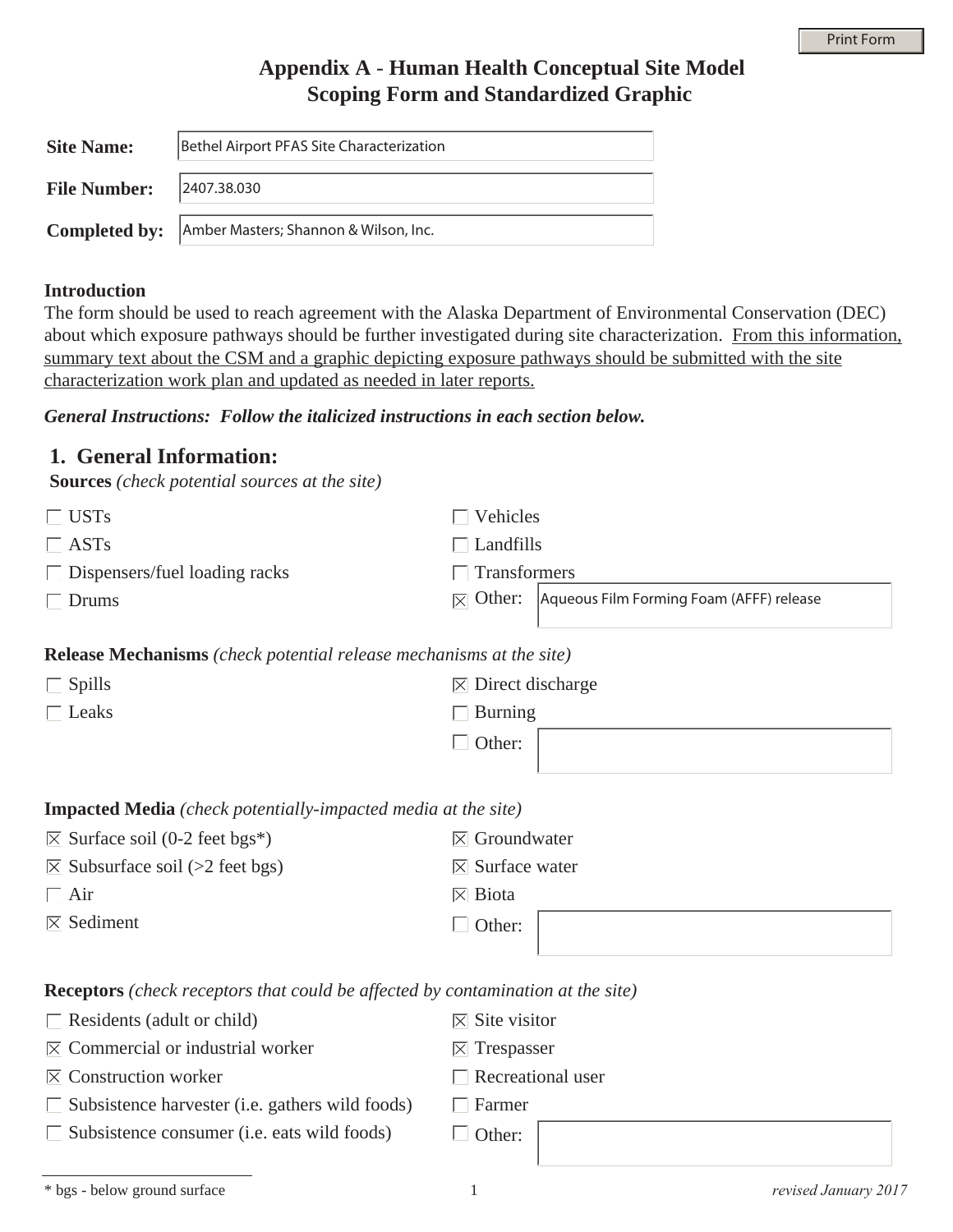- **2. Exposure Pathways:** *(The answers to the following questions will identify complete exposure pathways at the site. Check each box where the answer to the question is "yes".)*
- a) Direct Contact -

1. Incidental Soil Ingestion

Are contaminants present or potentially present in surface soil between 0 and 15 feet below the ground surface? (Contamination at deeper depths may require evaluation on a site-specific basis.)  $|\overline{\mathsf{X}}|$ 

| Are contaminants present or potentially present in surface soil between 0 and 15 feet below the ground surface?<br>(Contamination at deeper depths may require evaluation on a site specific basis.)                                                                         | $ \overline{\times} $ |  |  |  |  |  |  |
|------------------------------------------------------------------------------------------------------------------------------------------------------------------------------------------------------------------------------------------------------------------------------|-----------------------|--|--|--|--|--|--|
| Can the soil contaminants permeate the skin (see Appendix B in the guidance document)?                                                                                                                                                                                       |                       |  |  |  |  |  |  |
| Complete                                                                                                                                                                                                                                                                     |                       |  |  |  |  |  |  |
|                                                                                                                                                                                                                                                                              |                       |  |  |  |  |  |  |
|                                                                                                                                                                                                                                                                              |                       |  |  |  |  |  |  |
|                                                                                                                                                                                                                                                                              |                       |  |  |  |  |  |  |
|                                                                                                                                                                                                                                                                              |                       |  |  |  |  |  |  |
|                                                                                                                                                                                                                                                                              |                       |  |  |  |  |  |  |
| Have contaminants been detected or are they expected to be detected in the groundwater,<br>or are contaminants expected to migrate to groundwater in the future?                                                                                                             | $ \overline{\times} $ |  |  |  |  |  |  |
| Could the potentially affected groundwater be used as a current or future drinking water<br>source? Please note, only leave the box unchecked if DEC has determined the ground-<br>water is not a currently or reasonably expected future source of drinking water according | $ \overline{\times} $ |  |  |  |  |  |  |
| Complete                                                                                                                                                                                                                                                                     |                       |  |  |  |  |  |  |
|                                                                                                                                                                                                                                                                              |                       |  |  |  |  |  |  |
|                                                                                                                                                                                                                                                                              |                       |  |  |  |  |  |  |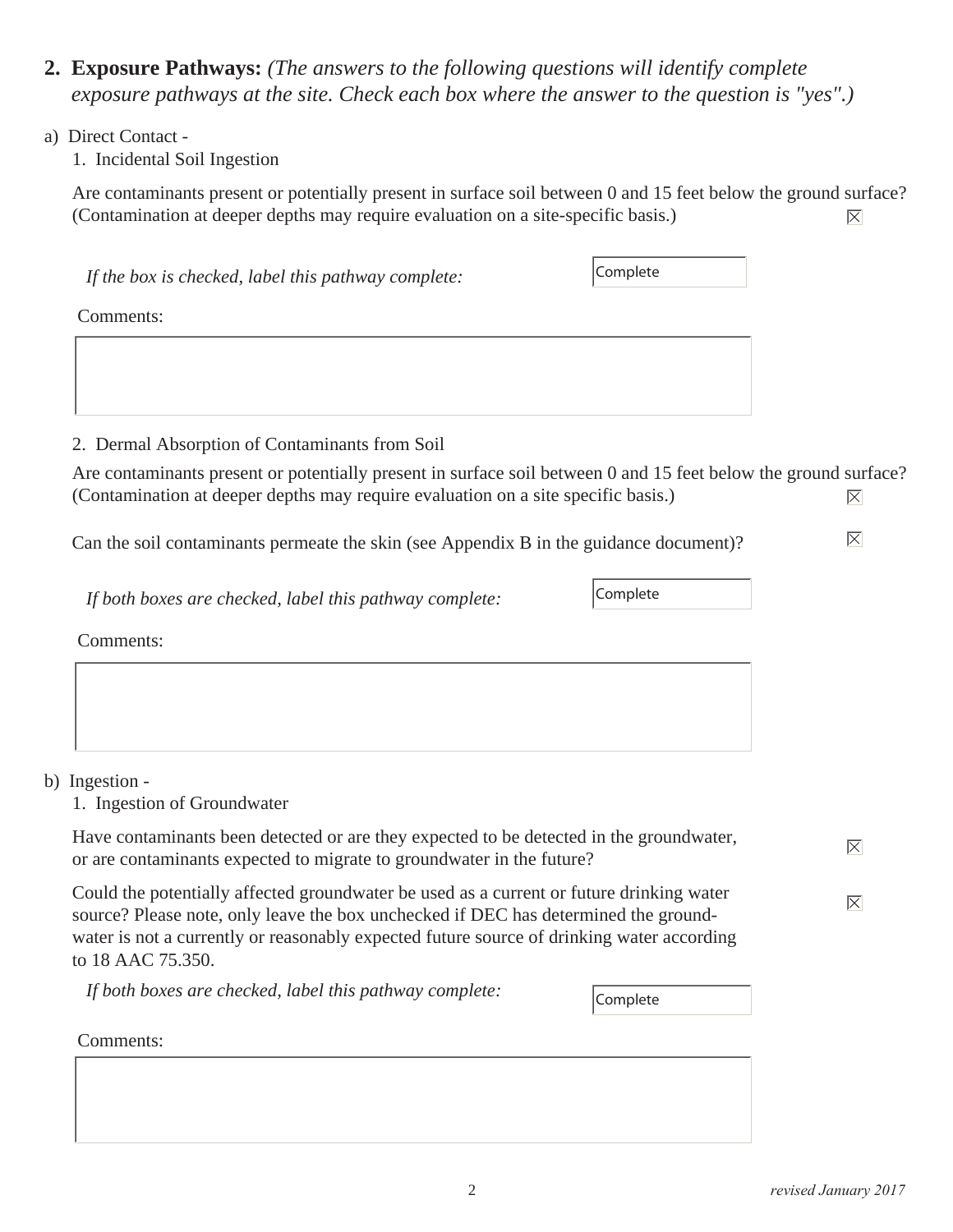#### 2. Ingestion of Surface Water

Have contaminants been detected or are they expected to be detected in surface water, or are contaminants expected to migrate to surface water in the future?

Could potentially affected surface water bodies be used, currently or in the future, as a drinking water source? Consider both public water systems and private use (i.e., during residential, recreational or subsistence activities).

*If both boxes are checked, label this pathway complete:*

Incomplete

Comments:

#### 3. Ingestion of Wild and Farmed Foods

| Is the site in an area that is used or reasonably could be used for hunting, fishing, or<br>harvesting of wild or farmed foods?                                                                                                              |                       |
|----------------------------------------------------------------------------------------------------------------------------------------------------------------------------------------------------------------------------------------------|-----------------------|
| Do the site contaminants have the potential to bioaccumulate (see Appendix C in the guidance<br>document)?                                                                                                                                   | $ \overline{\times} $ |
| Are site contaminants located where they would have the potential to be taken up into<br>biota? (i.e. soil within the root zone for plants or burrowing depth for animals, in<br>groundwater that could be connected to surface water, etc.) | $ \overline{\times} $ |

*If all of the boxes are checked, label this pathway complete:*

Incomplete

Comments:

c) Inhalation-

1. Inhalation of Outdoor Air

Are contaminants present or potentially present in surface soil between 0 and 15 feet below the ground surface? (Contamination at deeper depths may require evaluation on a site specific basis.)

Are the contaminants in soil volatile (see Appendix D in the guidance document)?

*If both boxes are checked, label this pathway complete:*

Complete

Comments:

 $|\nabla|$ 

 $|\nabla|$ 

 $|\overline{\mathsf{X}}|$ 

П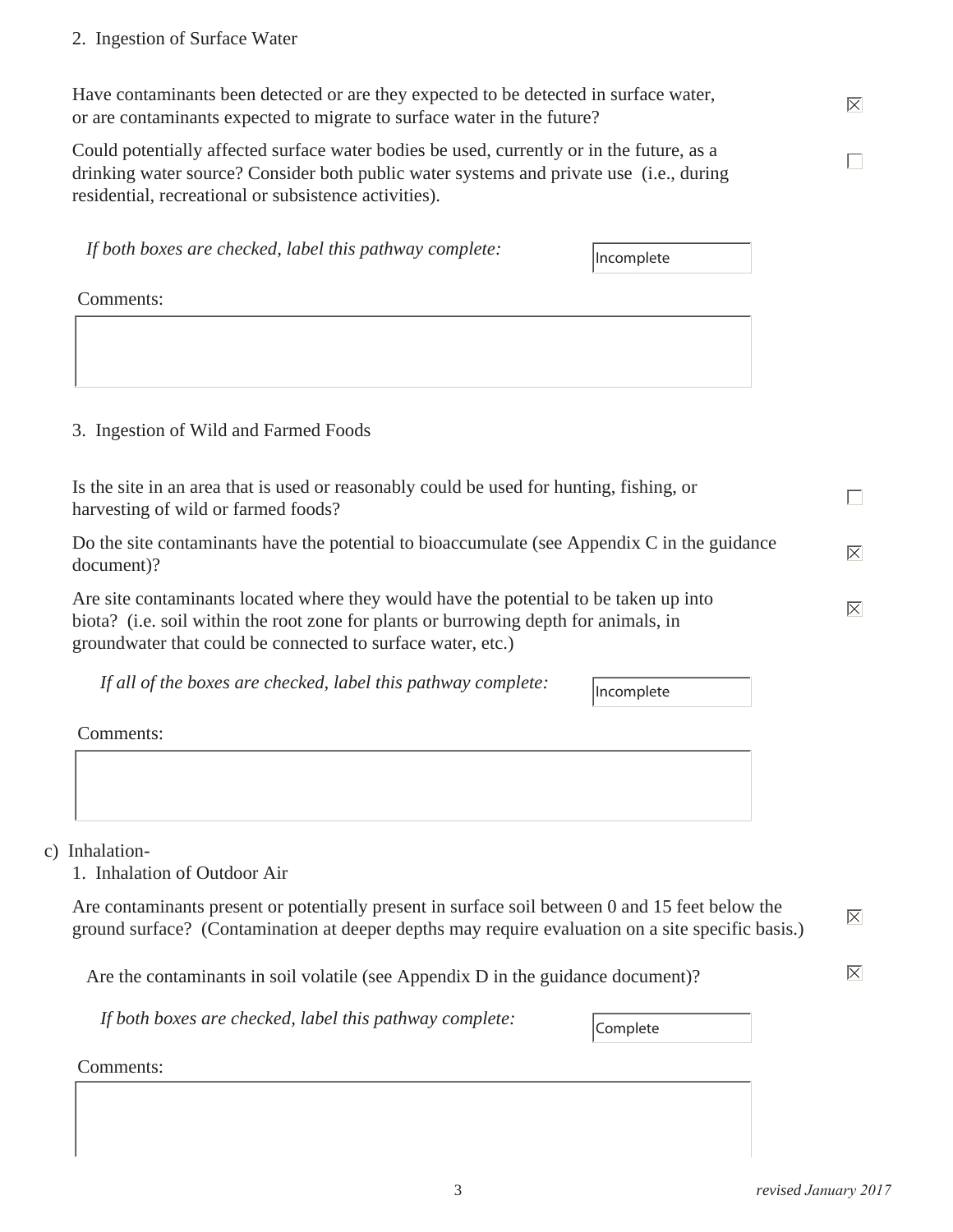#### 2. Inhalation of Indoor Air

Are occupied buildings on the site or reasonably expected to be occupied or placed on the site in an area that could be affected by contaminant vapors? (within 30 horizontal or vertical feet of petroleum contaminated soil or groundwater; within 100 feet of non-petroleum contaminted soil or groundwater; or subject to "preferential pathways," which promote easy airflow like utility conduits or rock fractures)

Are volatile compounds present in soil or groundwater (see Appendix D in the guidance document)?

*If both boxes are checked, label this pathway complete:*

Incomplete

Comments:

Several Appendix D analytes are contaminants of potential concern, however, at this time, no analytical results are available to indicate if volatile compounds are present in the soil or groundwater. Additionally, no buildings are located in this area and are not anticipated to in the future given the proximity to the runways.

 $|\overline{\mathsf{X}}|$ 

 $\Box$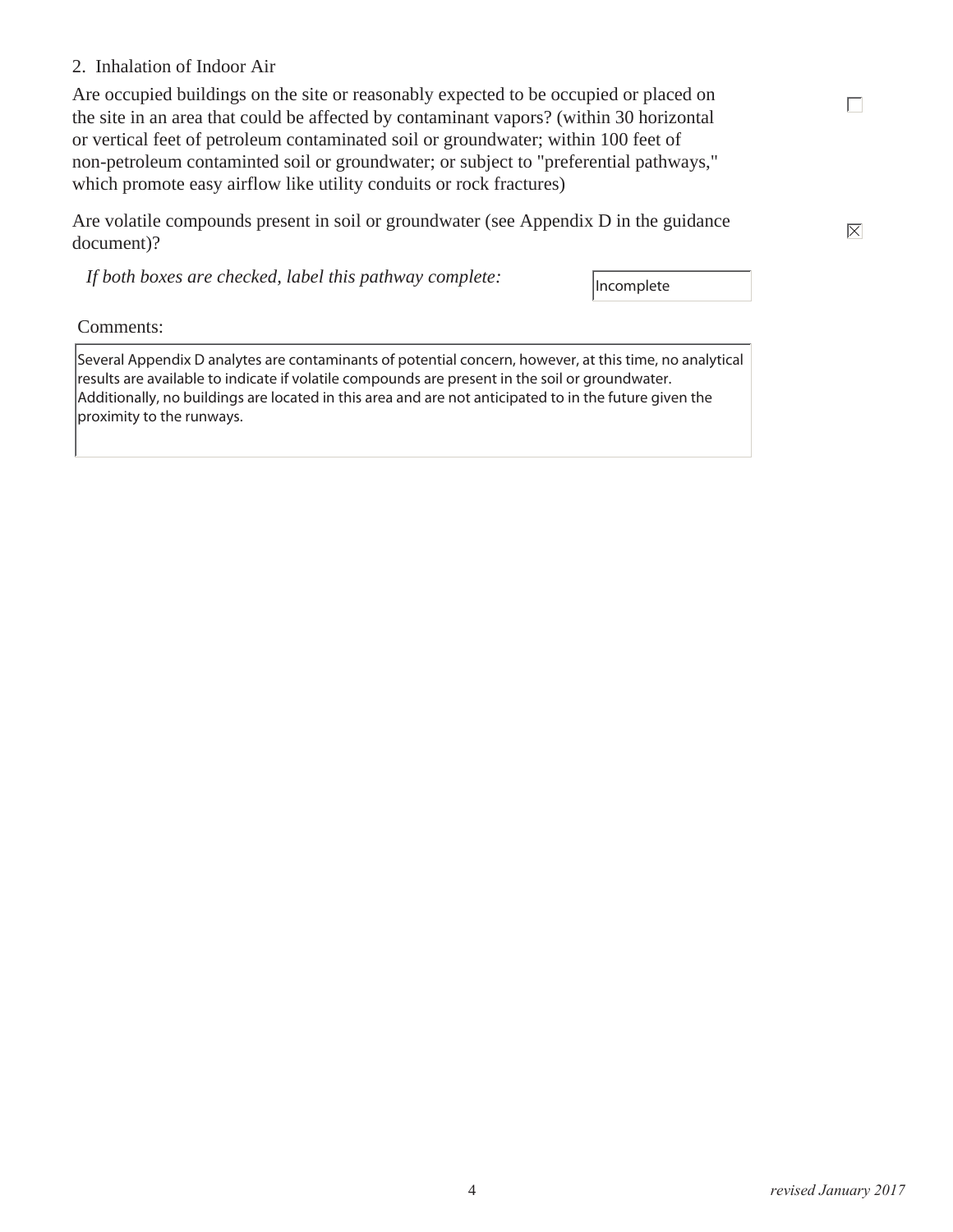3. **Additional Exposure Pathways:** *(Although there are no definitive questions provided in this section, these exposure pathways should also be considered at each site. Use the guidelines provided below to determine if further evaluation of each pathway is warranted.)*

#### **Dermal Exposure to Contaminants in Groundwater and Surface Water**

Dermal exposure to contaminants in groundwater and surface water may be a complete pathway if:

- o Climate permits recreational use of waters for swimming.
- o Climate permits exposure to groundwater during activities, such as construction.
- o Groundwater or surface water is used for household purposes, such as bathing or cleaning.

Generally, DEC groundwater cleanup levels in 18 AAC 75, Table C, are deemed protective of this pathway because dermal absorption is incorporated into the groundwater exposure equation for residential uses.

*Check the box if further evaluation of this pathway is needed:* 

Comments:

#### **Inhalation of Volatile Compounds in Tap Water**

Inhalation of volatile compounds in tap water may be a complete pathway if:

- o The contaminated water is used for indoor household purposes such as showering, laundering, and dish washing.
- o The contaminants of concern are volatile (common volatile contaminants are listed in Appendix D in the guidance document.)

DEC groundwater cleanup levels in 18 AAC 75, Table C are protective of this pathway because the inhalation of vapors during normal household activities is incorporated into the groundwater exposure equation.

*Check the box if further evaluation of this pathway is needed*:

Comments:

Due to the lack of current groundwater sample analytical results, the box was not checked. However, it may change following the collection of groundwater samples during site characterization activities.

П

 $|\nabla|$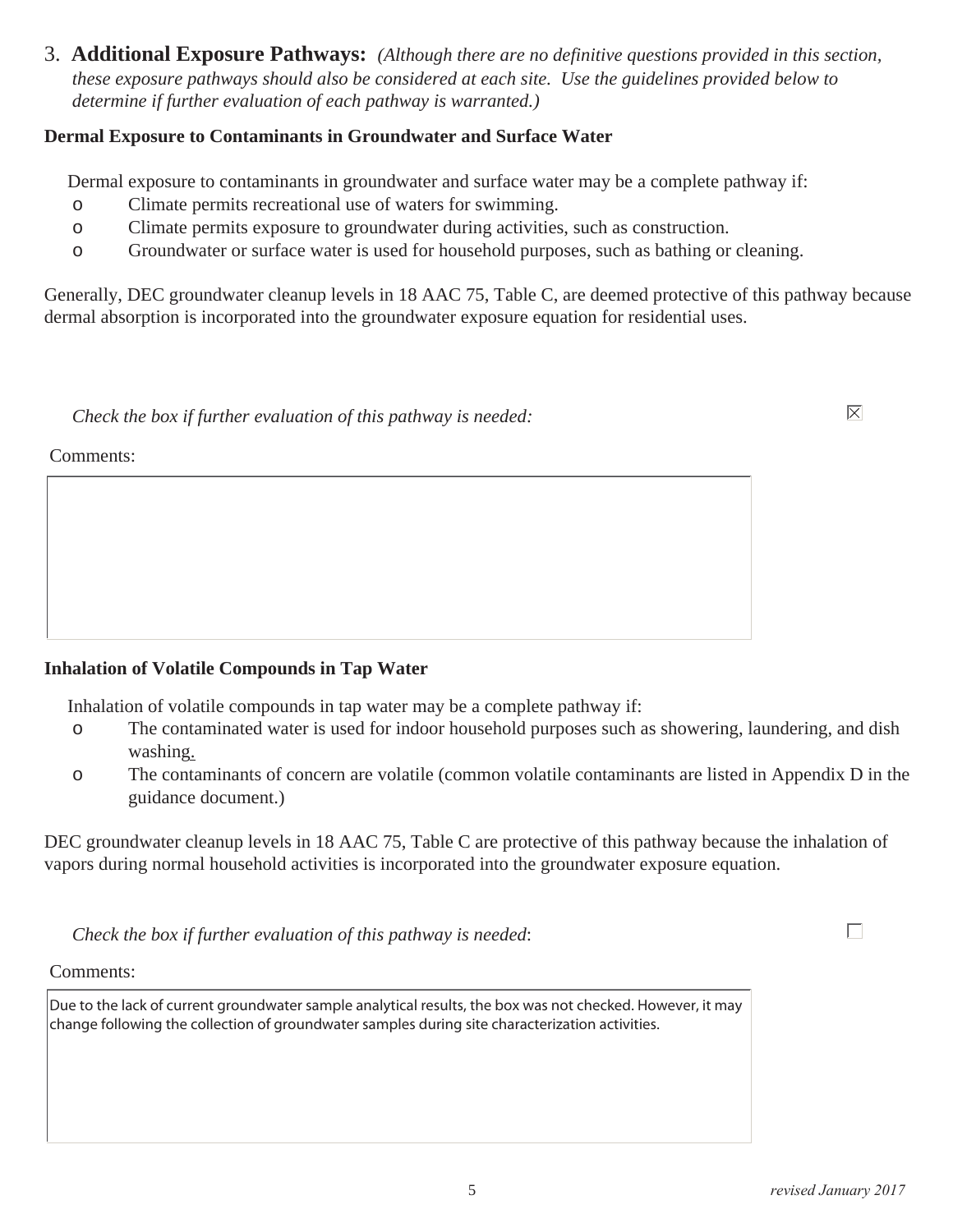#### **Inhalation of Fugitive Dust**

Inhalation of fugitive dust may be a complete pathway if:

- o Nonvolatile compounds are found in the top 2 centimeters of soil. The top 2 centimeters of soil are likely to be dispersed in the wind as dust particles.
- o Dust particles are less than 10 micrometers (Particulate Matter PM10). Particles of this size are called respirable particles and can reach the pulmonary parts of the lungs when inhaled.

DEC human health soil cleanup levels in Table B1 of 18 AAC 75 are protective of this pathway because the inhalation of particulates is incorporated into the soil exposure equation.

*Check the box if further evaluation of this pathway is needed:*

Comments:

Due to the lack of current soil sample analytical results, the box was not checked. However, it may change following the collection of surface soil samples during site characterization activities.

#### **Direct Contact with Sediment**

This pathway involves people's hands being exposed to sediment, such as during some recreational, subsistence, or industrial activity. People then incidentally ingest sediment from normal hand-to-mouth activities. In addition, dermal absorption of contaminants may be of concern if the the contaminants are able to permeate the skin (see Appendix B in the guidance document). This type of exposure should be investigated if:

- o Climate permits recreational activities around sediment.
- o The community has identified subsistence or recreational activities that would result in exposure to the sediment, such as clam digging.

Generally, DEC direct contact soil cleanup levels in 18 AAC 75, Table B1, are assumed to be protective of direct contact with sediment.

*Check the box if further evaluation of this pathway is needed:*

Comments:

 $\Box$ 

 $\Box$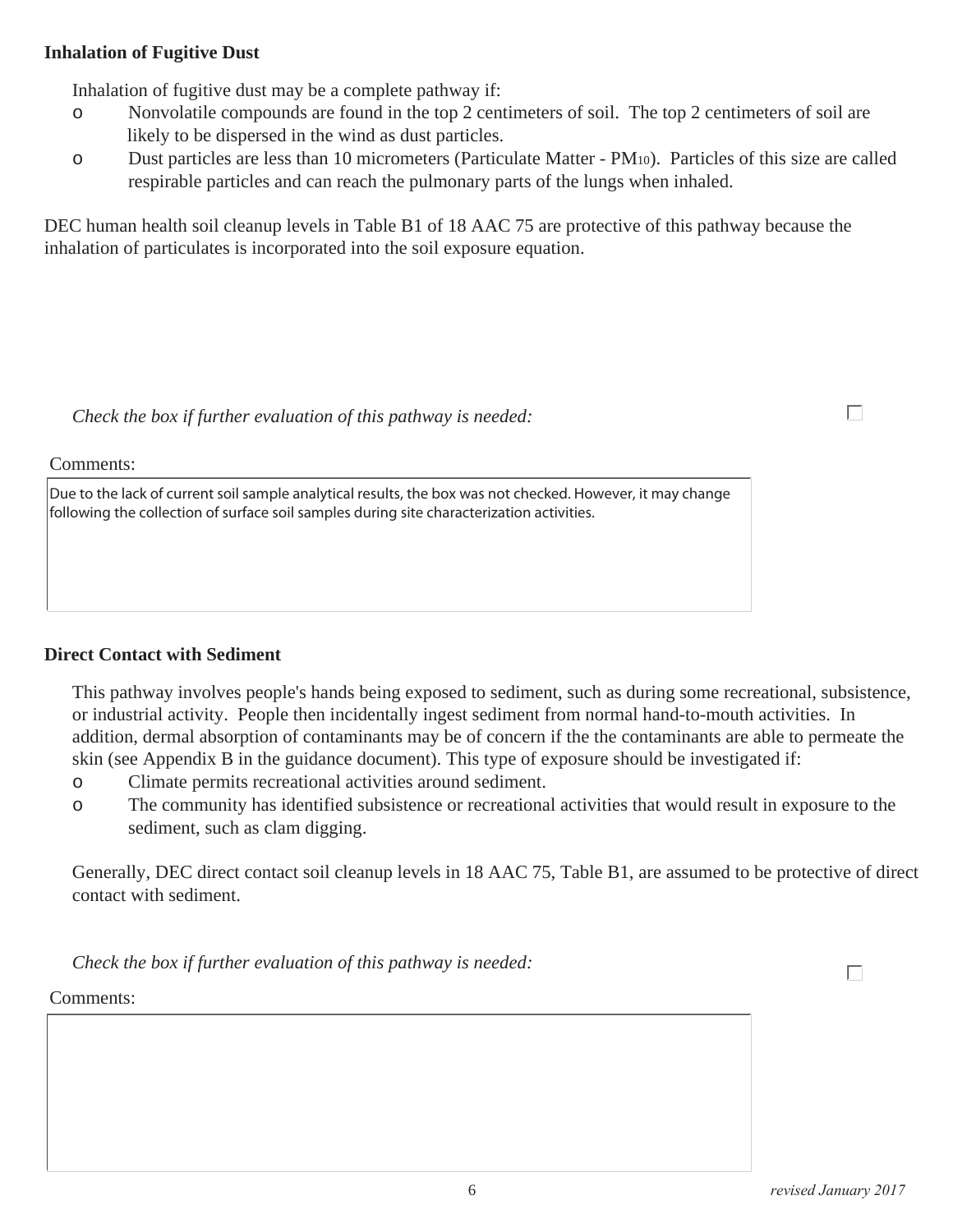**4. Other Comments** *(Provide other comments as necessary to support the information provided in this form.)*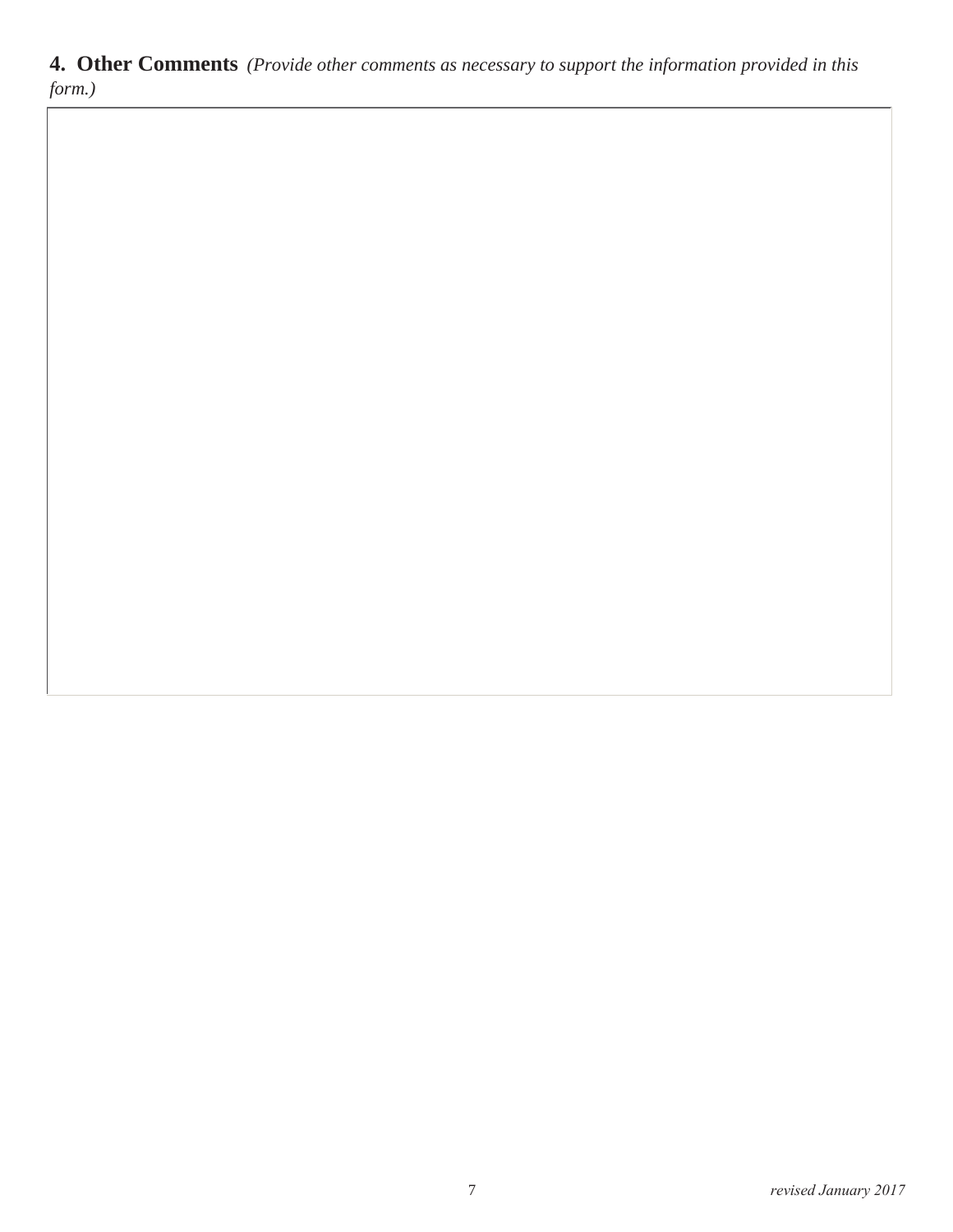HUMAN HEALTH CONCEPTUAL SITE MODEL GRAPHIC FORM **HUMAN HEALTH CONCEPTUAL SITE MODEL GRAPHIC FORM**

|                                                            |                                                                                                  | $\overline{5}$             | exposure pathway: Enter "C" for current receptors,<br>dentify the receptors potentially affected by each | "F" for future receptors, "C/F" for both current and<br>future receptors, or "I" for insignificant exposure. | Current & Future Receptors                                                                                                                                                                                   |                                              |                               | s. <sub>iaunsuoo aouaisisqnSl</sub><br>Lamers or subsistence<br> Construction workers<br>or recreational users<br>Site visitors, trespassers,<br>industrial workers<br><b>COMMOLCIAL</b><br>(ualplius of children) | $J \Theta U1O$                                                                                        | 5F<br><b>SF</b>                                       | 5H<br>5<br>0                                                |                             |                                                                     | 50<br>5F<br>C/F                                                                                        | 5H<br><b>JE1</b>                                                             |                                               |                                                                 | 55<br>5                                    |                                                                                                  |                                            |               |                                                             | 5F<br>5F                                                |                                                                                       |               |                                      |                                                                                                        |                                                        | Revised, 10/01/2010 |
|------------------------------------------------------------|--------------------------------------------------------------------------------------------------|----------------------------|----------------------------------------------------------------------------------------------------------|--------------------------------------------------------------------------------------------------------------|--------------------------------------------------------------------------------------------------------------------------------------------------------------------------------------------------------------|----------------------------------------------|-------------------------------|--------------------------------------------------------------------------------------------------------------------------------------------------------------------------------------------------------------------|-------------------------------------------------------------------------------------------------------|-------------------------------------------------------|-------------------------------------------------------------|-----------------------------|---------------------------------------------------------------------|--------------------------------------------------------------------------------------------------------|------------------------------------------------------------------------------|-----------------------------------------------|-----------------------------------------------------------------|--------------------------------------------|--------------------------------------------------------------------------------------------------|--------------------------------------------|---------------|-------------------------------------------------------------|---------------------------------------------------------|---------------------------------------------------------------------------------------|---------------|--------------------------------------|--------------------------------------------------------------------------------------------------------|--------------------------------------------------------|---------------------|
| Instructions: Follow the numbered directions below. Do not | consider contaminant concentrations or engineering/land<br>use controls when describing pathways |                            |                                                                                                          | €                                                                                                            | The pathways identified in this column must<br>Check all pathways that could be complete.<br>agree with Sections 2 and 3 of the Human                                                                        | Health CSM Scoping Form                      | Exposure Pathway/Route        |                                                                                                                                                                                                                    |                                                                                                       | Incidental Soil Ingestion<br>$\overline{\phantom{0}}$ | Dermal Absorption of Contaminants from Soil<br>$\checkmark$ | Inhalation of Fugitive Dust |                                                                     | $\overline{\checkmark}$ Ingestion of Groundwater                                                       | Dermal Absorption of Contaminants in Groundwater<br>$\overline{\phantom{0}}$ | Inhalation of Volatile Compounds in Tap Water |                                                                 | Inhalation of Outdoor Air<br>$\rightarrow$ | Inhalation of Indoor Air                                                                         | Inhalation of Fugitive Dust                |               | Ingestion of Surface Water                                  | Dermal Absorption of Contaminants in Surface Water<br>↘ | Inhalation of Volatile Compounds in Tap Water                                         |               | Sediment<br>Contact with<br>Direct ( |                                                                                                        | Ingestion of Wild or Farmed Foods                      |                     |
|                                                            |                                                                                                  |                            |                                                                                                          | ම                                                                                                            | Check all exposure<br>media identified in (2).                                                                                                                                                               |                                              | Exposure Media                |                                                                                                                                                                                                                    |                                                                                                       |                                                       | soil<br>$\boxdot$                                           |                             |                                                                     |                                                                                                        | <b>I</b> groundwater                                                         |                                               |                                                                 |                                            | āir<br>$\Box$                                                                                    |                                            |               |                                                             | <b>M</b> surface water                                  |                                                                                       |               | sediment                             |                                                                                                        | biota<br>$\Box$                                        |                     |
| Bethel Airport<br>Site:                                    | Amber Masters; Shannon & Wilson, Inc.<br>Completed By:                                           | Date Completed: 01/16/2020 |                                                                                                          | ି<br>$\widehat{E}$                                                                                           | mechanisms. Check additional media under<br>For each medium identified in (1), follow the<br>top arrow and check possible transport<br>could be directly affected<br>Check the media that<br>by the release. | (1) if the media acts as a secondary source. | Transport Mechanisms<br>Media | check soil<br>check soi<br>Migration to subsurface<br>Direct release to surface soil<br>↘<br>Surface<br>$\geq$                                                                                                     | check groundwate.<br>check ai<br>Migration to groundwater<br>Volatilization<br>$(0-2$ ft bgs)<br>söil | check surface water<br>Runoff or erosion              | check biota<br>Uptake by plants or animals                  | Other (list):               | check soil<br>Direct release to subsurface soil<br>$\triangleright$ | check groundwater<br>check ai<br>Migration to groundwater<br>Volatilization<br>↘<br>Subsurface<br>Soil | check biota<br>Uptake by plants or animals<br>↘<br>$(2 - 15$ ft bgs)         | Other (list):                                 | check groundwater<br>Direct release to groundwater<br>$\boxdot$ | check ai<br>Volatilization<br>Ground-      | check surface water<br>check sedimer.<br>Flow to surface water body<br>Flow to sediment<br>water | check biota<br>Uptake by plants or animals | Other (list): | check surface water<br>Direct release to surface water<br>⊡ | check ail<br>Volatilization<br>Surface                  | check biota<br>check sedimen<br>Uptake by plants or animals<br>Sedimentation<br>Water | Other (list): |                                      | check sedimen<br>check surface water<br>Resuspension, runoff, or erosion<br>Direct release to sediment | check biota<br>Uptake by plants or animals<br>Sediment | Other (list):       |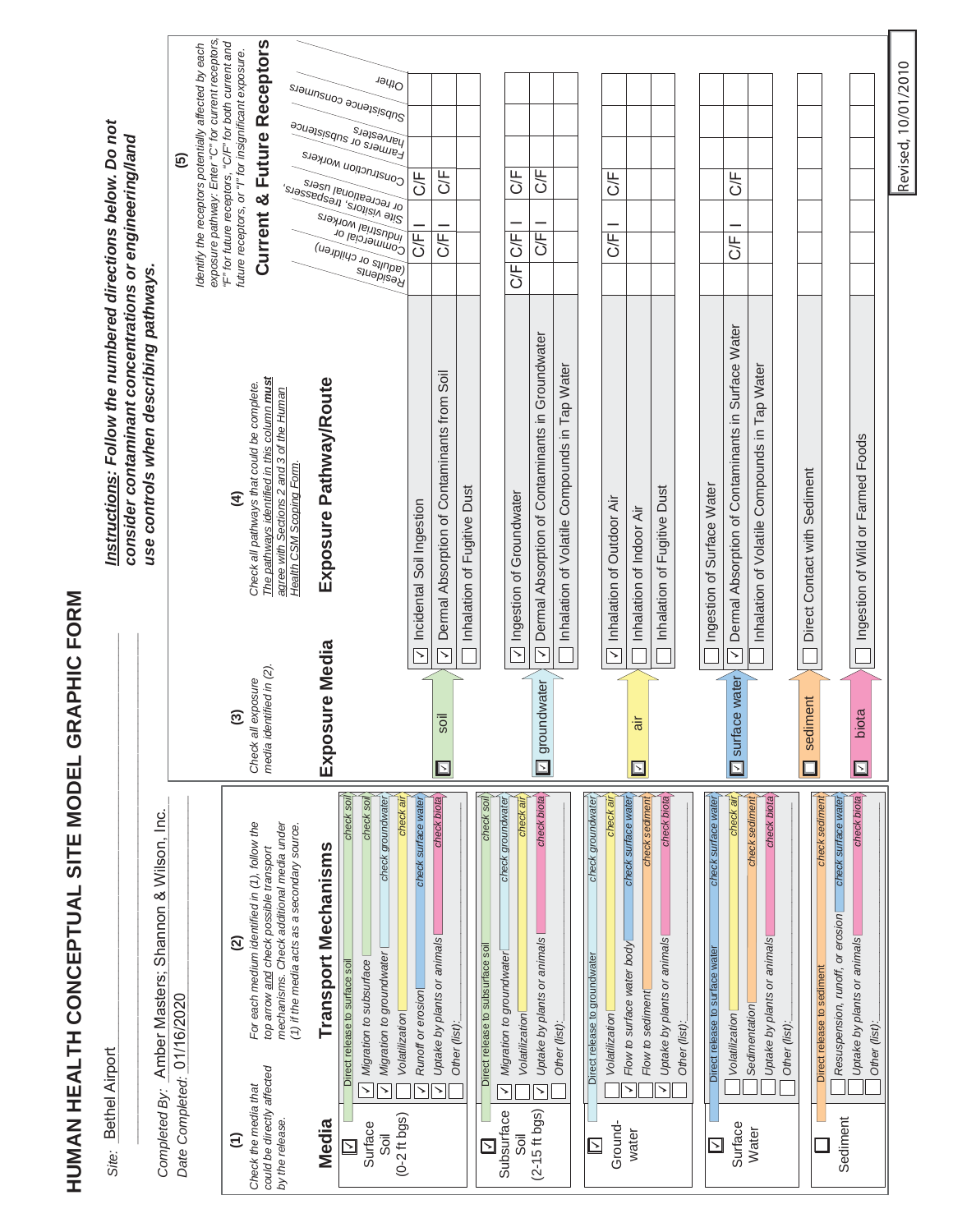# Appendix C Field Forms

#### **CONTENTS**

- Field Activities Daily Log
- Daily Safety Meeting Log
- Field Screening Log
- Sample Collection Log
- Chain-of-Custody Record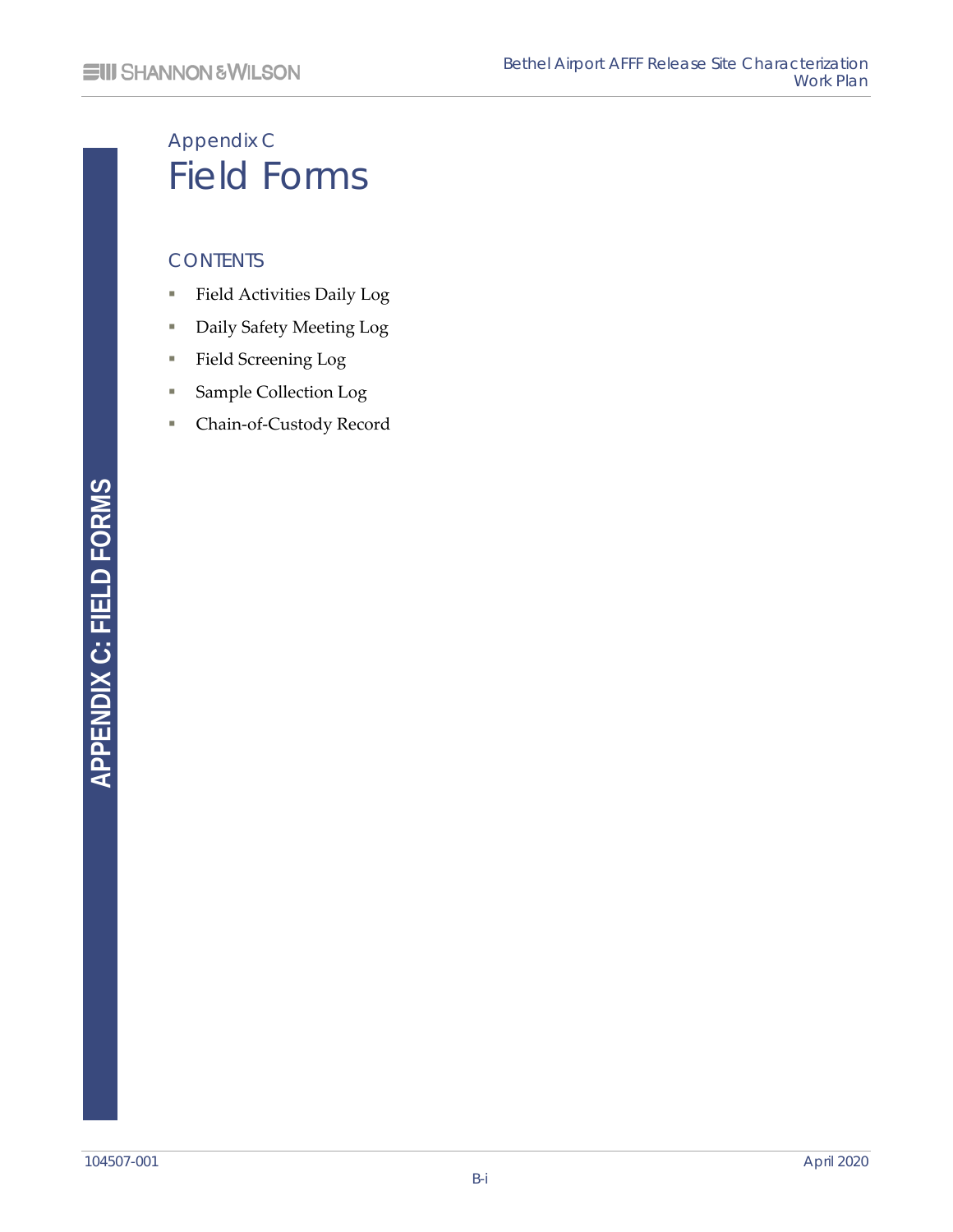## **FIELD ACTIVITIES DAILY LOG**

|                                                                                     | Date        |            |
|-------------------------------------------------------------------------------------|-------------|------------|
|                                                                                     | Sheet       | $\circ$ of |
|                                                                                     | Project No. |            |
| Project Name:                                                                       |             |            |
| Field activity subject:                                                             |             |            |
| Description of daily activities and events:                                         |             |            |
|                                                                                     |             |            |
|                                                                                     |             |            |
|                                                                                     |             |            |
|                                                                                     |             |            |
|                                                                                     |             |            |
|                                                                                     |             |            |
|                                                                                     |             |            |
|                                                                                     |             |            |
|                                                                                     |             |            |
|                                                                                     |             |            |
|                                                                                     |             |            |
|                                                                                     |             |            |
|                                                                                     |             |            |
|                                                                                     |             |            |
|                                                                                     |             |            |
|                                                                                     |             |            |
|                                                                                     |             |            |
|                                                                                     |             |            |
|                                                                                     |             |            |
|                                                                                     |             |            |
|                                                                                     |             |            |
|                                                                                     |             |            |
|                                                                                     |             |            |
|                                                                                     |             |            |
|                                                                                     |             |            |
|                                                                                     |             |            |
|                                                                                     |             |            |
|                                                                                     |             |            |
| Visitors on site:                                                                   |             |            |
|                                                                                     |             |            |
| Changes from plans/specifications and other special orders and important decisions: |             |            |
|                                                                                     |             |            |
|                                                                                     |             |            |
|                                                                                     |             |            |
| Weather conditions:                                                                 |             |            |
|                                                                                     |             |            |
| Important telephone calls:                                                          |             |            |
|                                                                                     |             |            |
| Personnel on site:                                                                  |             |            |
| Signature:                                                                          | Date:       |            |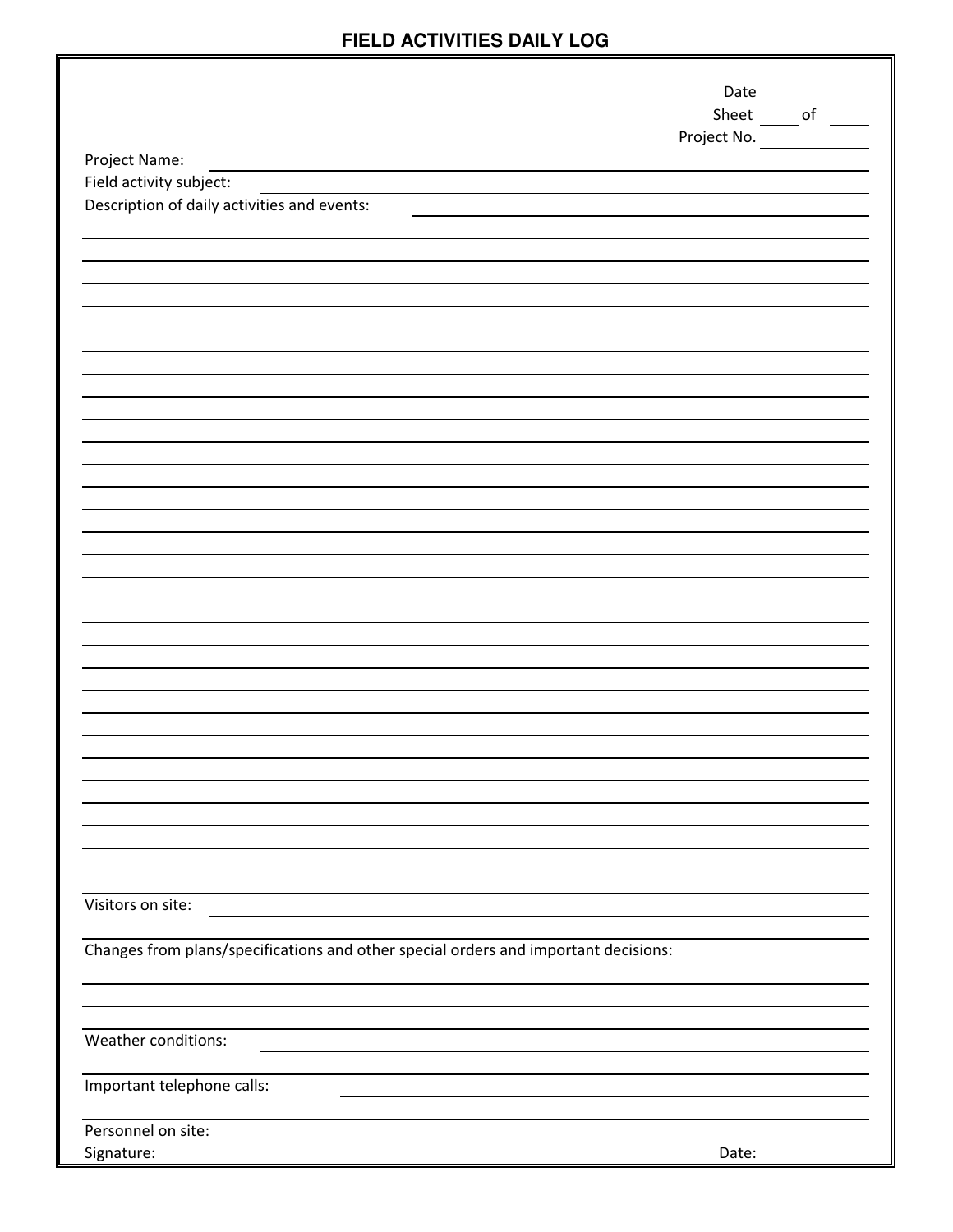# SHANNON & WILSON, INC.

 $-10$ 

# **DAILY SAFETY MEETING LOG**

| <b>JOB NAME:</b>                                                                                                                                                                                                                                                                                                     |                   | JOB NO:                                                                                                              |                                                                                                                                                                                                             |                    | <b>BORING NO:</b>                              |                                |                   |
|----------------------------------------------------------------------------------------------------------------------------------------------------------------------------------------------------------------------------------------------------------------------------------------------------------------------|-------------------|----------------------------------------------------------------------------------------------------------------------|-------------------------------------------------------------------------------------------------------------------------------------------------------------------------------------------------------------|--------------------|------------------------------------------------|--------------------------------|-------------------|
|                                                                                                                                                                                                                                                                                                                      |                   |                                                                                                                      | DATE:                                                                                                                                                                                                       |                    | $\left  \begin{array}{cc} \end{array} \right $ | TIME:                          |                   |
|                                                                                                                                                                                                                                                                                                                      |                   |                                                                                                                      |                                                                                                                                                                                                             |                    | S&W REP: S&W PM:                               |                                |                   |
|                                                                                                                                                                                                                                                                                                                      |                   |                                                                                                                      |                                                                                                                                                                                                             |                    |                                                |                                |                   |
| CHECK APPLICABLE HAZARDS: Heavy Equipment □, Vehicles □, Overhead □, Tools □, Temperature □,                                                                                                                                                                                                                         |                   |                                                                                                                      |                                                                                                                                                                                                             |                    |                                                |                                |                   |
| Lifting $\Box$ (Use Mechanical Means Instead), Site Housekeeping $\Box$ (Clear Walkways to Prevent Slips, Trips, Falls),                                                                                                                                                                                             |                   |                                                                                                                      |                                                                                                                                                                                                             |                    |                                                |                                |                   |
| Awkward Work Area $\Box$ , Public $\Box$ , Security $\Box$ , Plants $\Box$ , Animals $\Box$ , Noise $\Box$ , Vibration $\Box$ , Dust $\Box$ , Radiation $\Box$ , UV                                                                                                                                                  |                   |                                                                                                                      |                                                                                                                                                                                                             |                    |                                                |                                |                   |
| exposure □, Repetitive Motion □, Suspected Contamination □, Chemical Exposure □, Flammable/Explosive □                                                                                                                                                                                                               |                   |                                                                                                                      |                                                                                                                                                                                                             |                    |                                                |                                |                   |
| <b>OTHER HAZARDS:</b>                                                                                                                                                                                                                                                                                                |                   | <u> 1989 - Johann Barbara, martxa alemaniar argamento de la contrada de la contrada de la contrada de la contrad</u> |                                                                                                                                                                                                             |                    |                                                |                                |                   |
| <b>EQUIPMENT ON SITE:</b>                                                                                                                                                                                                                                                                                            |                   | <u> 1989 - Johann Barn, mars ann an t-Amhainn an t-Amhainn an t-Amhainn an t-Amhainn an t-Amhainn an t-Amhainn a</u> |                                                                                                                                                                                                             |                    |                                                |                                |                   |
|                                                                                                                                                                                                                                                                                                                      |                   |                                                                                                                      |                                                                                                                                                                                                             |                    |                                                |                                |                   |
| DOCUMENTATION:<br><b>SSHSP On Site?</b><br>Hospital Map On Site?<br>Fall Protection Plan On Site?<br>Respiratory Protection Plan On Site?<br>Confined Space Entry Plan On Site?<br><b>Traffic Control Plan?</b><br>Other Plan?<br><b>Current Fit Test?</b><br>Cards/Certs Required?<br>Hazards & Controls Discussed? | <b>List Below</b> | Present                                                                                                              | Boots - Safety Toe / Other<br><b>Safety Glasses</b><br>Vest - Class II / Class III<br>Hard Hat<br>Ear - Plugs / Muffs / Both<br>Gloves - Type:<br><b>Face Shield</b><br>Respirator<br>Need to Update SSHSP? | PPE:<br>Other PPE? | <b>List Below</b>                              | Present                        |                   |
| My signature below confirms that the above hazards, controls and plans have been discussed and that I understand them.                                                                                                                                                                                               |                   |                                                                                                                      |                                                                                                                                                                                                             |                    |                                                |                                |                   |
| <b>PRINT NAME</b>                                                                                                                                                                                                                                                                                                    |                   | <b>SIGNATURE</b>                                                                                                     |                                                                                                                                                                                                             |                    | <b>COMPANY</b>                                 | <b>HAS ALL</b><br><b>CARDS</b> | <b>PPE</b><br>On? |
|                                                                                                                                                                                                                                                                                                                      |                   |                                                                                                                      |                                                                                                                                                                                                             |                    |                                                |                                |                   |
|                                                                                                                                                                                                                                                                                                                      |                   |                                                                                                                      |                                                                                                                                                                                                             |                    |                                                |                                |                   |
|                                                                                                                                                                                                                                                                                                                      |                   |                                                                                                                      |                                                                                                                                                                                                             |                    |                                                |                                |                   |
|                                                                                                                                                                                                                                                                                                                      |                   |                                                                                                                      |                                                                                                                                                                                                             |                    |                                                |                                |                   |
|                                                                                                                                                                                                                                                                                                                      |                   |                                                                                                                      |                                                                                                                                                                                                             |                    |                                                |                                |                   |
|                                                                                                                                                                                                                                                                                                                      |                   |                                                                                                                      |                                                                                                                                                                                                             |                    |                                                |                                |                   |
|                                                                                                                                                                                                                                                                                                                      |                   |                                                                                                                      |                                                                                                                                                                                                             |                    |                                                |                                |                   |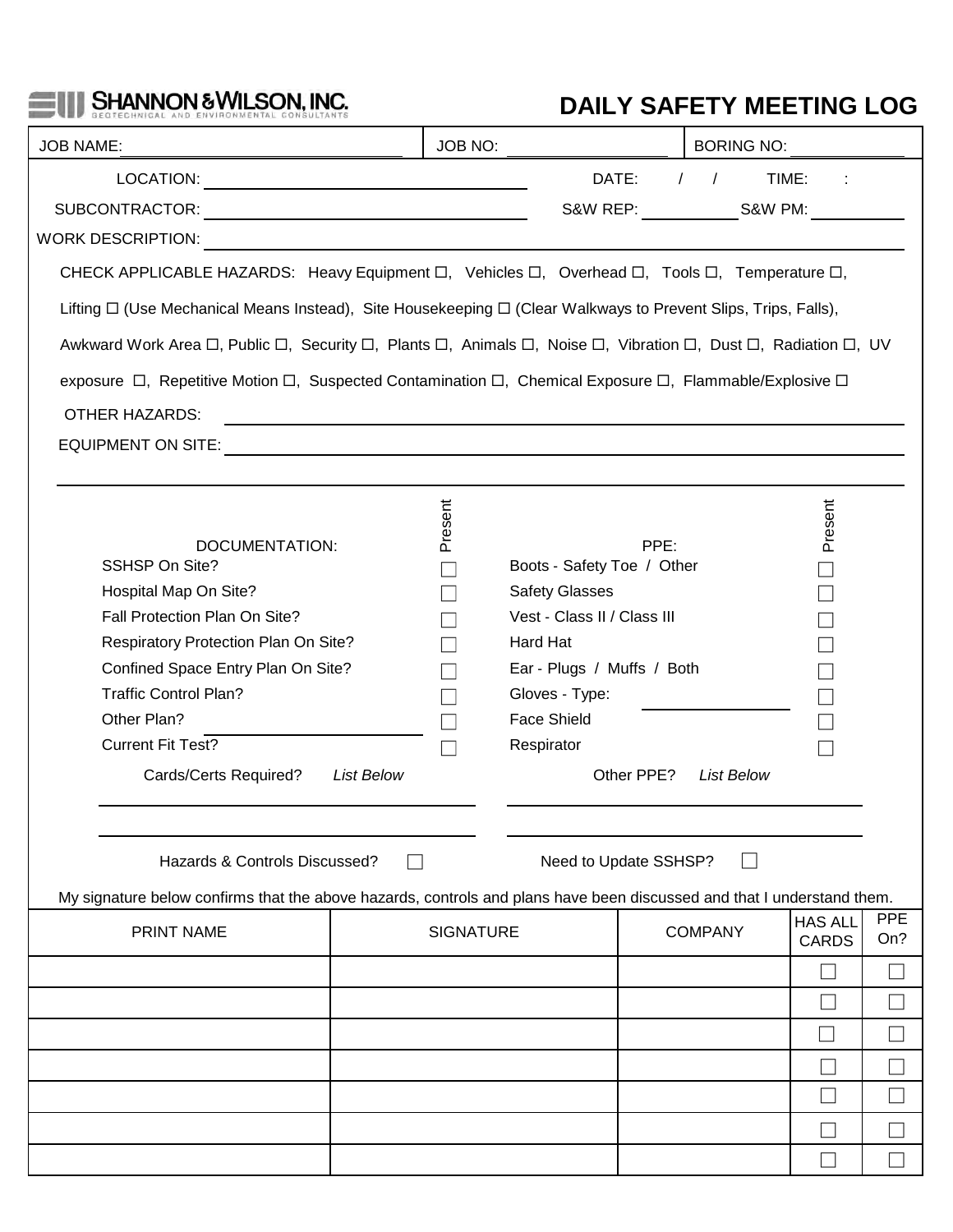## *FIELD SCREENING LOG (soil samples)*

|                                                   |        |         |       | Project Name:             |                        |
|---------------------------------------------------|--------|---------|-------|---------------------------|------------------------|
|                                                   |        |         |       |                           |                        |
|                                                   |        |         |       | Calibration time, result: | PID number:            |
| Project Number:<br>Date:<br>Sampler:<br>FS Sample | Sample | PID     | Depth |                           |                        |
| Number                                            | Time   | Reading | (tt)  | FS Sample Location        | Soil Description/Notes |
|                                                   |        |         |       |                           |                        |
|                                                   |        |         |       |                           |                        |
|                                                   |        |         |       |                           |                        |
|                                                   |        |         |       |                           |                        |
|                                                   |        |         |       |                           |                        |
|                                                   |        |         |       |                           |                        |
|                                                   |        |         |       |                           |                        |
|                                                   |        |         |       |                           |                        |
|                                                   |        |         |       |                           |                        |
|                                                   |        |         |       |                           |                        |
|                                                   |        |         |       |                           |                        |
|                                                   |        |         |       |                           |                        |
|                                                   |        |         |       |                           |                        |
|                                                   |        |         |       |                           |                        |
|                                                   |        |         |       |                           |                        |
|                                                   |        |         |       |                           |                        |
|                                                   |        |         |       |                           |                        |
|                                                   |        |         |       |                           |                        |
|                                                   |        |         |       |                           |                        |
|                                                   |        |         |       |                           |                        |
|                                                   |        |         |       |                           |                        |
|                                                   |        |         |       |                           |                        |
|                                                   |        |         |       |                           |                        |
|                                                   |        |         |       |                           |                        |
|                                                   |        |         |       |                           |                        |
|                                                   |        |         |       |                           |                        |
|                                                   |        |         |       |                           |                        |
|                                                   |        |         |       |                           |                        |
|                                                   |        |         |       |                           |                        |
|                                                   |        |         |       |                           |                        |
|                                                   |        |         |       |                           |                        |
|                                                   |        |         |       |                           |                        |
|                                                   |        |         |       |                           |                        |
|                                                   |        |         |       |                           |                        |
|                                                   |        |         |       |                           |                        |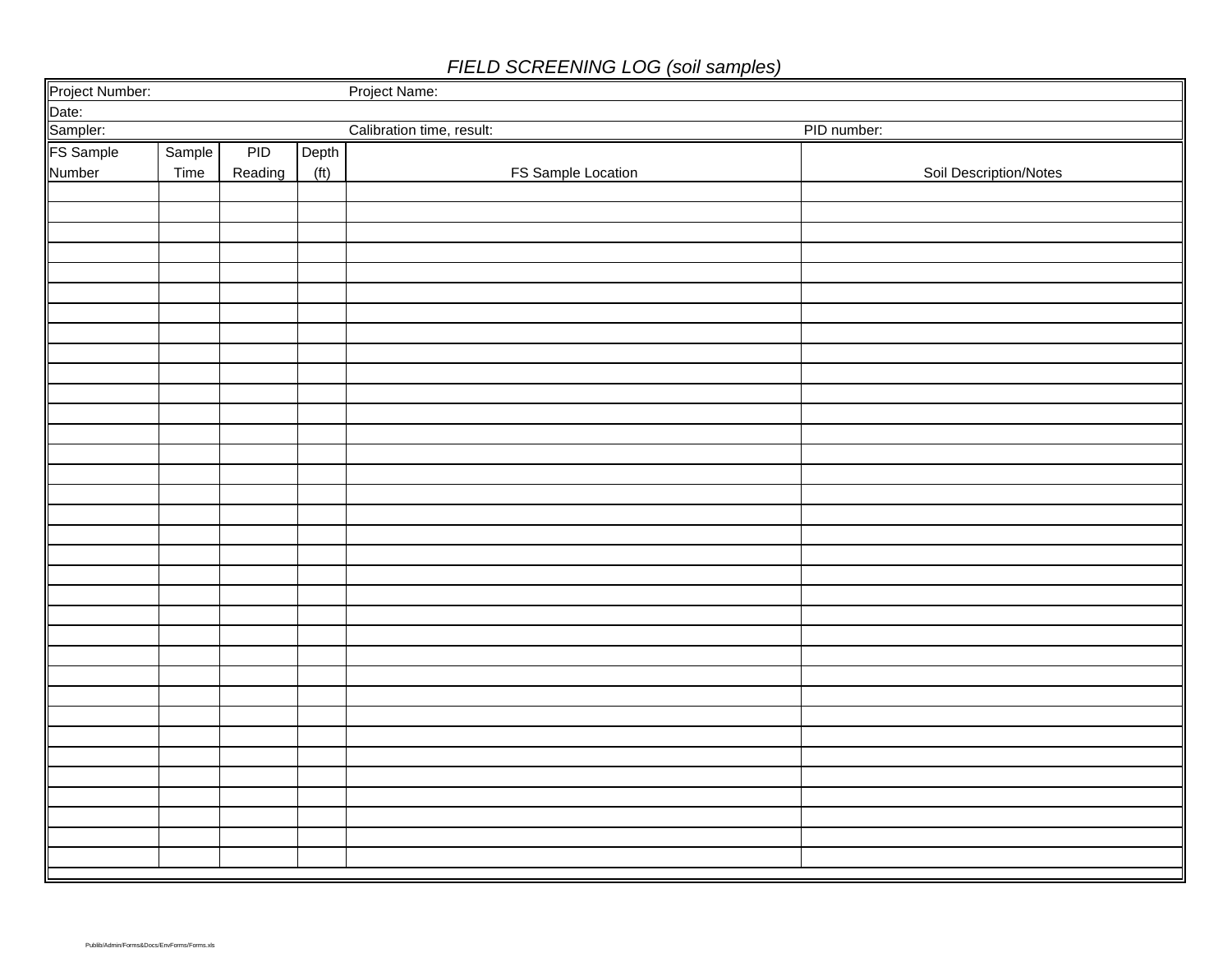#### *SAMPLE COLLECTION LOG*

| Project Number: | Location: |        |                                    |                        |                        |                                 |                            |                                      | Page<br>of |
|-----------------|-----------|--------|------------------------------------|------------------------|------------------------|---------------------------------|----------------------------|--------------------------------------|------------|
| Date:           |           |        |                                    |                        |                        |                                 |                            |                                      |            |
| Sampler:        |           |        |                                    |                        |                        |                                 |                            |                                      |            |
|                 |           | Sample |                                    | Depth Interval (ft)    | Matrix                 | Sampling   Sample               |                            | PID                                  |            |
| Sample Number   | Location  | Time   | top                                | bottom                 | Type                   | Method                          | Type                       | Reading                              | Analyses   |
|                 |           |        |                                    |                        |                        |                                 |                            |                                      |            |
|                 |           |        |                                    |                        |                        |                                 |                            |                                      |            |
|                 |           |        |                                    |                        |                        |                                 |                            |                                      |            |
|                 |           |        |                                    |                        |                        |                                 |                            |                                      |            |
|                 |           |        |                                    |                        |                        |                                 |                            |                                      |            |
|                 |           |        |                                    |                        |                        |                                 |                            |                                      |            |
|                 |           |        |                                    |                        |                        |                                 |                            |                                      |            |
|                 |           |        |                                    |                        |                        |                                 |                            |                                      |            |
|                 |           |        |                                    |                        |                        |                                 |                            |                                      |            |
|                 |           |        |                                    |                        |                        |                                 |                            |                                      |            |
|                 |           |        |                                    |                        |                        |                                 |                            |                                      |            |
|                 |           |        |                                    |                        |                        |                                 |                            |                                      |            |
|                 |           |        |                                    |                        |                        |                                 |                            |                                      |            |
|                 |           |        |                                    |                        |                        |                                 |                            |                                      |            |
|                 |           |        |                                    |                        |                        |                                 |                            |                                      |            |
|                 |           |        |                                    |                        |                        |                                 |                            |                                      |            |
|                 |           |        |                                    |                        |                        |                                 |                            |                                      |            |
|                 |           |        |                                    |                        |                        |                                 |                            |                                      |            |
|                 |           |        |                                    |                        |                        |                                 |                            |                                      |            |
|                 |           |        |                                    |                        |                        |                                 |                            |                                      |            |
|                 |           |        |                                    |                        |                        |                                 |                            |                                      |            |
|                 |           |        |                                    |                        |                        |                                 |                            |                                      |            |
|                 |           |        |                                    |                        |                        |                                 |                            |                                      |            |
|                 |           |        |                                    |                        |                        |                                 |                            |                                      |            |
|                 |           |        |                                    |                        |                        |                                 |                            |                                      |            |
|                 |           |        |                                    |                        |                        |                                 |                            |                                      |            |
|                 |           |        |                                    | Matrix Type            |                        | Sampling Method                 |                            | Sample Type                          |            |
|                 |           |        | ${\sf AR}$                         | Air                    | $\, {\bf B}$           | Bailer/Coliwasa                 | ES                         | Environmental sample                 |            |
|                 |           |        | GW<br>PR                           | Groundwater<br>Product | D<br>G                 | Drill cuttings<br>Grab sampling | ${\sf ER}$<br>FB           | Equipment rinsate<br>Field blank     |            |
|                 |           |        | SB                                 | Subsurf. soil          | H                      | Hand auger                      | <b>FD</b>                  | Field duplicate                      |            |
|                 |           |        | SE<br>$\operatorname{\mathsf{SG}}$ | Sediment<br>Sludge     | L<br>P                 | Tube liner<br>Pump (liquid)     | <b>FM</b><br><b>FR</b>     | Field measurement<br>Field replicate |            |
|                 |           |        | SS                                 | Surface soil           | SS                     | Split spoon                     | MD                         | Matrix spike duplicate               |            |
|                 |           |        | SW<br>WR                           | Surface water<br>Water | $\top$<br>$\mathsf{V}$ | Shelby tube<br>Vacuum (gas)     | $\mathsf{MS}\xspace$<br>TB | Matrix spike duplicate<br>Trip blank |            |
|                 |           |        |                                    |                        | W                      | Wipe sampling                   |                            |                                      |            |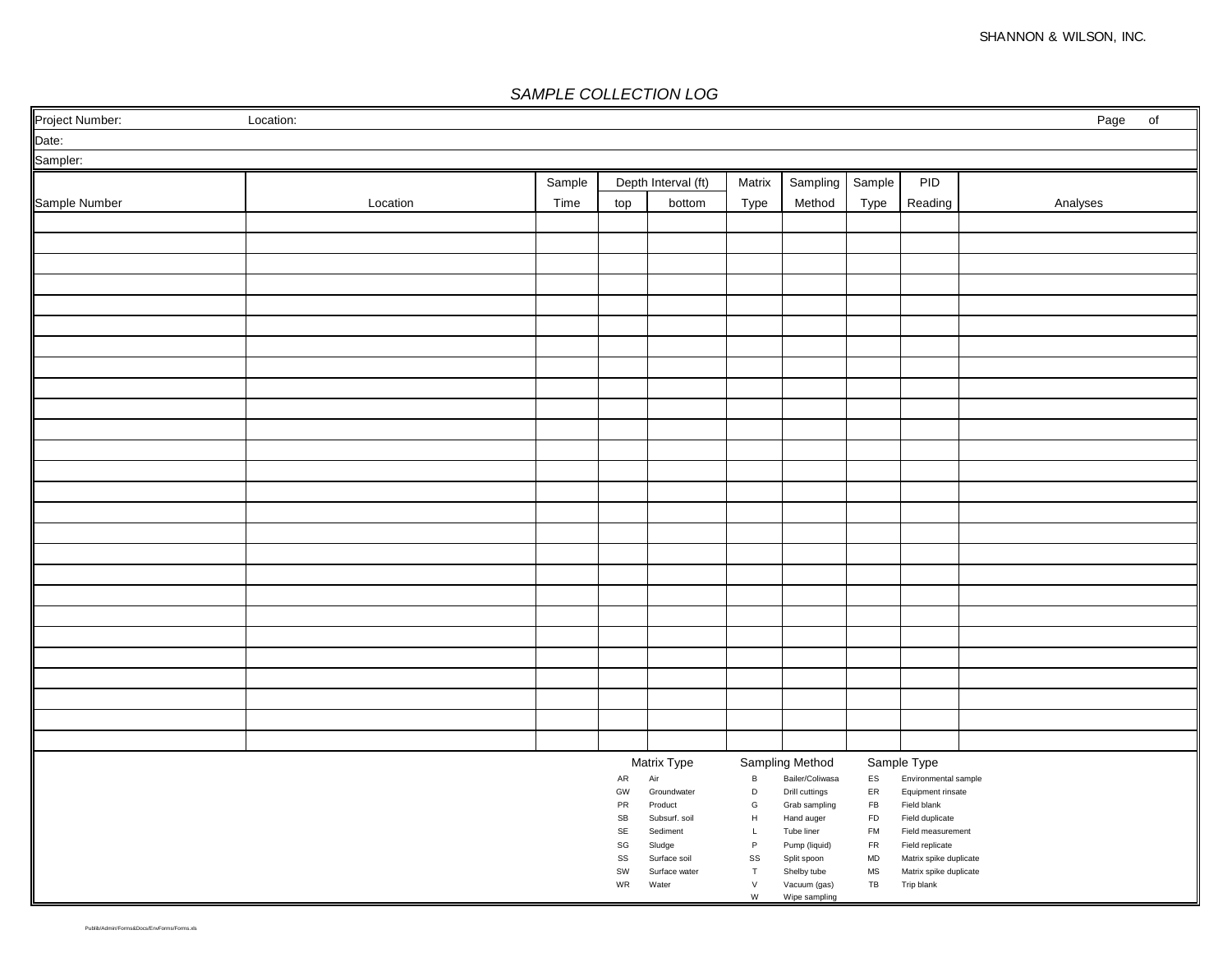| <b>SHANNON &amp; WILSON, INC.</b><br>Geotechnical and Environmental Consultants                  |                                       |                                                                        |                                                          |         |                                                                                    |                      |               |                                                                        |  | <b>CHAIN-OF-CUSTODY RECORD</b> |                     |                    |                                            | Page______ of______                 |    |
|--------------------------------------------------------------------------------------------------|---------------------------------------|------------------------------------------------------------------------|----------------------------------------------------------|---------|------------------------------------------------------------------------------------|----------------------|---------------|------------------------------------------------------------------------|--|--------------------------------|---------------------|--------------------|--------------------------------------------|-------------------------------------|----|
| 400 N. 34th Street, Suite 100 2043 Westport Center Drive<br>Seattle, WA 98103<br>(206) 632-8020  | (314) 699-9660                        | St. Louis, MO 63146-3564                                               | 303 Wellsian Way<br>Richland, WA 99352<br>(509) 946-6309 |         | Analysis Parameters/Sample Container Description<br>(include preservative if used) |                      |               |                                                                        |  |                                |                     |                    |                                            |                                     |    |
| 2355 Hill Road<br>Fairbanks, AK 99709<br>(907) 479-0600                                          | Anchorage, AK 99518<br>(907) 561-2120 | 5430 Fairbanks Street, Suite 3                                         |                                                          |         |                                                                                    |                      |               |                                                                        |  |                                |                     |                    |                                            |                                     |    |
| 2255 S.W. Canyon Road<br>Portland, OR 97201-2498<br>(503) 223-6147                               | Denver, Co 80202<br>(303) 825-3800    | 1200 17th Street, Suite 1024                                           |                                                          | Date    |                                                                                    |                      |               |                                                                        |  |                                |                     |                    | <b>Humber</b>                              |                                     |    |
| Sample Identity                                                                                  |                                       | Lab No.                                                                | Time                                                     | Sampled |                                                                                    | Conne<br><b>GIBO</b> |               |                                                                        |  |                                |                     |                    | $\cdot$ $\mathrm{C}_{\mathrm{Q}}$<br>Total | Remarks/Matrix                      |    |
|                                                                                                  |                                       |                                                                        |                                                          |         |                                                                                    |                      |               |                                                                        |  |                                |                     |                    |                                            |                                     |    |
|                                                                                                  |                                       |                                                                        |                                                          |         |                                                                                    |                      |               |                                                                        |  |                                |                     |                    |                                            |                                     |    |
|                                                                                                  |                                       |                                                                        |                                                          |         |                                                                                    |                      |               |                                                                        |  |                                |                     |                    |                                            |                                     |    |
|                                                                                                  |                                       |                                                                        |                                                          |         |                                                                                    |                      |               |                                                                        |  |                                |                     |                    |                                            |                                     |    |
|                                                                                                  |                                       |                                                                        |                                                          |         |                                                                                    |                      |               |                                                                        |  |                                |                     |                    |                                            |                                     |    |
|                                                                                                  |                                       |                                                                        |                                                          |         |                                                                                    |                      |               |                                                                        |  |                                |                     |                    |                                            |                                     |    |
|                                                                                                  |                                       |                                                                        |                                                          |         |                                                                                    |                      |               |                                                                        |  |                                |                     |                    |                                            |                                     |    |
|                                                                                                  |                                       |                                                                        |                                                          |         |                                                                                    |                      |               |                                                                        |  |                                |                     |                    |                                            |                                     |    |
| <b>Project Information</b>                                                                       |                                       |                                                                        |                                                          |         |                                                                                    |                      |               |                                                                        |  |                                |                     |                    |                                            |                                     |    |
| Project Number:                                                                                  |                                       | <b>Total Number of Containers</b>                                      | <b>Sample Receipt</b>                                    |         |                                                                                    |                      |               | <b>Relinquished By: 1.</b><br>Signature: Contract Time: Contract Time: |  | Signature:                     | Relinquished By: 2. | Time:              | Signature:                                 | <b>Relinquished By: 3.</b><br>Time: |    |
| Project Name:                                                                                    |                                       | COC Seals/Intact? Y/N/NA                                               |                                                          |         |                                                                                    |                      |               |                                                                        |  |                                |                     |                    |                                            |                                     |    |
| Contact:                                                                                         |                                       | Received Good Cond./Cold                                               |                                                          |         | Printed Name:                                                                      |                      |               | Date:                                                                  |  | Printed Name:                  |                     | Date: <b>Date:</b> | Printed Name:                              | Date:                               |    |
| Ongoing Project? Yes □ No □                                                                      |                                       | Delivery Method:                                                       |                                                          |         | Company:                                                                           |                      |               |                                                                        |  | Company:                       |                     |                    | Company:                                   |                                     |    |
| Sampler:                                                                                         |                                       | (attach shipping bill, if any)                                         |                                                          |         |                                                                                    |                      |               |                                                                        |  |                                |                     |                    |                                            |                                     |    |
|                                                                                                  | <b>Instructions</b>                   |                                                                        |                                                          |         |                                                                                    |                      |               | Received By: 1.                                                        |  |                                | <b>Received By:</b> | 2.                 | <b>Received By:</b>                        |                                     | 3. |
|                                                                                                  | Requested Turnaround Time:            |                                                                        |                                                          |         |                                                                                    | Signature:           |               | Time:                                                                  |  | Signature:                     |                     | Time: 1            | Signature:                                 | Time:                               |    |
| Special Instructions:                                                                            |                                       |                                                                        |                                                          |         |                                                                                    |                      | Printed Name: | Date:                                                                  |  | Printed Name:                  |                     |                    | Date: Printed Name:                        | Date:                               |    |
| Distribution:<br>Yellow - w/shipment - for consignee files<br>Pink - Shannon & Wilson - Job File |                                       | White - w/shipment - returned to Shannon & Wilson w/ laboratory report |                                                          |         | Company:                                                                           |                      |               |                                                                        |  | Company:                       |                     |                    | Company:                                   |                                     |    |

 $\sim$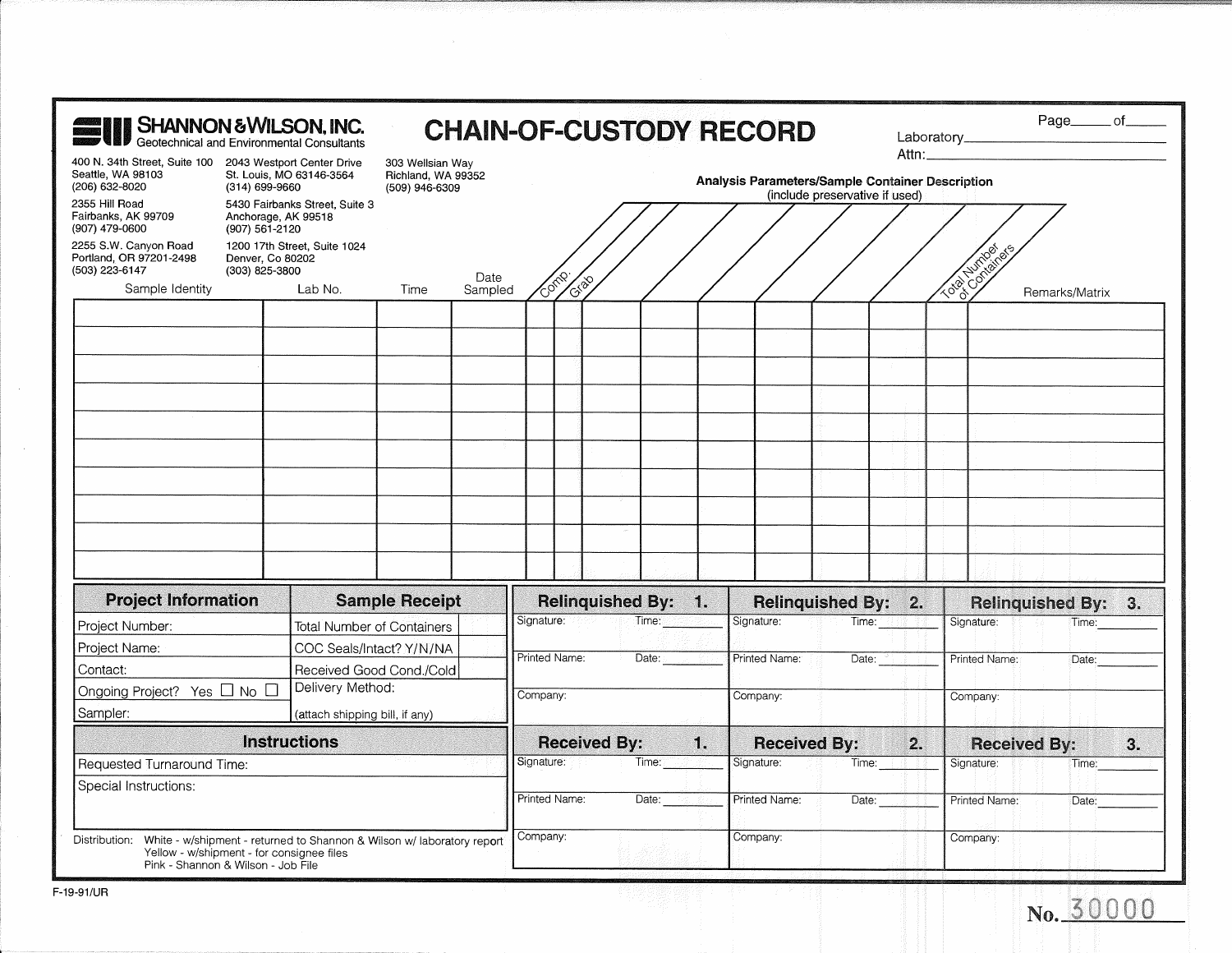# Appendix D DEC Laboratory Data Review **Checklist**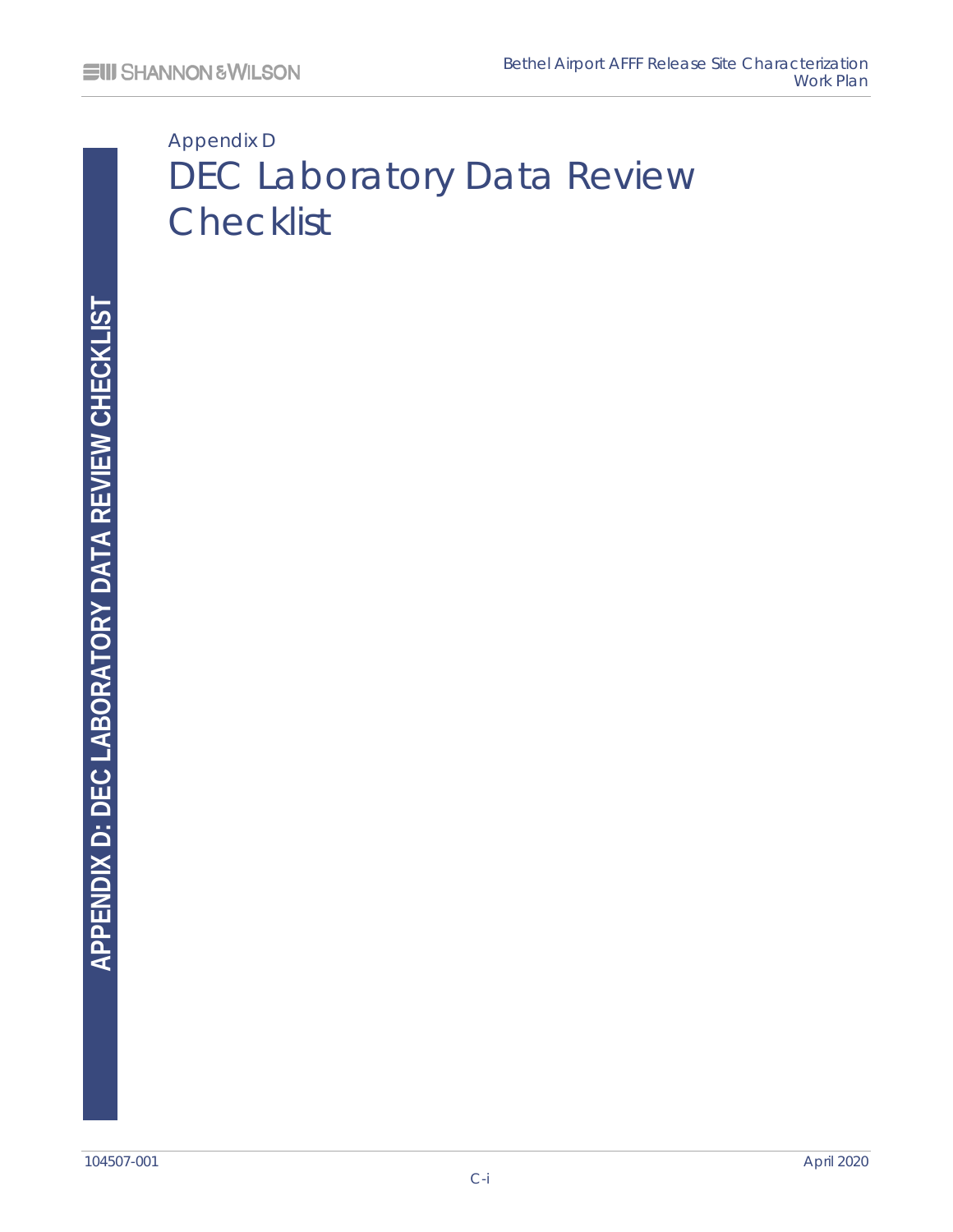#### **Laboratory Data Review Checklist**

#### Completed By:

Title:

Date:

Consultant Firm:

Laboratory Name:

Laboratory Report Number:

<span id="page-49-0"></span>Laboratory Report Date:

CS Site Name:

ADEC File Number:

Hazard Identification Number: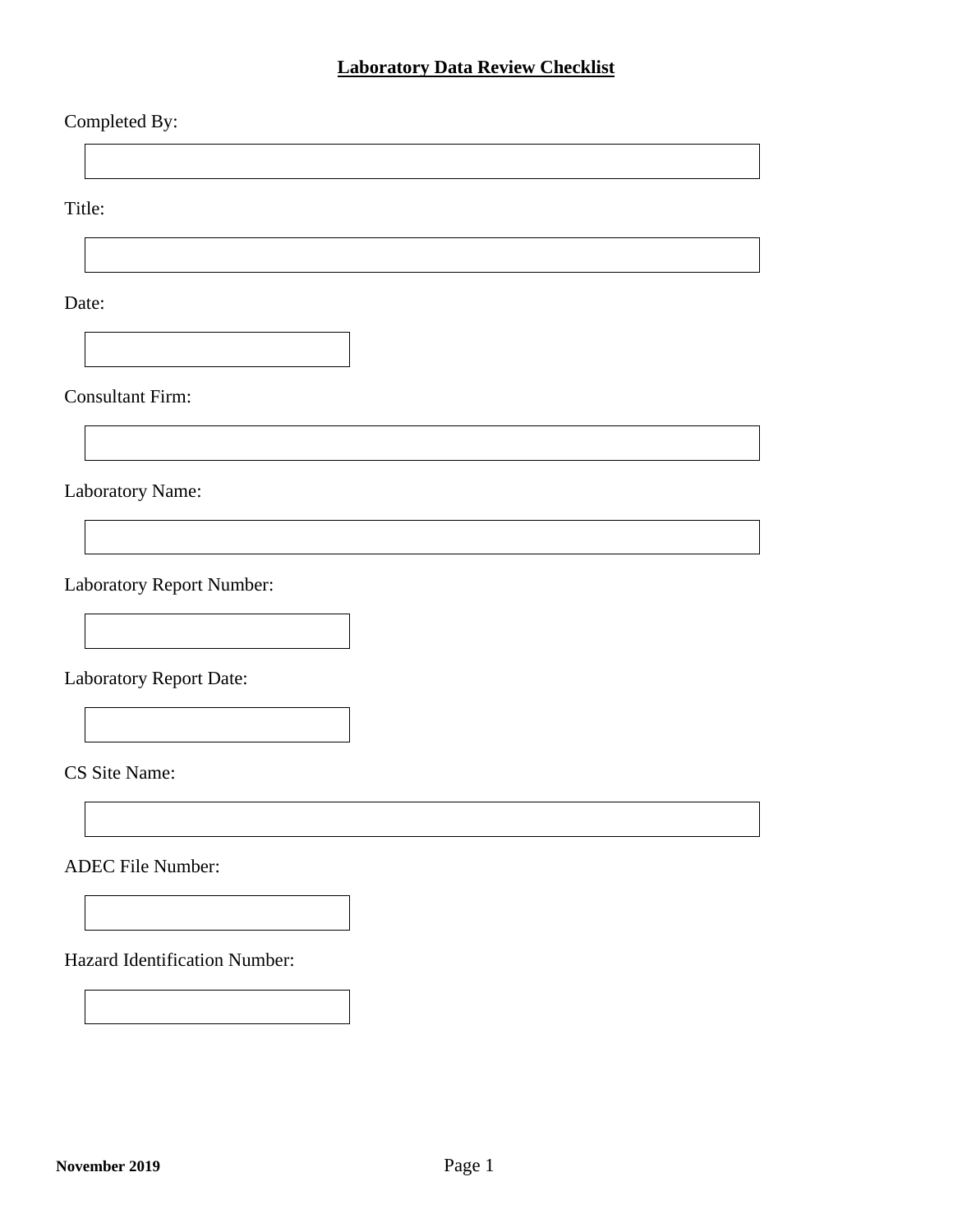| <b>Laboratory Report Date:</b> |  |
|--------------------------------|--|
|--------------------------------|--|

[CS Site](#page-49-0) Name:

**Note: Any N/A or No box checked must have an explanation in the comments box.**

#### 1. Laboratory

a. Did an ADEC CS approved laboratory receive and perform all of the submitted sample analyses?

|    | $Yes\square$<br>$No\square$ $N/A\square$<br>Comments:                                                                                                                            |
|----|----------------------------------------------------------------------------------------------------------------------------------------------------------------------------------|
|    |                                                                                                                                                                                  |
|    | b. If the samples were transferred to another "network" laboratory or sub-contracted to an alternate<br>laboratory, was the laboratory performing the analyses ADEC CS approved? |
|    | $Yes\square$<br>No <sub>1</sub><br>N/A<br>Comments:                                                                                                                              |
|    |                                                                                                                                                                                  |
| 2. | Chain of Custody (CoC)                                                                                                                                                           |
|    | CoC information completed, signed, and dated (including released/received by)?<br>a.                                                                                             |
|    | $No\square$<br>N/A<br>$Yes \Box$<br>Comments:                                                                                                                                    |
|    |                                                                                                                                                                                  |
|    | b. Correct analyses requested?                                                                                                                                                   |
|    | $No\square$<br>N/A<br>$Yes\square$<br>Comments:                                                                                                                                  |
|    |                                                                                                                                                                                  |
| 3. | <b>Laboratory Sample Receipt Documentation</b>                                                                                                                                   |
|    | a. Sample/cooler temperature documented and within range at receipt ( $0^{\circ}$ to $6^{\circ}$ C)?                                                                             |
|    | Comments:<br>$No\square$<br>$N/A \Box$<br>$Yes \Box$                                                                                                                             |
|    |                                                                                                                                                                                  |
|    | b. Sample preservation acceptable – acidified waters, Methanol preserved VOC soil (GRO, BTEX,<br>Volatile Chlorinated Solvents, etc.)?                                           |

Yes□ No□ N/A□ Comments: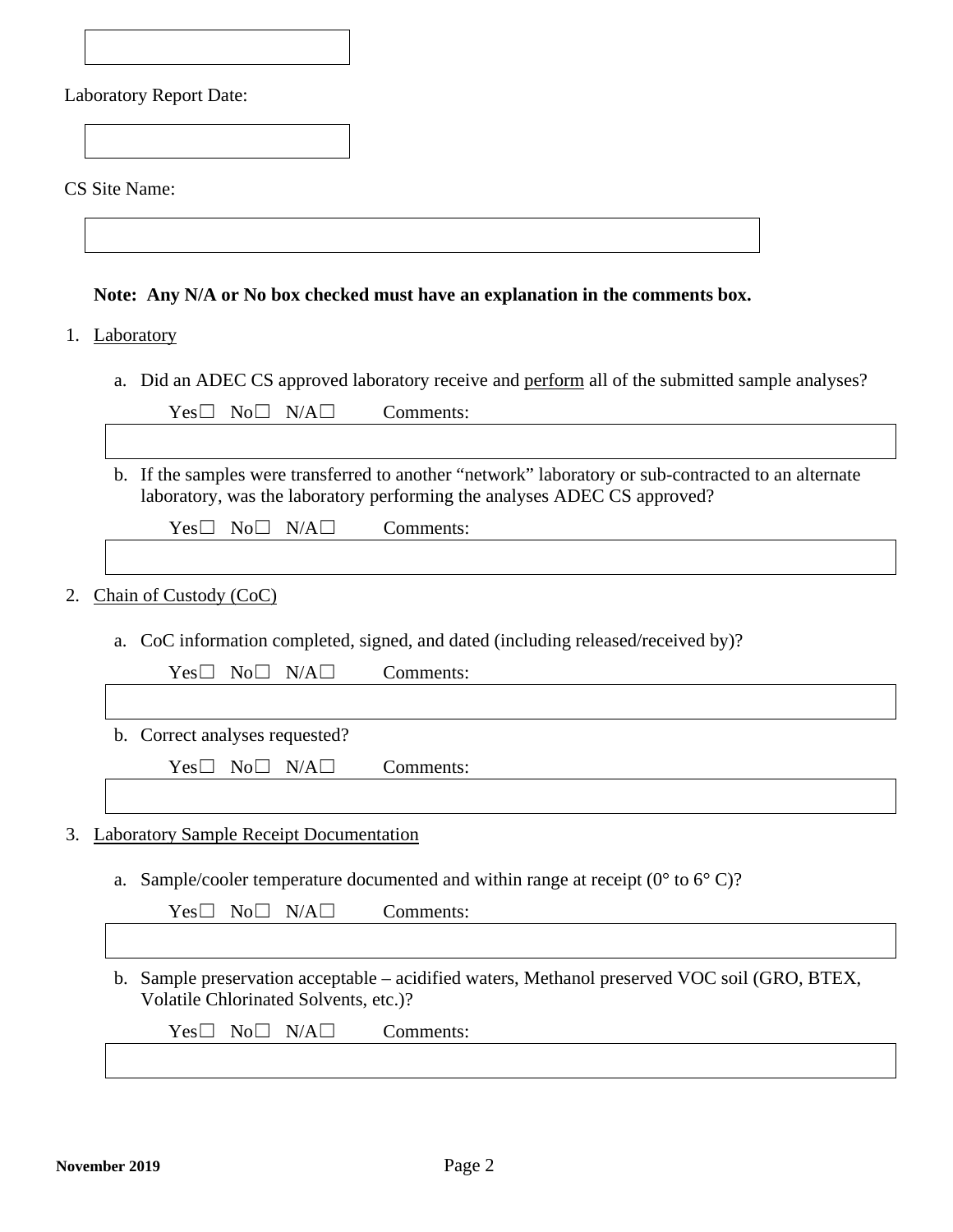|  |  | CS Site Name: |
|--|--|---------------|
|--|--|---------------|

c. Sample condition documented – broken, leaking (Methanol), zero headspace (VOC vials)?

| $Yes \Box No \Box N/A \Box$            | Comments:                                                                                                                                                                                   |
|----------------------------------------|---------------------------------------------------------------------------------------------------------------------------------------------------------------------------------------------|
|                                        |                                                                                                                                                                                             |
| samples, etc.?                         | d. If there were any discrepancies, were they documented? For example, incorrect sample<br>containers/preservation, sample temperature outside of acceptable range, insufficient or missing |
| $Yes \Box No \Box N/A \Box$            | Comments:                                                                                                                                                                                   |
|                                        |                                                                                                                                                                                             |
| e. Data quality or usability affected? |                                                                                                                                                                                             |
|                                        | Comments:                                                                                                                                                                                   |
|                                        |                                                                                                                                                                                             |
|                                        |                                                                                                                                                                                             |

4. Case Narrative

a. Present and understandable?

| $Yes \Box No \Box N/A \Box$ | Comments: |
|-----------------------------|-----------|
|-----------------------------|-----------|

b. Discrepancies, errors, or QC failures identified by the lab?

Yes□ No□ N/A□ Comments:

c. Were all corrective actions documented?

Yes□ No□ N/A□ Comments:

d. What is the effect on data quality/usability according to the case narrative?

Comments: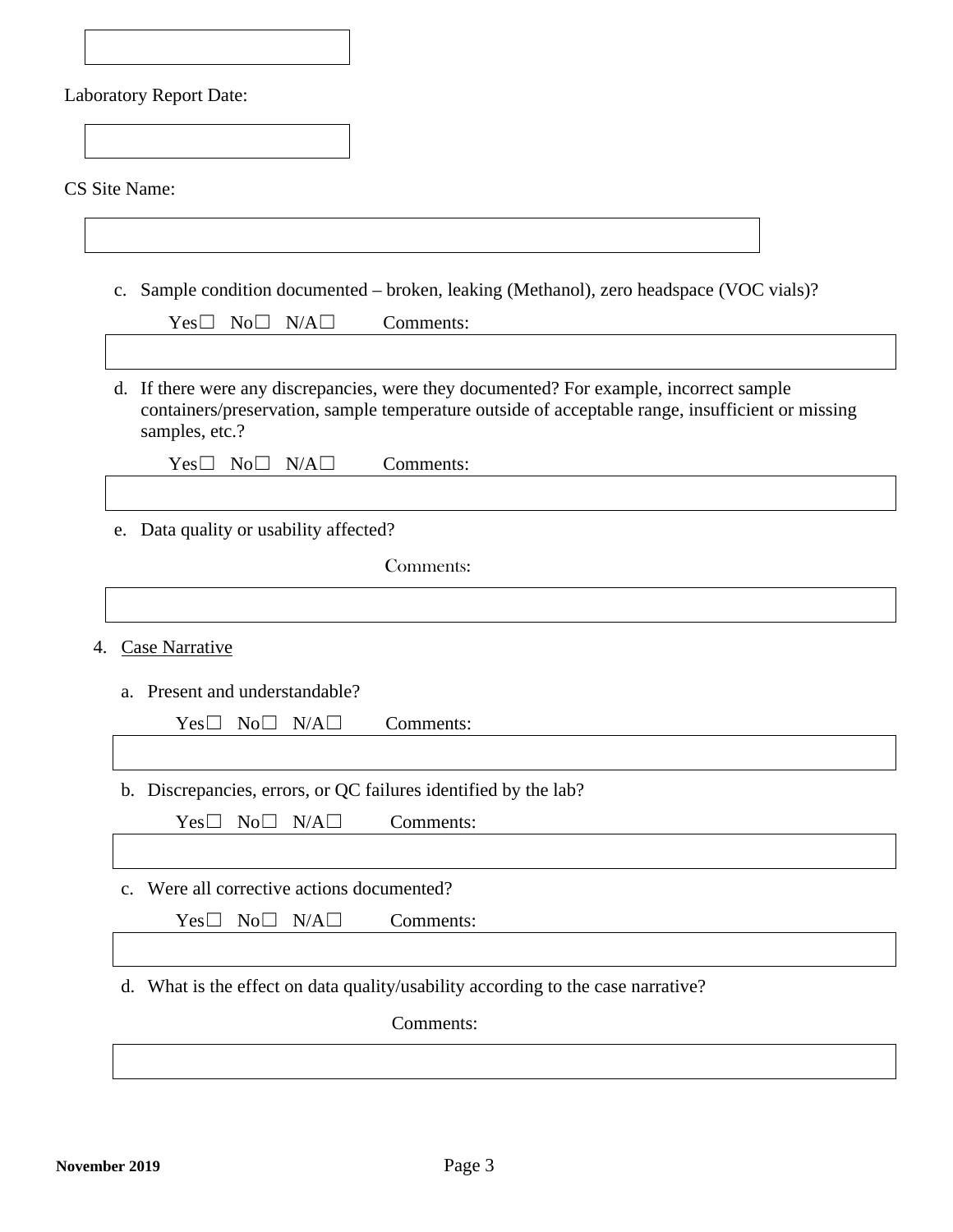[CS Site](#page-49-0) Name:

5. Samples Results

a. Correct analyses performed/reported as requested on COC?

Yes□ No□ N/A□ Comments:

b. All applicable holding times met?

Yes□ No□ N/A□ Comments:

c. All soils reported on a dry weight basis?

Yes□ No□ N/A□ Comments:

d. Are the reported LOQs less than the Cleanup Level or the minimum required detection level for the project?

Yes□ No□ N/A□ Comments:

e. Data quality or usability affected?

6. QC Samples

a. Method Blank

i. One method blank reported per matrix, analysis and 20 samples?

Yes□ No□ N/A□ Comments:

ii. All method blank results less than limit of quantitation (LOQ) or project specified objectives? Yes□ No□ N/A□ Comments: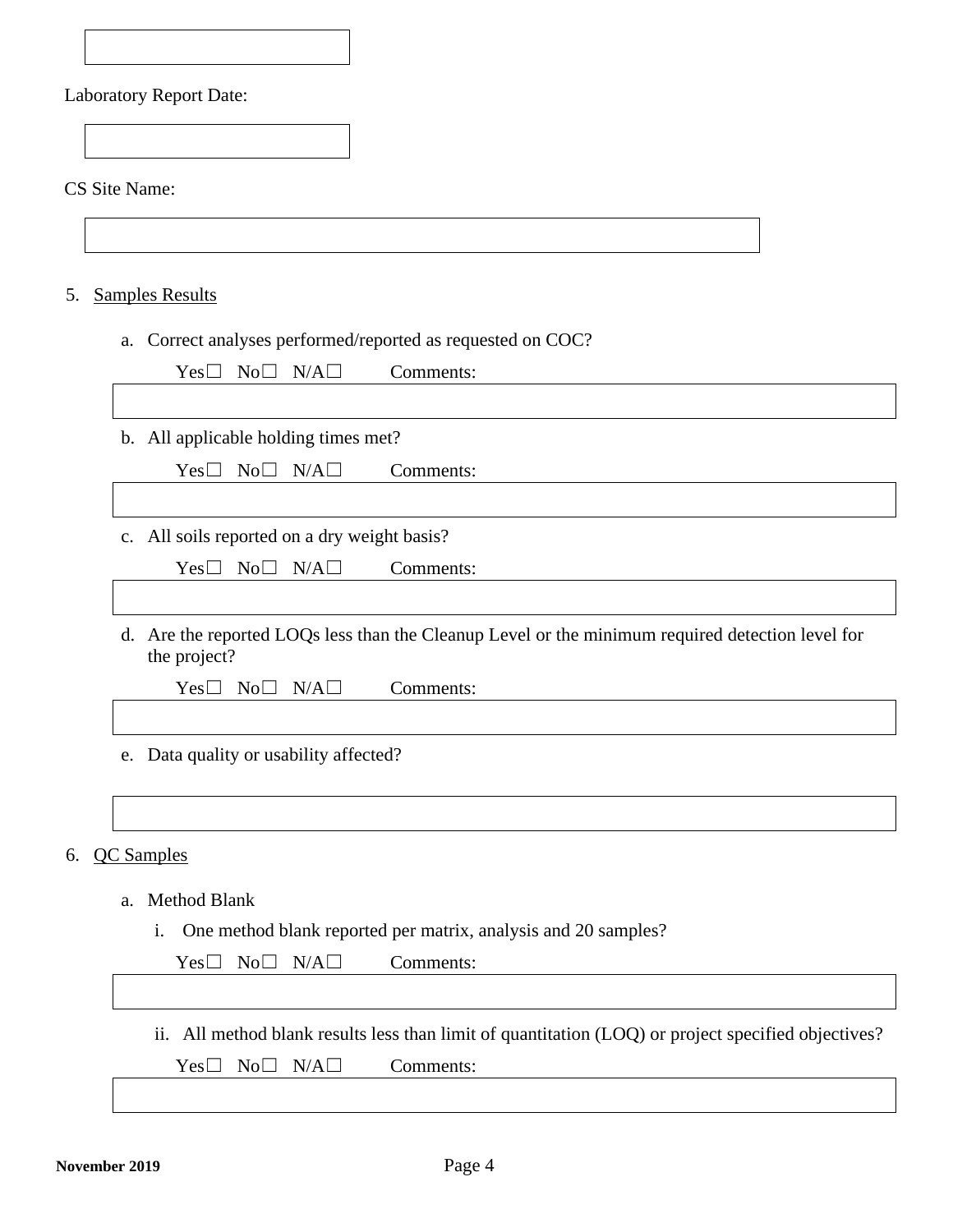[CS Site](#page-49-0) Name:

iii. If above LOQ or project specified objectives, what samples are affected? Comments:

iv. Do the affected sample(s) have data flags? If so, are the data flags clearly defined?

 $Yes \Box No \Box N/A \Box$  Comments:

v. Data quality or usability affected?

Comments:

- b. Laboratory Control Sample/Duplicate (LCS/LCSD)
	- i. Organics One LCS/LCSD reported per matrix, analysis and 20 samples? (LCS/LCSD required per AK methods, LCS required per SW846)

Yes□ No□ N/A□ Comments:

ii. Metals/Inorganics – one LCS and one sample duplicate reported per matrix, analysis and 20 samples?

Yes□ No□ N/A□ Comments:

iii. Accuracy – All percent recoveries (%R) reported and within method or laboratory limits and project specified objectives, if applicable? (AK Petroleum methods: AK101 60%-120%, AK102 75%-125%, AK103 60%-120%; all other analyses see the laboratory QC pages)

 $Yes \Box No \Box N/A \Box$  Comments:

iv. Precision – All relative percent differences (RPD) reported and less than method or laboratory limits and project specified objectives, if applicable? RPD reported from LCS/LCSD, and or sample/sample duplicate. (AK Petroleum methods 20%; all other analyses see the laboratory QC pages)

Yes□ No□ N/A□ Comments: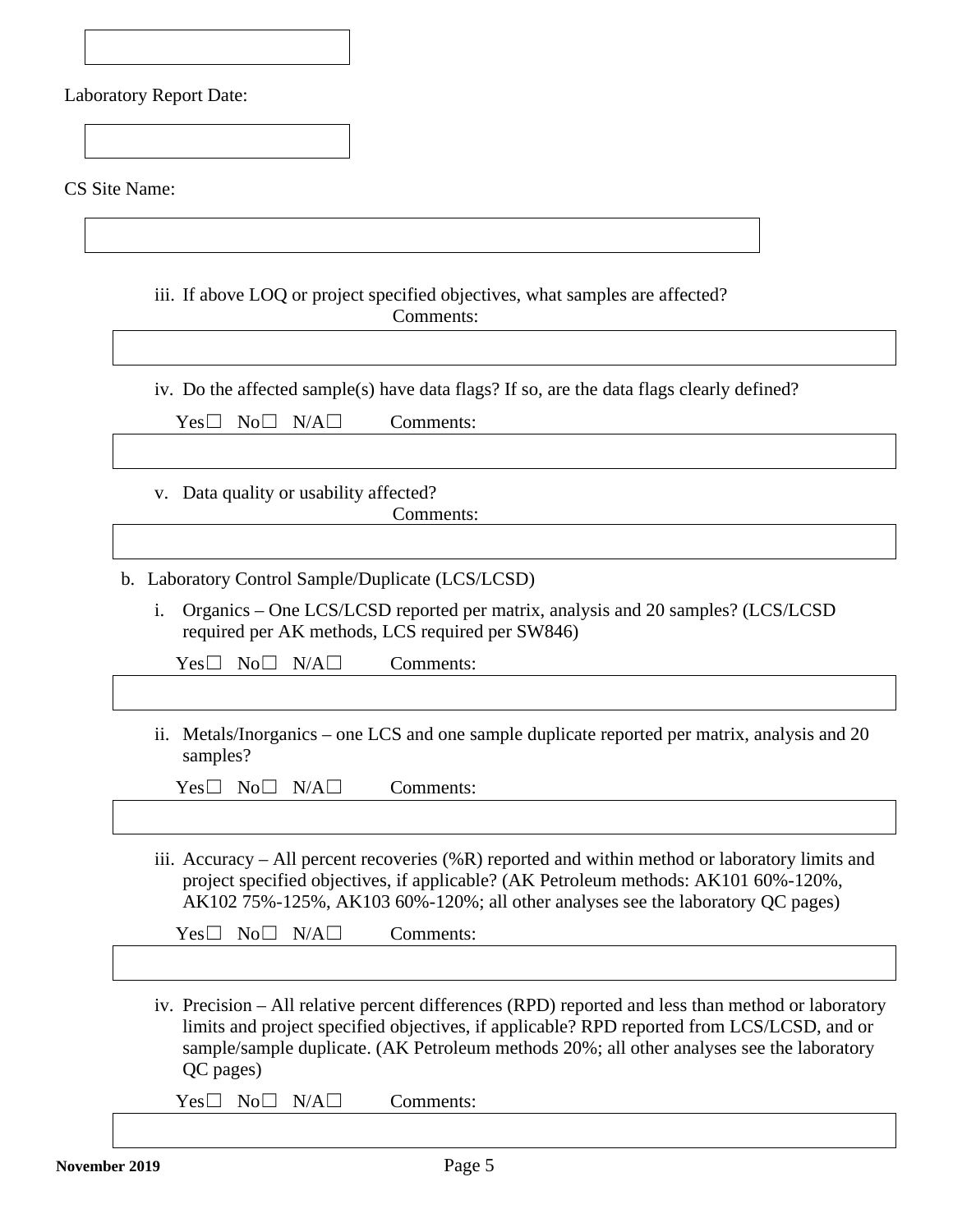[CS Site](#page-49-0) Name:

v. If %R or RPD is outside of acceptable limits, what samples are affected? Comments:

vi. Do the affected sample(s) have data flags? If so, are the data flags clearly defined?

Yes□ No□ N/A□ Comments:

vii. Data quality or usability affected? (Use comment box to explain.)

Comments:

c. Matrix Spike/Matrix Spike Duplicate (MS/MSD) **Note: Leave blank if not required for project**

i. Organics – One MS/MSD reported per matrix, analysis and 20 samples?

Yes□ No□ N/A□ Comments:

ii. Metals/Inorganics – one MS and one MSD reported per matrix, analysis and 20 samples?

Yes□ No□ N/A□ Comments:

iii. Accuracy – All percent recoveries (%R) reported and within method or laboratory limits and project specified objectives, if applicable? (AK Petroleum methods: AK101 60%-120%, AK102 75%-125%, AK103 60%-120%; all other analyses see the laboratory QC pages)

 $Yes \Box No \Box N/A \Box$  Comments: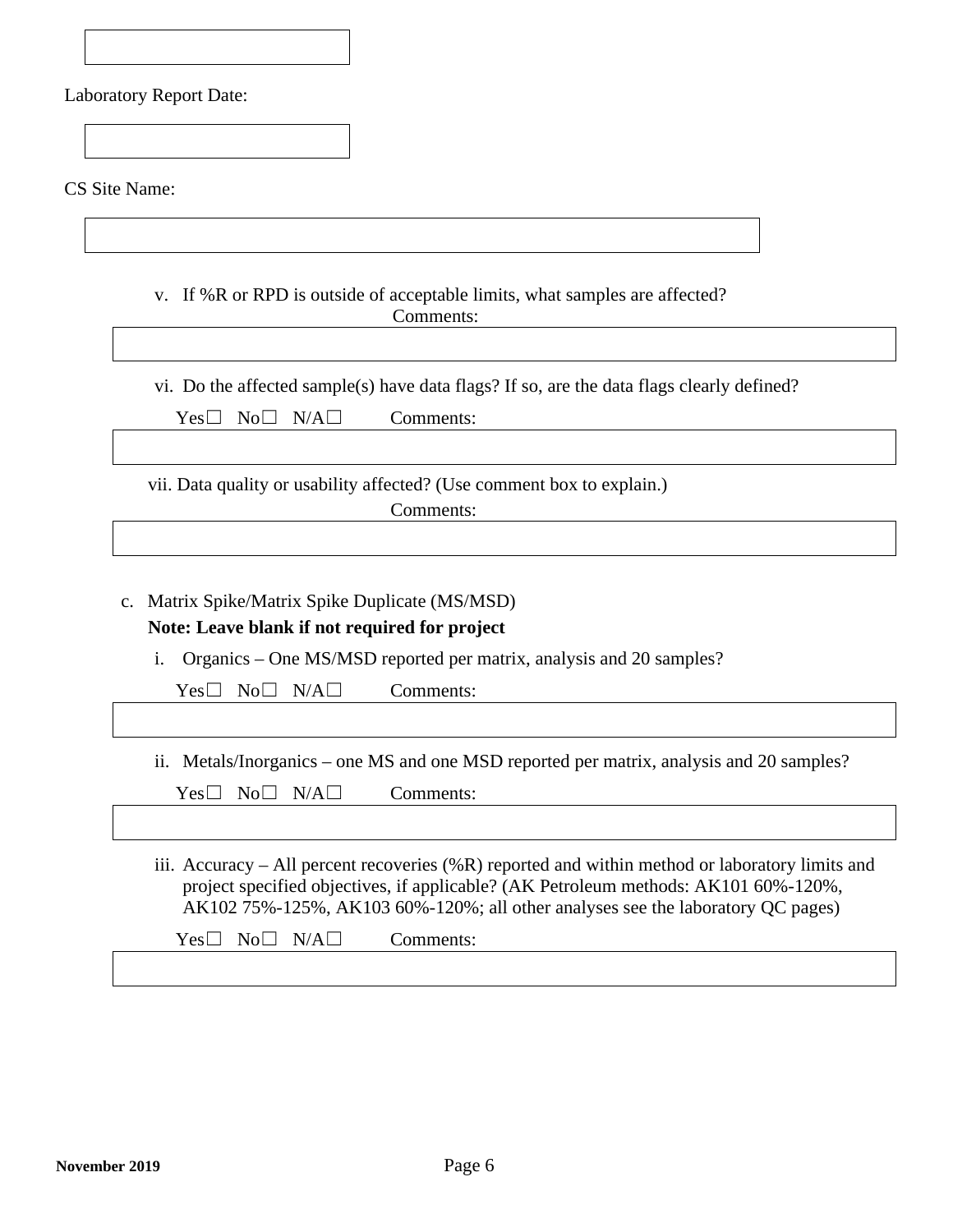|  | <b>Laboratory Report Date:</b> |
|--|--------------------------------|
|--|--------------------------------|

[CS Site](#page-49-0) Name:

iv. Precision – All relative percent differences (RPD) reported and less than method or laboratory limits and project specified objectives, if applicable? RPD reported from MS/MSD, and or sample/sample duplicate. (AK Petroleum methods 20%; all other analyses see the laboratory QC pages)

v. If %R or RPD is outside of acceptable limits, what samples are affected? Comments:

vi. Do the affected sample(s) have data flags? If so, are the data flags clearly defined?

| $Yes \Box No \Box N/A \Box$ | Comments: |
|-----------------------------|-----------|
|-----------------------------|-----------|

vii. Data quality or usability affected? (Use comment box to explain.) Comments:

d. Surrogates – Organics Only or Isotope Dilution Analytes (IDA) – Isotope Dilution Methods Only

i. Are surrogate/IDA recoveries reported for organic analyses – field, QC and laboratory samples?

 $Yes \Box No \Box N/A \Box$  Comments:

ii. Accuracy – All percent recoveries (%R) reported and within method or laboratory limits and project specified objectives, if applicable? (AK Petroleum methods 50-150 %R; all other analyses see the laboratory report pages)

Yes□ No□ N/A□ Comments:

iii. Do the sample results with failed surrogate/IDA recoveries have data flags? If so, are the data flags clearly defined?

Yes□ No□ N/A□ Comments: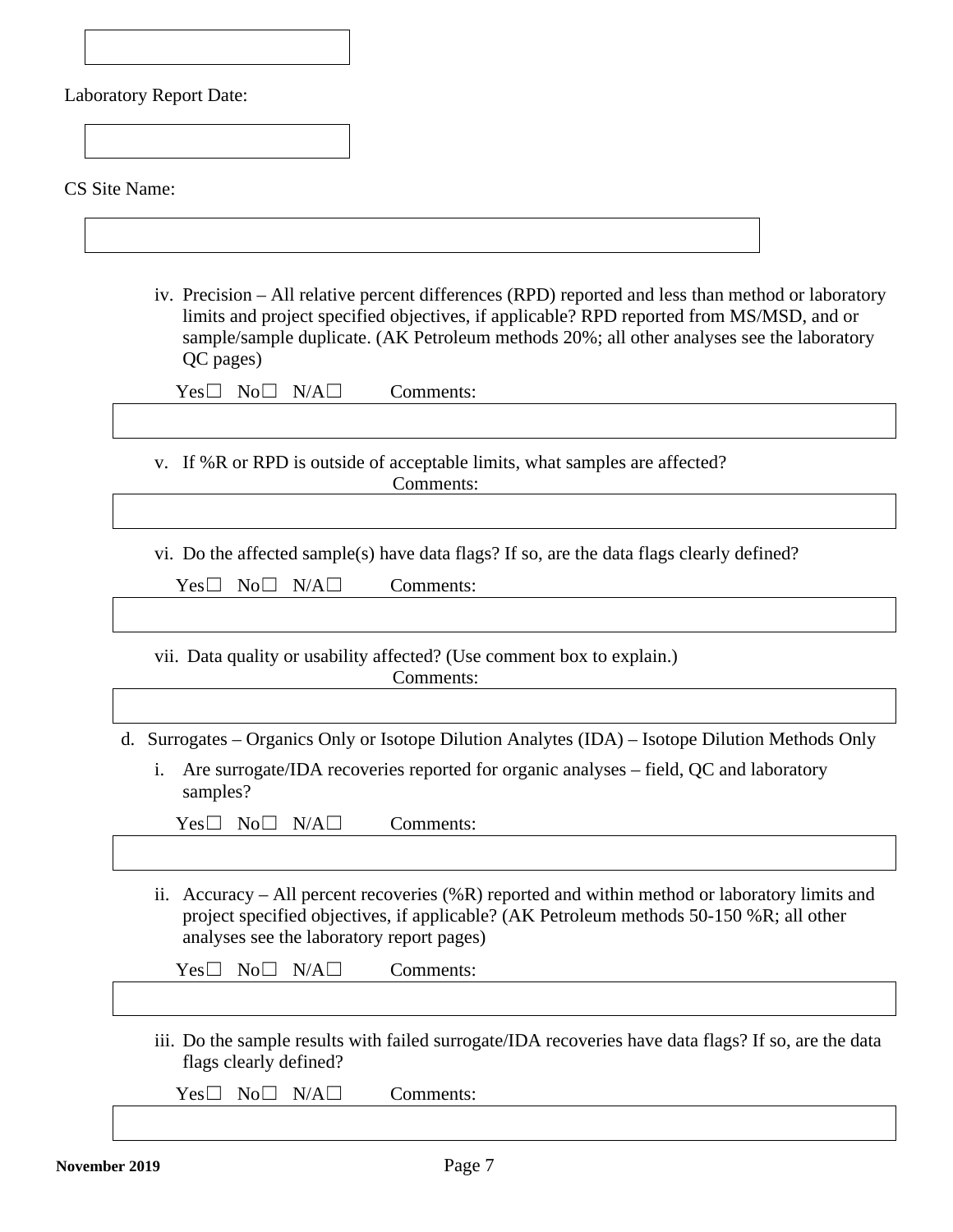[CS Site](#page-49-0) Name:

iv. Data quality or usability affected?

Comments:

- e. Trip Blanks
	- i. One trip blank reported per matrix, analysis and for each cooler containing volatile samples? (If not, enter explanation below.)

| $Yes \Box No \Box N/A \Box$<br>Comments: |
|------------------------------------------|
|                                          |

ii. Is the cooler used to transport the trip blank and VOA samples clearly indicated on the COC? (If not, a comment explaining why must be entered below)

Yes□ No□ N/A□ Comments:

iii. All results less than LOQ and project specified objectives?

Yes□ No□ N/A□ Comments:

iv. If above LOQ or project specified objectives, what samples are affected?

Comments:

v. Data quality or usability affected? Comments:

f. Field Duplicate

i. One field duplicate submitted per matrix, analysis and 10 project samples?

Yes□ No□ N/A□ Comments: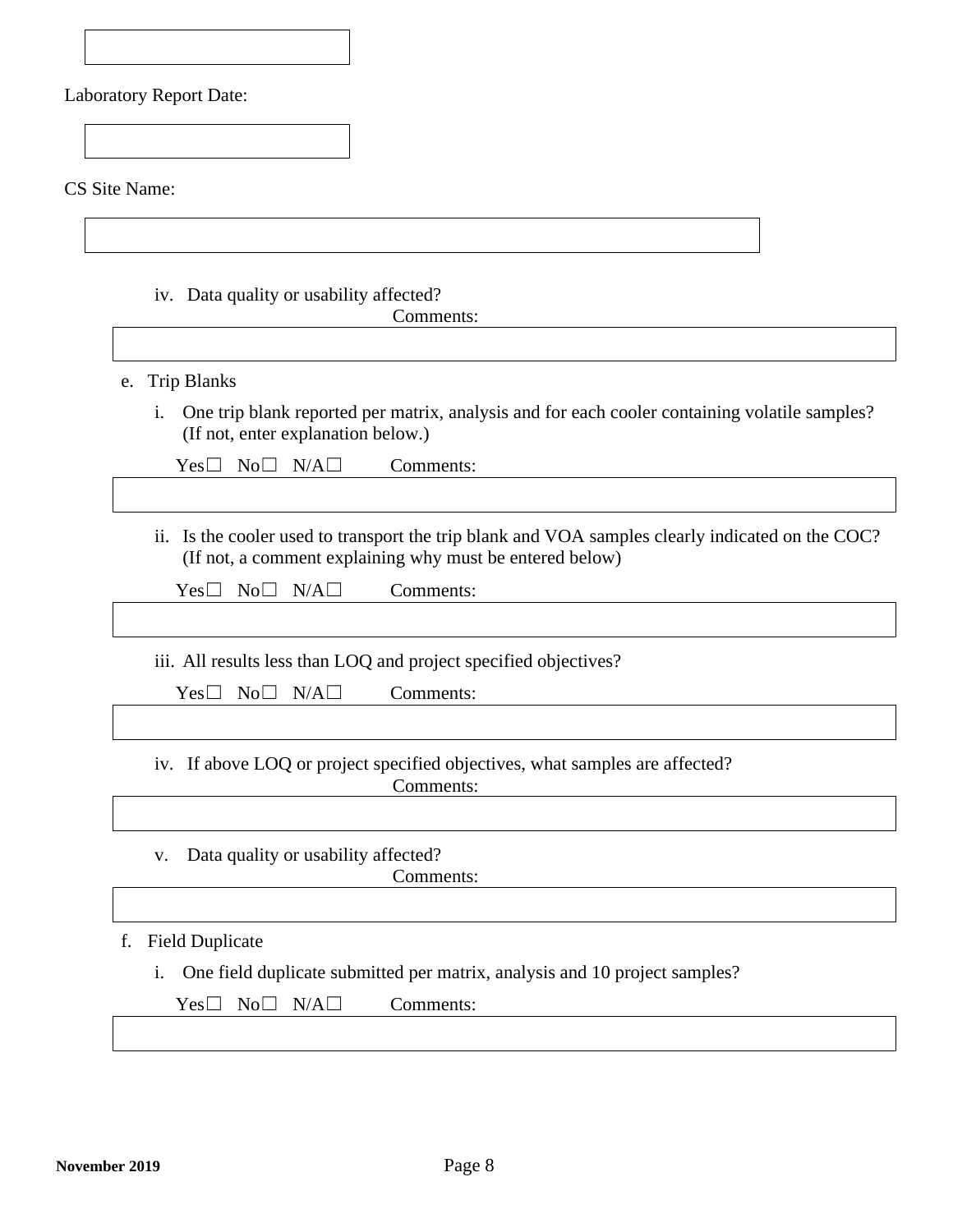[CS Site](#page-49-0) Name:

ii. Submitted blind to lab?

iii. Precision – All relative percent differences (RPD) less than specified project objectives? (Recommended: 30% water, 50% soil)

RPD  $(\%)$  = Absolute value of:  $((R_1+R_2)/2)$  $(R_1-R_2)$  x 100

> Where  $R_1 =$  Sample Concentration  $R_2$  = Field Duplicate Concentration

Yes□ No□ N/A□ Comments:

iv. Data quality or usability affected? (Use the comment box to explain why or why not.) Comments:

g. Decontamination or Equipment Blank (If not applicable, a comment stating why must be entered below)?

Yes□ No□ N/A□ Comments:

i. All results less than LOQ and project specified objectives?

Yes□ No□ N/A□ Comments:

ii. If above LOQ or project specified objectives, what samples are affected?

Comments:

iii. Data quality or usability affected?

Comments: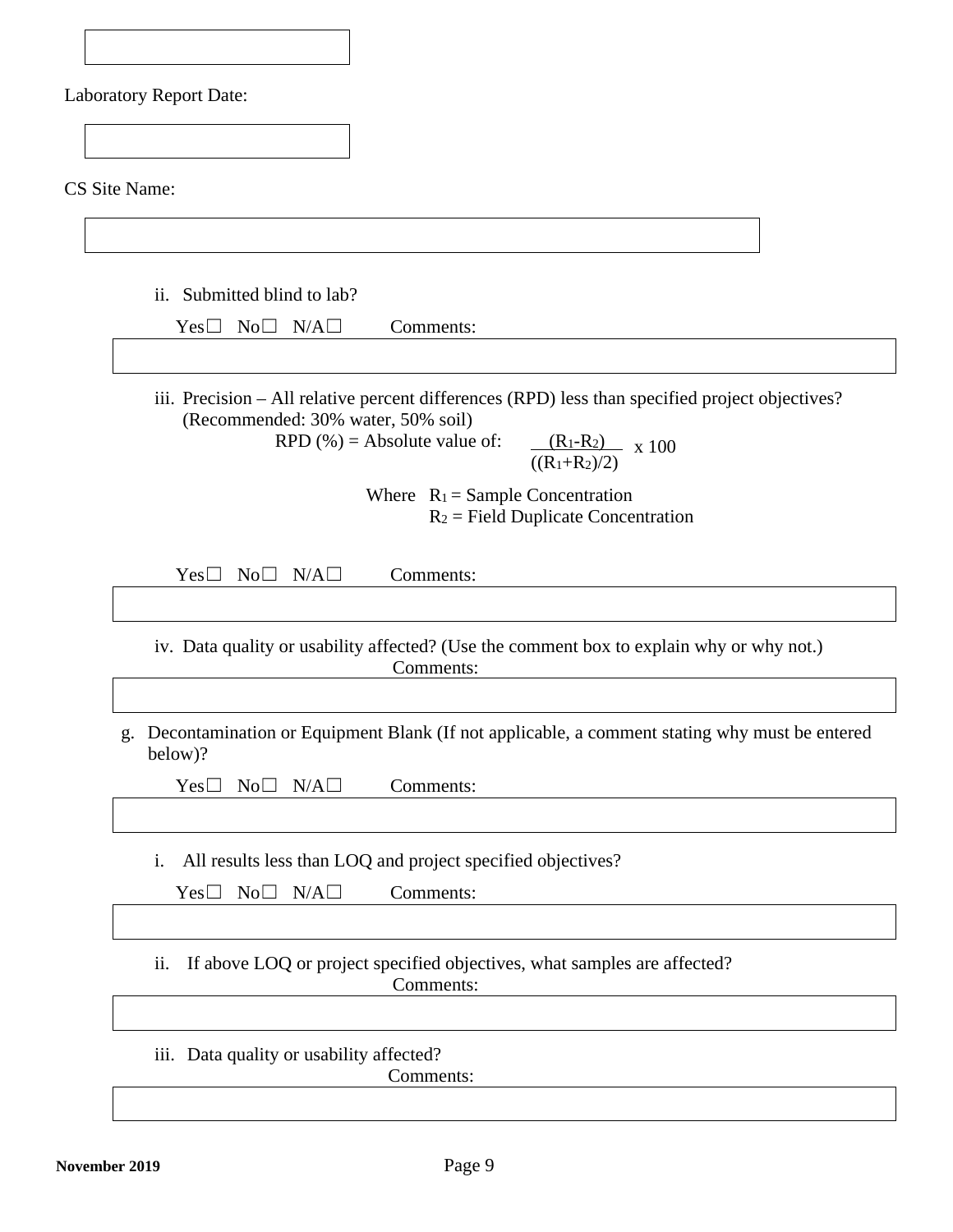[CS Site](#page-49-0) Name:

7. Other Data Flags/Qualifiers (ACOE, AFCEE, Lab Specific, etc.)

#### a. Defined and appropriate?

 $Yes \Box No \Box N/A \Box$  Comments: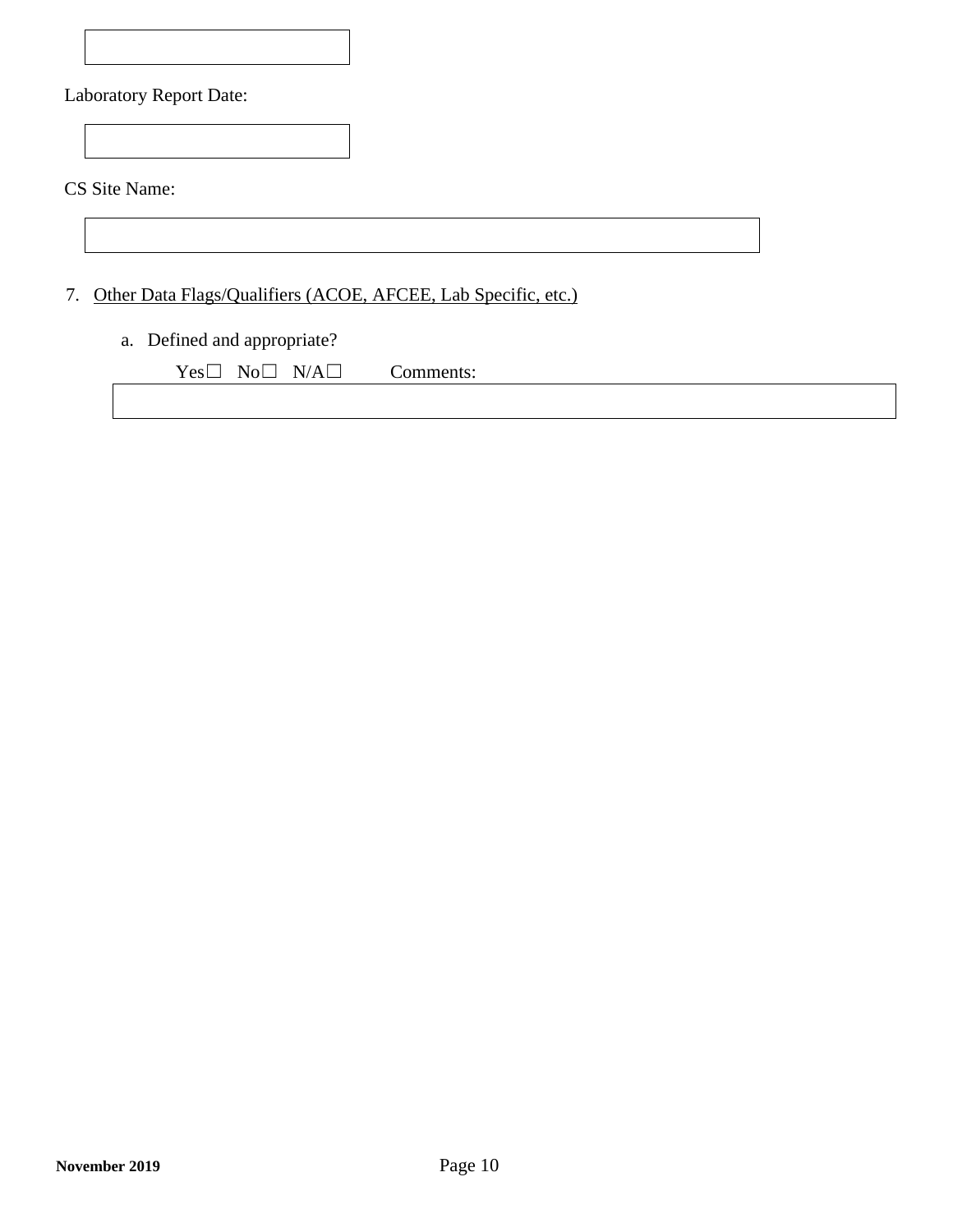# Important Information About Your Environmental Report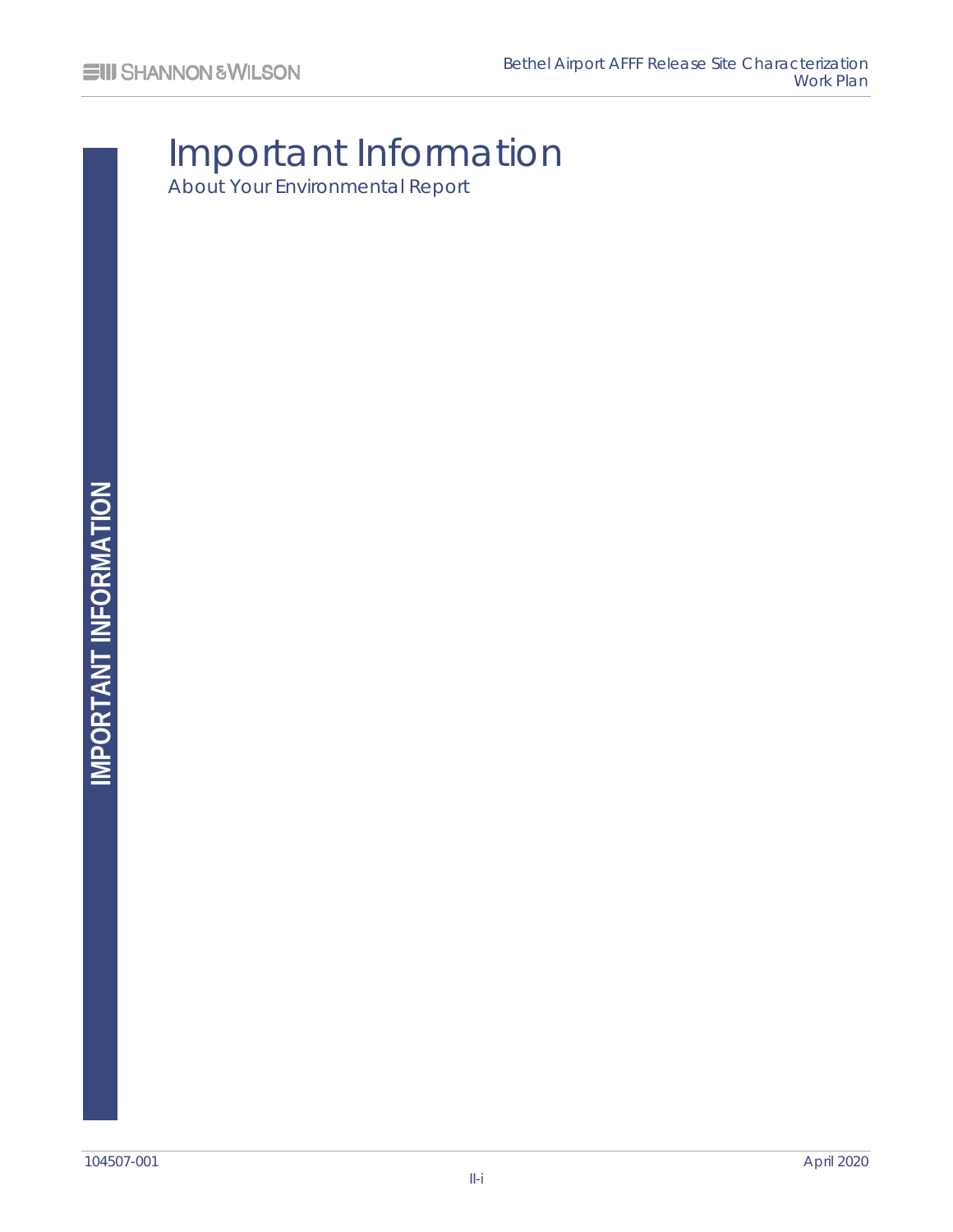#### CONSULTING SERVICES ARE PERFORMED FOR SPECIFIC PURPOSES AND FOR SPECIFIC CLIENTS.

Consultants prepare reports to meet the specific needs of specific individuals. A report prepared for a civil engineer may not be adequate for a construction contractor or even another civil engineer. Unless indicated otherwise, your consultant prepared your report expressly for you and expressly for the purposes you indicated. No one other than you should apply this report for its intended purpose without first conferring with the consultant. No party should apply this report for any purpose other than that originally contemplated without first conferring with the consultant.

#### THE CONSULTANT'S REPORT IS BASED ON PROJECT-SPECIFIC FACTORS.

A geotechnical/environmental report is based on a subsurface exploration plan designed to consider a unique set of project-specific factors. Depending on the project, these may include: the general nature of the structure and property involved; its size and configuration; its historical use and practice; the location of the structure on the site and its orientation; other improvements such as access roads, parking lots, and underground utilities; and the additional risk created by scope-of-service limitations imposed by the client. To help avoid costly problems, ask the consultant to evaluate how any factors that change subsequent to the date of the report may affect the recommendations. Unless your consultant indicates otherwise, your report should not be used: (1) when the nature of the proposed project is changed (for example, if an office building will be erected instead of a parking garage, or if a refrigerated warehouse will be built instead of an unrefrigerated one, or chemicals are discovered on or near the site); (2) when the size, elevation, or configuration of the proposed project is altered; (3) when the location or orientation of the proposed project is modified; (4) when there is a change of ownership; or (5) for application to an adjacent site. Consultants cannot accept responsibility for problems that may occur if they are not consulted after factors which were considered in the development of the report have changed.

#### SUBSURFACE CONDITIONS CAN CHANGE.

Subsurface conditions may be affected as a result of natural processes or human activity. Because a geotechnical/environmental report is based on conditions that existed at the time of subsurface exploration, construction decisions should not be based on a report whose adequacy may have been affected by time. Ask the consultant to advise if additional tests are desirable before construction starts; for example, groundwater conditions commonly vary seasonally.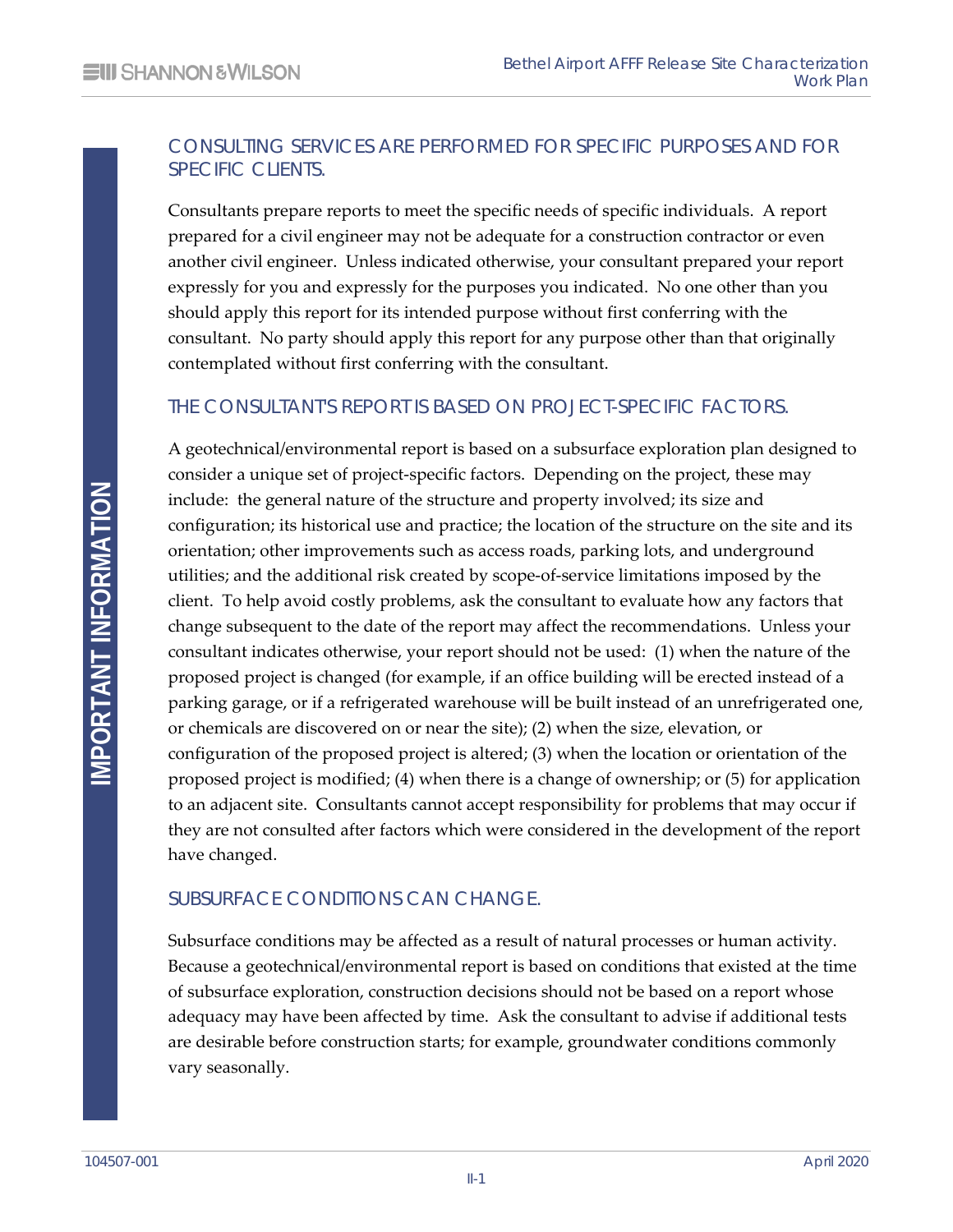Construction operations at or adjacent to the site and natural events such as floods, earthquakes, or groundwater fluctuations may also affect subsurface conditions and, thus, the continuing adequacy of a geotechnical/environmental report. The consultant should be kept apprised of any such events, and should be consulted to determine if additional tests are necessary.

#### MOST RECOMMENDATIONS ARE PROFESSIONAL JUDGEMENTS.

Site exploration and testing identifies actual surface and subsurface conditions only at those points where samples are taken. The data were extrapolated by your consultant, who then applied judgment to render an opinion about overall subsurface conditions. The actual interface between materials may be far more gradual or abrupt than your report indicates. Actual conditions in areas not sampled may differ from those predicted in your report. While nothing can be done to prevent such situations, you and your consultant can work together to help reduce their impacts. Retaining your consultant to observe subsurface construction operations can be particularly beneficial in this respect.

#### A REPORT'S CONCLUSIONS ARE PRELIMINARY.

The conclusions contained in your consultant's report are preliminary because they must be based on the assumption that conditions revealed through selective exploratory sampling are indicative of actual conditions throughout a site. Actual subsurface conditions can be discerned only during earthwork; therefore, you should retain your consultant to observe actual conditions and to provide conclusions. Only the consultant who prepared the report is fully familiar with the background information needed to determine whether or not the report's recommendations based on those conclusions are valid and whether or not the contractor is abiding by applicable recommendations. The consultant who developed your report cannot assume responsibility or liability for the adequacy of the report's recommendations if another party is retained to observe construction.

#### THE CONSULTANT'S REPORT IS SUBJECT TO MISINTERPRETATION.

Costly problems can occur when other design professionals develop their plans based on misinterpretation of a geotechnical/environmental report. To help avoid these problems, the consultant should be retained to work with other project design professionals to explain relevant geotechnical, geological, hydrogeological, and environmental findings, and to review the adequacy of their plans and specifications relative to these issues.